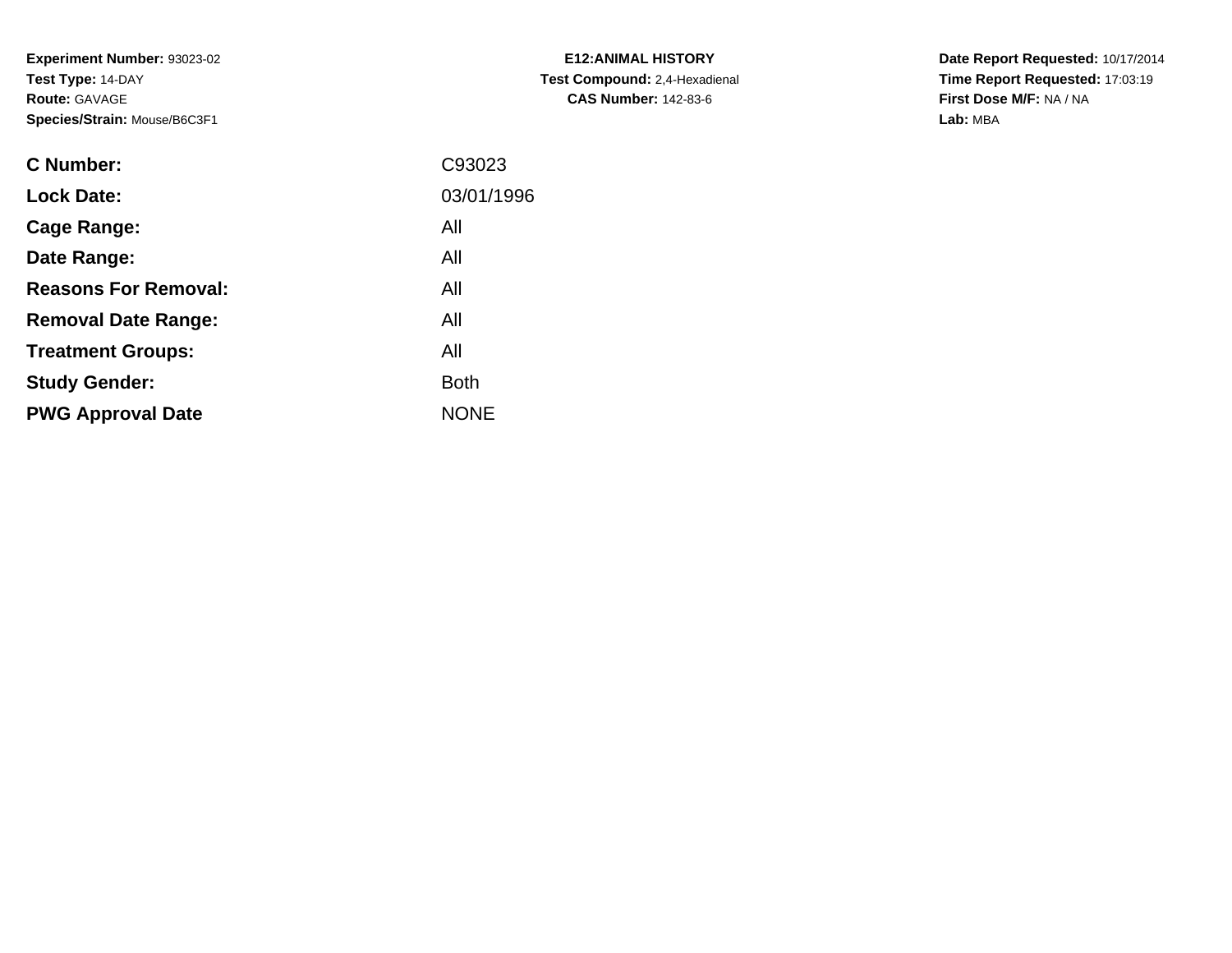|                                                               | <b>Experiment Number: 93023-02</b><br>Test Type: 14-DAY<br>Species/Strain: Mouse/B6C3F1 |       |                  |                    |       | <b>E12:ANIMAL HISTORY</b><br>Test Compound: 2.4-Hexadienal<br><b>CAS Number: 142-83-6</b> | Date Report Requested: 10/17/2014<br>Time Report Requested: 17:03:19<br>First Dose M/F: NA / NA<br>Lab: MBA |                     |                 |       |
|---------------------------------------------------------------|-----------------------------------------------------------------------------------------|-------|------------------|--------------------|-------|-------------------------------------------------------------------------------------------|-------------------------------------------------------------------------------------------------------------|---------------------|-----------------|-------|
| <b>Route: GAVAGE</b><br><b>CAGE: 1</b><br><b>ANIMAL ID: 1</b> |                                                                                         |       | <b>SEX: Male</b> |                    |       | <b>TRT#: 1</b>                                                                            |                                                                                                             |                     | <b>TRT: 0.0</b> | MG/KG |
| <b>DAY</b>                                                    | <b>DATE</b>                                                                             | OP ID | <b>DOSE TIME</b> | <b>WEIGHT TIME</b> | WT(g) | <b>WEIGHT</b><br><b>STATUS</b>                                                            | <b>OBS TIME</b>                                                                                             | <b>OBSERVATIONS</b> |                 |       |
|                                                               | 11/21/95                                                                                | 13    |                  | 07:01:06           | 23.8  |                                                                                           | 07:01:06                                                                                                    | Unremarkable        |                 |       |
| 8                                                             | 11/28/95                                                                                | 13    |                  | 06:48:32           | 24.8  |                                                                                           | 06:48:32                                                                                                    | Unremarkable        |                 |       |
| 17                                                            | 12/07/95                                                                                | 13    |                  | 06:22:26           | 26.3  |                                                                                           | 06:22:26                                                                                                    | Unremarkable        |                 |       |
|                                                               | <b>REMOVED ** REASON - TERMINAL SACRIFICE</b>                                           |       |                  |                    |       |                                                                                           |                                                                                                             |                     |                 |       |
| 17                                                            | 12/07/95                                                                                | 35    |                  | 10:05:02           | 26.3  |                                                                                           | 10:05:02                                                                                                    | Unremarkable        |                 |       |

12/07/95 <sup>35</sup> 10:05:02 26.3 10:05:02 Unremarkable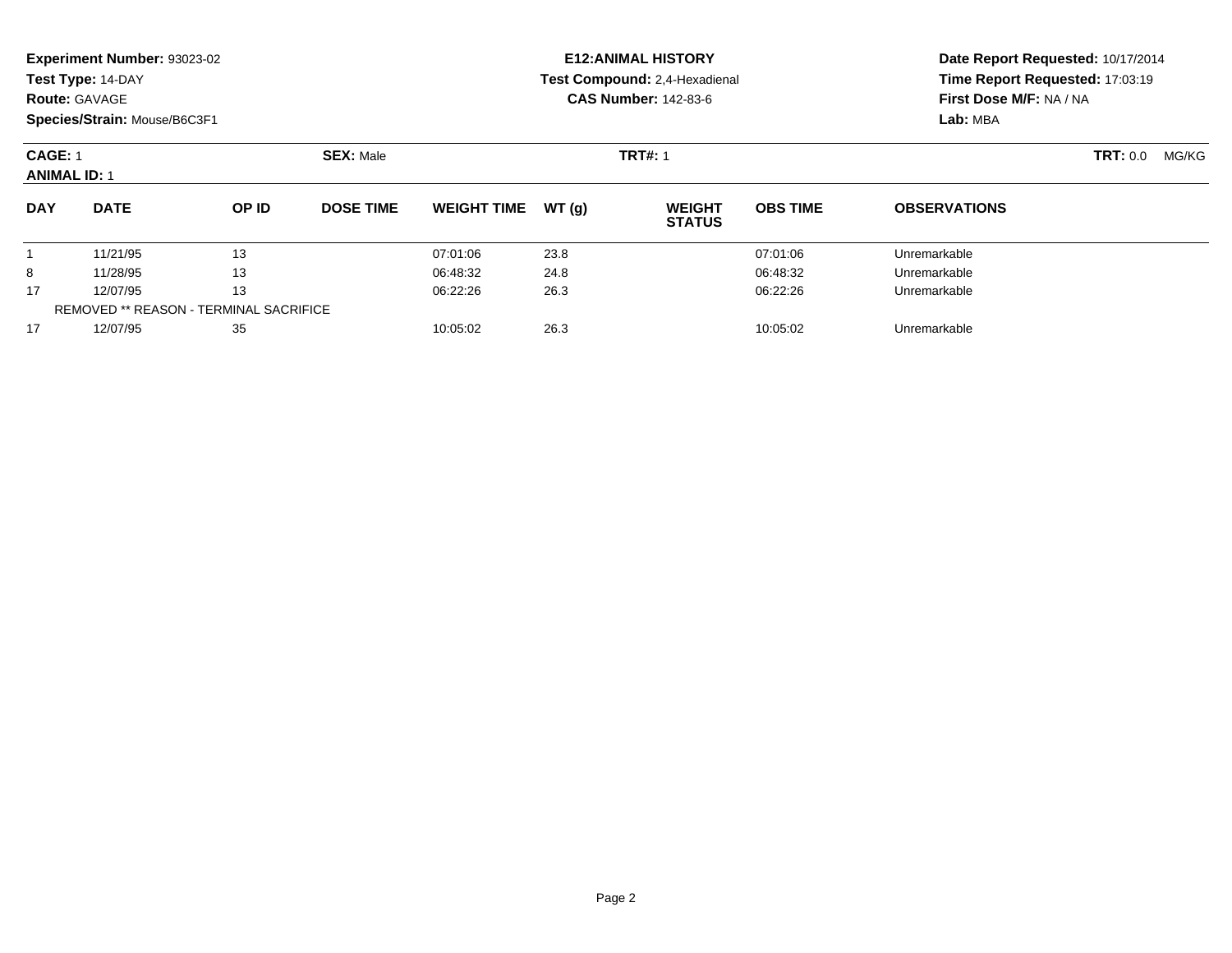|                                | Experiment Number: 93023-02<br>Test Type: 14-DAY<br><b>Route: GAVAGE</b><br>Species/Strain: Mouse/B6C3F1 |       |                  |                    |       | <b>E12: ANIMAL HISTORY</b><br><b>Test Compound: 2,4-Hexadienal</b><br><b>CAS Number: 142-83-6</b> | Date Report Requested: 10/17/2014<br>Time Report Requested: 17:03:19<br>First Dose M/F: NA / NA<br>Lab: MBA |                     |       |
|--------------------------------|----------------------------------------------------------------------------------------------------------|-------|------------------|--------------------|-------|---------------------------------------------------------------------------------------------------|-------------------------------------------------------------------------------------------------------------|---------------------|-------|
| CAGE: 2<br><b>ANIMAL ID: 2</b> |                                                                                                          |       | <b>SEX: Male</b> |                    |       | <b>TRT#: 1</b>                                                                                    |                                                                                                             | <b>TRT: 0.0</b>     | MG/KG |
| <b>DAY</b>                     | <b>DATE</b>                                                                                              | OP ID | <b>DOSE TIME</b> | <b>WEIGHT TIME</b> | WT(q) | <b>WEIGHT</b><br><b>STATUS</b>                                                                    | <b>OBS TIME</b>                                                                                             | <b>OBSERVATIONS</b> |       |
| 1                              | 11/21/95                                                                                                 | 13    |                  | 07:02:42           | 24.4  |                                                                                                   | 07:02:42                                                                                                    | Unremarkable        |       |
| 8                              | 11/28/95                                                                                                 | 13    |                  | 06:51:16           | 24.7  |                                                                                                   | 06:51:16                                                                                                    | Unremarkable        |       |
| 17                             | 12/07/95                                                                                                 | 13    |                  | 06:23:30           | 25.1  |                                                                                                   | 06:23:30                                                                                                    | Unremarkable        |       |
|                                | <b>REMOVED ** REASON - TERMINAL SACRIFICE</b>                                                            |       |                  |                    |       |                                                                                                   |                                                                                                             |                     |       |

12/07/95 <sup>35</sup> 20:00:00 25.1 20:00:00 Unremarkable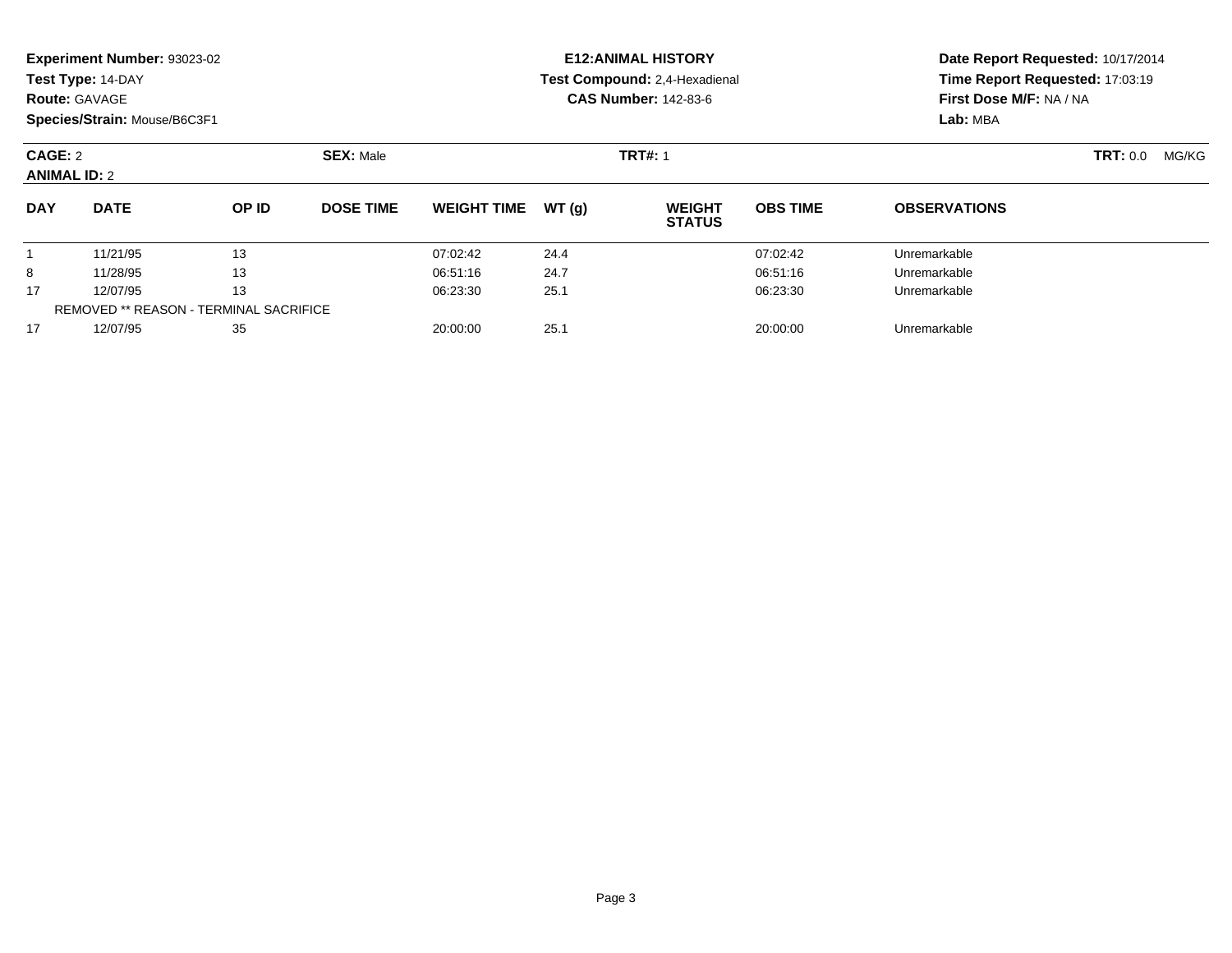|                                | <b>Experiment Number: 93023-02</b><br>Test Type: 14-DAY<br><b>Route: GAVAGE</b><br>Species/Strain: Mouse/B6C3F1 |                                               |                  |                    |       | <b>E12:ANIMAL HISTORY</b><br>Test Compound: 2,4-Hexadienal<br><b>CAS Number: 142-83-6</b> | Date Report Requested: 10/17/2014<br>Time Report Requested: 17:03:19<br>First Dose M/F: NA / NA<br>Lab: MBA |                     |                          |  |
|--------------------------------|-----------------------------------------------------------------------------------------------------------------|-----------------------------------------------|------------------|--------------------|-------|-------------------------------------------------------------------------------------------|-------------------------------------------------------------------------------------------------------------|---------------------|--------------------------|--|
| CAGE: 3<br><b>ANIMAL ID: 3</b> |                                                                                                                 |                                               | <b>SEX: Male</b> |                    |       | <b>TRT#: 1</b>                                                                            |                                                                                                             |                     | <b>TRT: 0.0</b><br>MG/KG |  |
| <b>DAY</b>                     | <b>DATE</b>                                                                                                     | OP ID                                         | <b>DOSE TIME</b> | <b>WEIGHT TIME</b> | WT(q) | <b>WEIGHT</b><br><b>STATUS</b>                                                            | <b>OBS TIME</b>                                                                                             | <b>OBSERVATIONS</b> |                          |  |
|                                | 11/21/95                                                                                                        | 13                                            |                  | 07:03:14           | 21.5  |                                                                                           | 07:03:14                                                                                                    | Unremarkable        |                          |  |
| 8                              | 11/28/95                                                                                                        | 13                                            |                  | 06:51:50           | 22.9  |                                                                                           | 06:51:50                                                                                                    | Unremarkable        |                          |  |
| 17                             | 12/07/95                                                                                                        | 13                                            |                  | 06:24:06           | 25.3  |                                                                                           | 06:24:06                                                                                                    | Unremarkable        |                          |  |
|                                |                                                                                                                 | <b>REMOVED ** REASON - TERMINAL SACRIFICE</b> |                  |                    |       |                                                                                           |                                                                                                             |                     |                          |  |
| 17                             | 12/07/95                                                                                                        | 35                                            |                  | 10:30:00           | 25.3  |                                                                                           | 10:30:00                                                                                                    | Unremarkable        |                          |  |
|                                |                                                                                                                 |                                               |                  |                    |       |                                                                                           |                                                                                                             |                     |                          |  |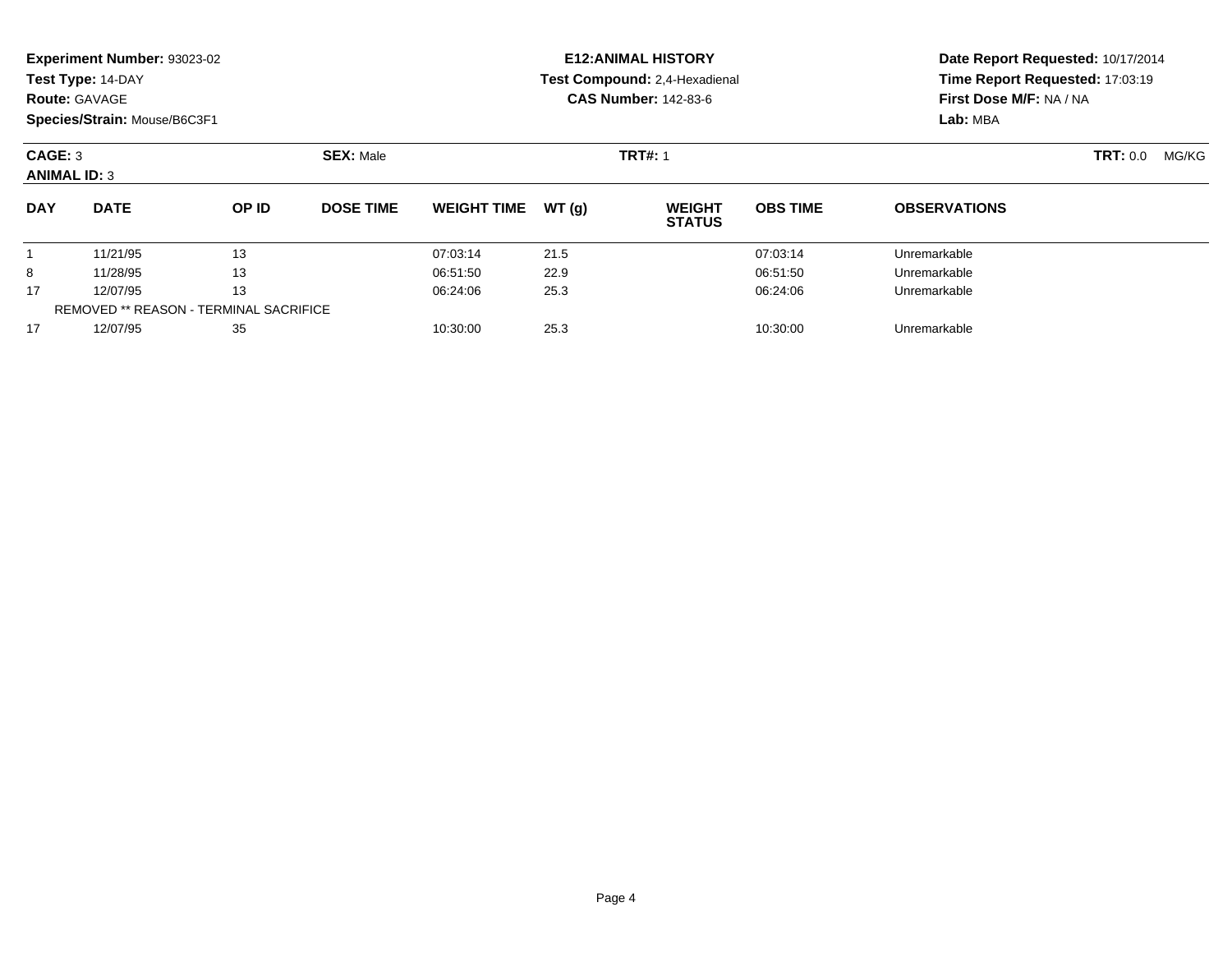|                                       | <b>Experiment Number: 93023-02</b><br>Test Type: 14-DAY<br><b>Route: GAVAGE</b><br>Species/Strain: Mouse/B6C3F1 |       |                  |                    |                | <b>E12:ANIMAL HISTORY</b><br>Test Compound: 2,4-Hexadienal<br><b>CAS Number: 142-83-6</b> | Date Report Requested: 10/17/2014<br>Time Report Requested: 17:03:19<br>First Dose M/F: NA / NA<br>Lab: MBA |                     |       |  |
|---------------------------------------|-----------------------------------------------------------------------------------------------------------------|-------|------------------|--------------------|----------------|-------------------------------------------------------------------------------------------|-------------------------------------------------------------------------------------------------------------|---------------------|-------|--|
| <b>CAGE: 4</b><br><b>ANIMAL ID: 4</b> |                                                                                                                 |       | <b>SEX: Male</b> |                    | <b>TRT#: 1</b> |                                                                                           |                                                                                                             | <b>TRT: 0.0</b>     | MG/KG |  |
| <b>DAY</b>                            | <b>DATE</b>                                                                                                     | OP ID | <b>DOSE TIME</b> | <b>WEIGHT TIME</b> | WT(g)          | <b>WEIGHT</b><br><b>STATUS</b>                                                            | <b>OBS TIME</b>                                                                                             | <b>OBSERVATIONS</b> |       |  |
|                                       | 11/21/95                                                                                                        | 13    |                  | 07:03:44           | 22.9           |                                                                                           | 07:03:44                                                                                                    | Unremarkable        |       |  |
| 8                                     | 11/28/95                                                                                                        | 13    |                  | 06:52:18           | 24.3           |                                                                                           | 06:52:18                                                                                                    | Unremarkable        |       |  |
| 17                                    | 12/07/95                                                                                                        | 13    |                  | 06:24:54           | 24.8           |                                                                                           | 06:24:54                                                                                                    | Unremarkable        |       |  |
|                                       | <b>REMOVED ** REASON - TERMINAL SACRIFICE</b>                                                                   |       |                  |                    |                |                                                                                           |                                                                                                             |                     |       |  |
| 17                                    | 12/07/95                                                                                                        | 35    |                  | 10:30:02           | 24.8           |                                                                                           | 10:30:02                                                                                                    | Unremarkable        |       |  |

12/07/95 <sup>35</sup> 10:30:02 24.8 10:30:02 Unremarkable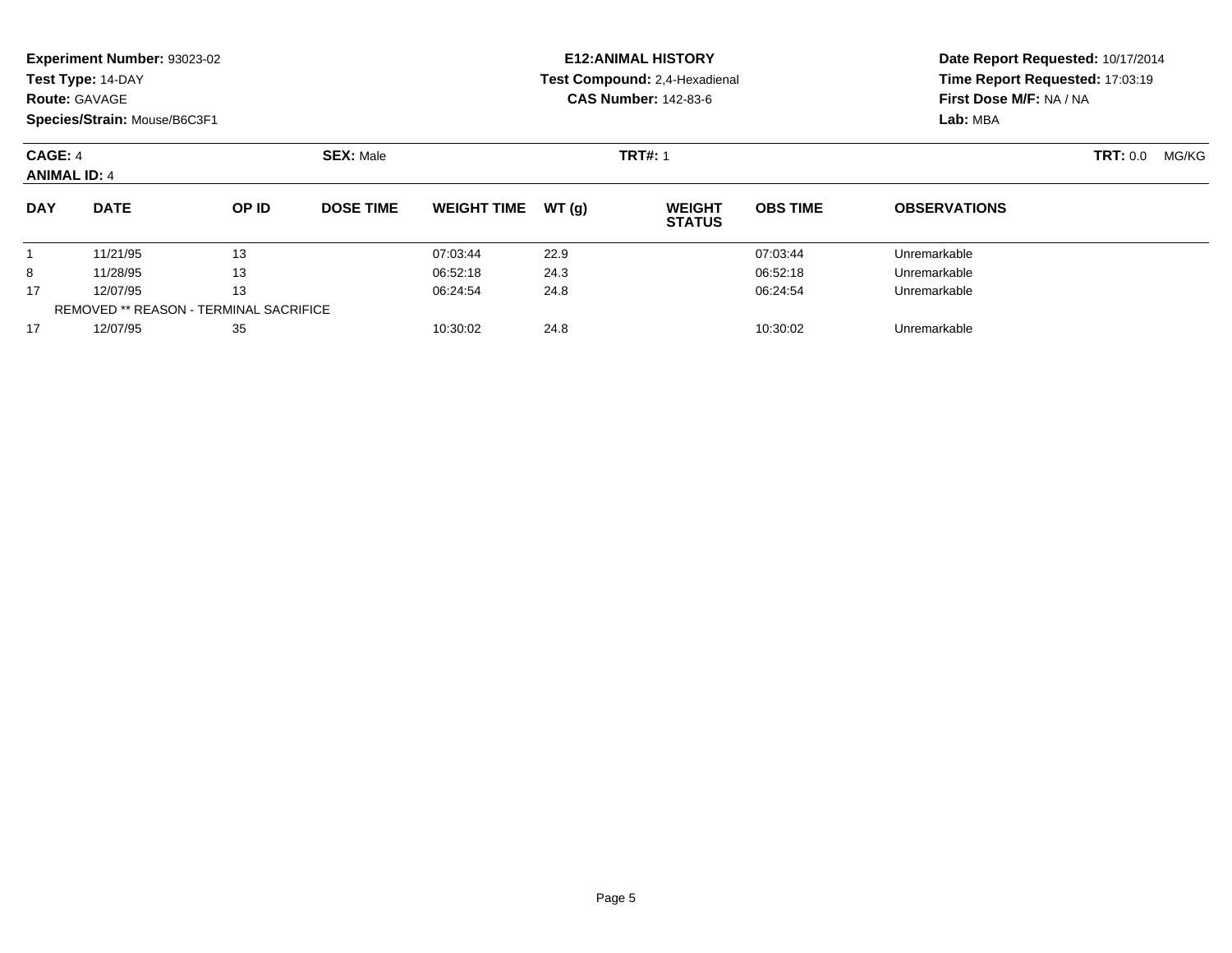|                                | <b>Experiment Number: 93023-02</b><br>Test Type: 14-DAY<br><b>Route: GAVAGE</b> |       |                  |                    |       | <b>E12: ANIMAL HISTORY</b><br>Test Compound: 2,4-Hexadienal<br><b>CAS Number: 142-83-6</b> | Date Report Requested: 10/17/2014<br>Time Report Requested: 17:03:19<br>First Dose M/F: NA / NA |                     |                 |       |
|--------------------------------|---------------------------------------------------------------------------------|-------|------------------|--------------------|-------|--------------------------------------------------------------------------------------------|-------------------------------------------------------------------------------------------------|---------------------|-----------------|-------|
|                                | Species/Strain: Mouse/B6C3F1                                                    |       |                  |                    |       |                                                                                            |                                                                                                 | Lab: MBA            |                 |       |
| CAGE: 5<br><b>ANIMAL ID: 5</b> |                                                                                 |       | <b>SEX: Male</b> | <b>TRT#: 1</b>     |       |                                                                                            |                                                                                                 |                     | <b>TRT: 0.0</b> | MG/KG |
| <b>DAY</b>                     | <b>DATE</b>                                                                     | OP ID | <b>DOSE TIME</b> | <b>WEIGHT TIME</b> | WT(g) | <b>WEIGHT</b><br><b>STATUS</b>                                                             | <b>OBS TIME</b>                                                                                 | <b>OBSERVATIONS</b> |                 |       |
|                                | 11/21/95                                                                        | 13    |                  | 07:04:14           | 19.9  |                                                                                            | 07:04:14                                                                                        | Unremarkable        |                 |       |
| 8                              | 11/28/95                                                                        | 13    |                  | 06:53:02           | 21.7  |                                                                                            | 06:53:02                                                                                        | Unremarkable        |                 |       |
| 17                             | 12/07/95                                                                        | 13    |                  | 06:25:26           | 24.3  |                                                                                            | 06:25:26                                                                                        | Unremarkable        |                 |       |
|                                | <b>REMOVED ** REASON - TERMINAL SACRIFICE</b>                                   |       |                  |                    |       |                                                                                            |                                                                                                 |                     |                 |       |
| 17                             | 12/07/95                                                                        | 35    |                  | 10:30:04           | 24.3  |                                                                                            | 10:30:04                                                                                        | Unremarkable        |                 |       |

12/07/95 <sup>35</sup> 10:30:04 24.3 10:30:04 Unremarkable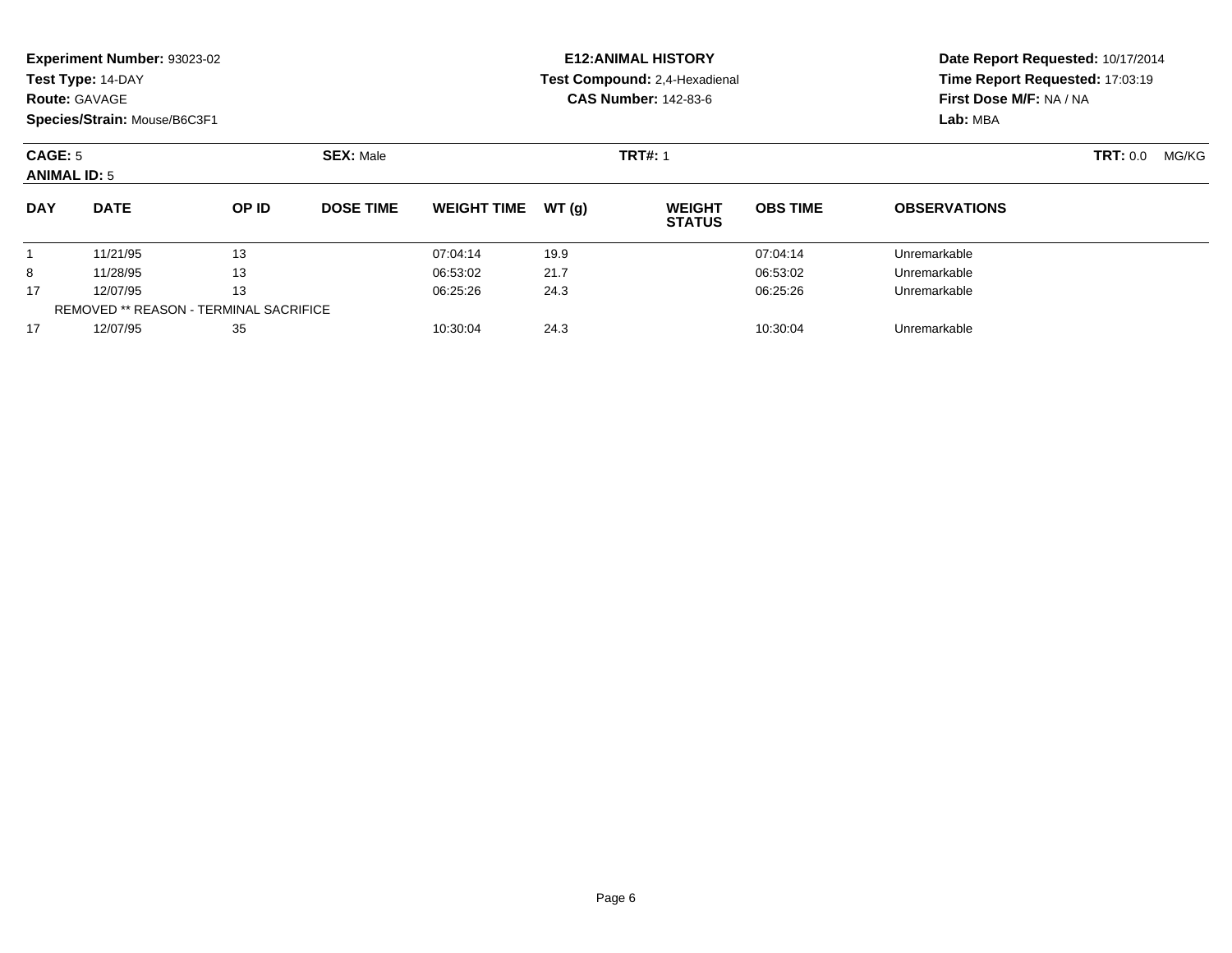| <b>Route: GAVAGE</b>                  | Experiment Number: 93023-02<br>Test Type: 14-DAY<br>Species/Strain: Mouse/B6C3F1 |                                                     |                  |                    |       | <b>E12: ANIMAL HISTORY</b><br>Test Compound: 2,4-Hexadienal<br><b>CAS Number: 142-83-6</b> | Date Report Requested: 10/17/2014<br>Time Report Requested: 17:03:19<br>First Dose M/F: NA / NA<br>Lab: MBA |                     |                 |       |
|---------------------------------------|----------------------------------------------------------------------------------|-----------------------------------------------------|------------------|--------------------|-------|--------------------------------------------------------------------------------------------|-------------------------------------------------------------------------------------------------------------|---------------------|-----------------|-------|
| <b>CAGE: 6</b><br><b>ANIMAL ID: 6</b> |                                                                                  |                                                     | <b>SEX: Male</b> |                    |       | <b>TRT#: 2</b>                                                                             |                                                                                                             |                     | <b>TRT: 3.0</b> | MG/KG |
| <b>DAY</b>                            | <b>DATE</b>                                                                      | OP ID                                               | <b>DOSE TIME</b> | <b>WEIGHT TIME</b> | WT(g) | <b>WEIGHT</b><br><b>STATUS</b>                                                             | <b>OBS TIME</b>                                                                                             | <b>OBSERVATIONS</b> |                 |       |
|                                       | 11/21/95                                                                         | 13                                                  |                  | 07:04:54           | 25.0  |                                                                                            | 07:04:54                                                                                                    | Unremarkable        |                 |       |
| 8                                     | 11/28/95                                                                         | 13                                                  |                  | 06:53:34           | 25.3  |                                                                                            | 06:53:34                                                                                                    | Unremarkable        |                 |       |
| 17                                    | 12/07/95                                                                         | 13<br><b>REMOVED ** REASON - TERMINAL SACRIFICE</b> |                  | 06:26:04           | 26.9  |                                                                                            | 06:26:04                                                                                                    | Unremarkable        |                 |       |
| 17                                    | 12/07/95                                                                         | 35                                                  |                  | 10:30:06           | 26.9  |                                                                                            | 10:30:06                                                                                                    | Unremarkable        |                 |       |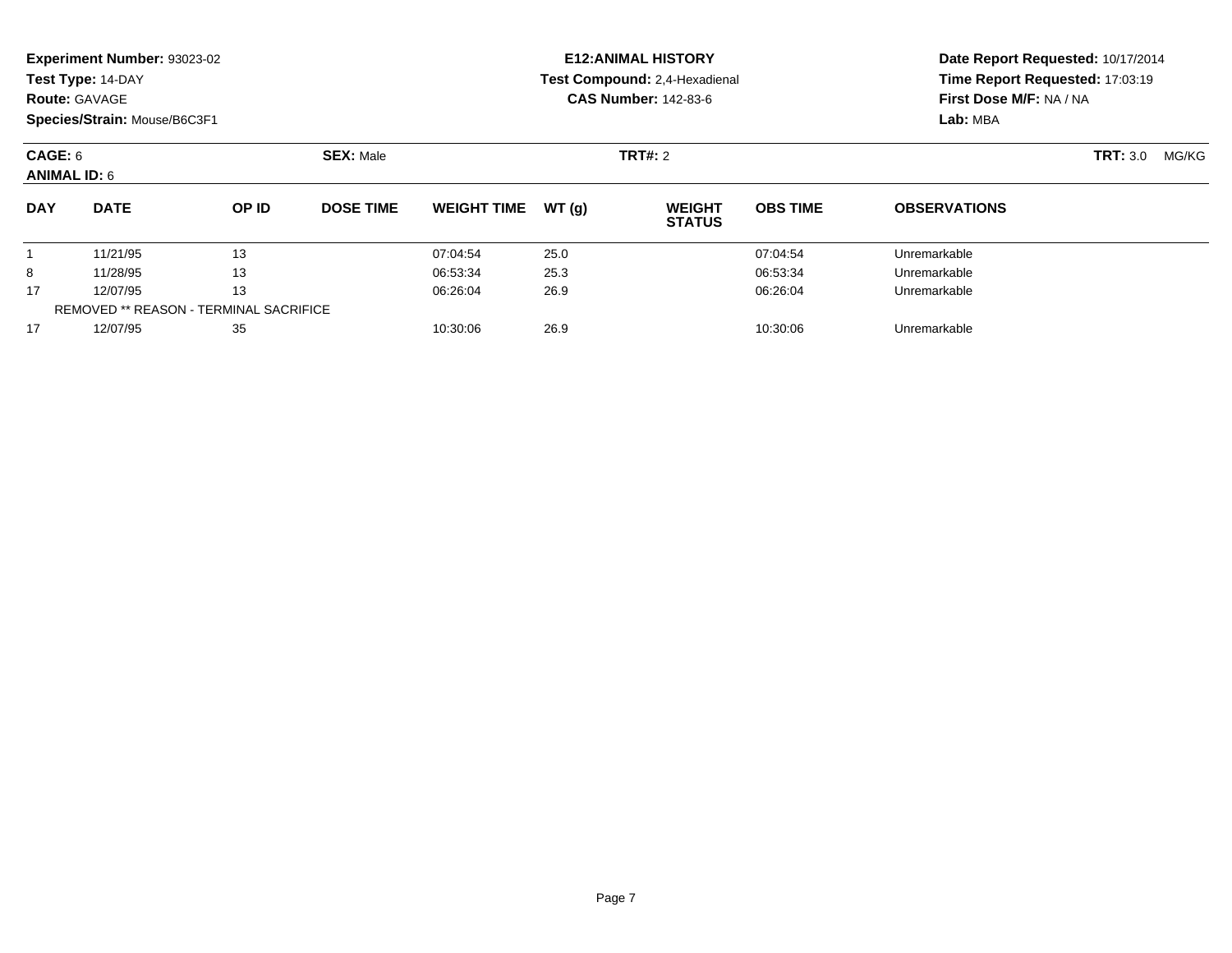| <b>Route: GAVAGE</b>                  | Experiment Number: 93023-02<br>Test Type: 14-DAY<br>Species/Strain: Mouse/B6C3F1 |                                                     |                  |                    |       | <b>E12: ANIMAL HISTORY</b><br>Test Compound: 2,4-Hexadienal<br><b>CAS Number: 142-83-6</b> | Date Report Requested: 10/17/2014<br>Time Report Requested: 17:03:19<br>First Dose M/F: NA / NA<br>Lab: MBA |                     |                 |       |
|---------------------------------------|----------------------------------------------------------------------------------|-----------------------------------------------------|------------------|--------------------|-------|--------------------------------------------------------------------------------------------|-------------------------------------------------------------------------------------------------------------|---------------------|-----------------|-------|
| <b>CAGE: 7</b><br><b>ANIMAL ID: 7</b> |                                                                                  |                                                     | <b>SEX: Male</b> |                    |       | TRT#: 2                                                                                    |                                                                                                             |                     | <b>TRT: 3.0</b> | MG/KG |
| <b>DAY</b>                            | <b>DATE</b>                                                                      | OP ID                                               | <b>DOSE TIME</b> | <b>WEIGHT TIME</b> | WT(q) | <b>WEIGHT</b><br><b>STATUS</b>                                                             | <b>OBS TIME</b>                                                                                             | <b>OBSERVATIONS</b> |                 |       |
|                                       | 11/21/95                                                                         | 13                                                  |                  | 07:05:32           | 22.4  |                                                                                            | 07:05:32                                                                                                    | Unremarkable        |                 |       |
| 8                                     | 11/28/95                                                                         | 13                                                  |                  | 06:54:02           | 24.1  |                                                                                            | 06:54:02                                                                                                    | Unremarkable        |                 |       |
| 17                                    | 12/07/95                                                                         | 13<br><b>REMOVED ** REASON - TERMINAL SACRIFICE</b> |                  | 06:26:42           | 24.9  |                                                                                            | 06:26:42                                                                                                    | Unremarkable        |                 |       |
| 17                                    | 12/07/95                                                                         | 35                                                  |                  | 10:30:08           | 24.9  |                                                                                            | 10:30:08                                                                                                    | Unremarkable        |                 |       |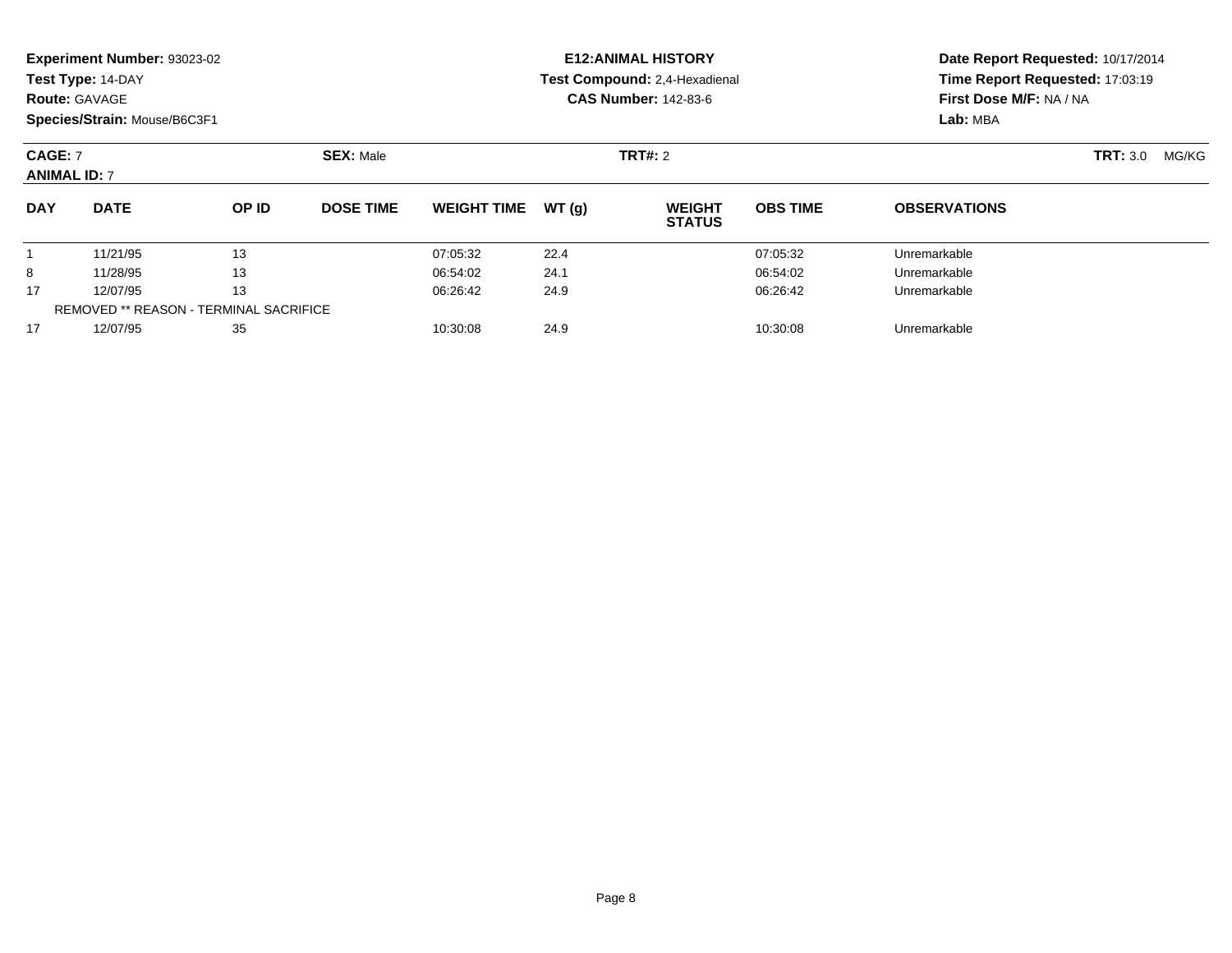| <b>Route: GAVAGE</b>           | Experiment Number: 93023-02<br>Test Type: 14-DAY<br>Species/Strain: Mouse/B6C3F1 |                                        |                  |                    |       | <b>E12: ANIMAL HISTORY</b><br>Test Compound: 2,4-Hexadienal<br><b>CAS Number: 142-83-6</b> | Date Report Requested: 10/17/2014<br>Time Report Requested: 17:03:19<br>First Dose M/F: NA / NA<br>Lab: MBA |                     |                          |
|--------------------------------|----------------------------------------------------------------------------------|----------------------------------------|------------------|--------------------|-------|--------------------------------------------------------------------------------------------|-------------------------------------------------------------------------------------------------------------|---------------------|--------------------------|
| CAGE: 8<br><b>ANIMAL ID: 8</b> |                                                                                  |                                        | <b>SEX: Male</b> |                    |       | TRT#: 2                                                                                    |                                                                                                             |                     | <b>TRT: 3.0</b><br>MG/KG |
| <b>DAY</b>                     | <b>DATE</b>                                                                      | OP ID                                  | <b>DOSE TIME</b> | <b>WEIGHT TIME</b> | WT(g) | <b>WEIGHT</b><br><b>STATUS</b>                                                             | <b>OBS TIME</b>                                                                                             | <b>OBSERVATIONS</b> |                          |
|                                | 11/21/95                                                                         | 13                                     |                  | 07:06:00           | 23.5  |                                                                                            | 07:06:00                                                                                                    | Unremarkable        |                          |
| 8                              | 11/28/95                                                                         | 13                                     |                  | 06:54:30           | 23.8  |                                                                                            | 06:54:30                                                                                                    | Unremarkable        |                          |
| 17                             | 12/07/95                                                                         | 13                                     |                  | 06:27:28           | 25.2  |                                                                                            | 06:27:28                                                                                                    | Unremarkable        |                          |
|                                |                                                                                  | REMOVED ** REASON - TERMINAL SACRIFICE |                  |                    |       |                                                                                            |                                                                                                             |                     |                          |
| 17                             | 12/07/95                                                                         | 35                                     |                  | 10:30:10           | 25.2  |                                                                                            | 10:30:10                                                                                                    | Unremarkable        |                          |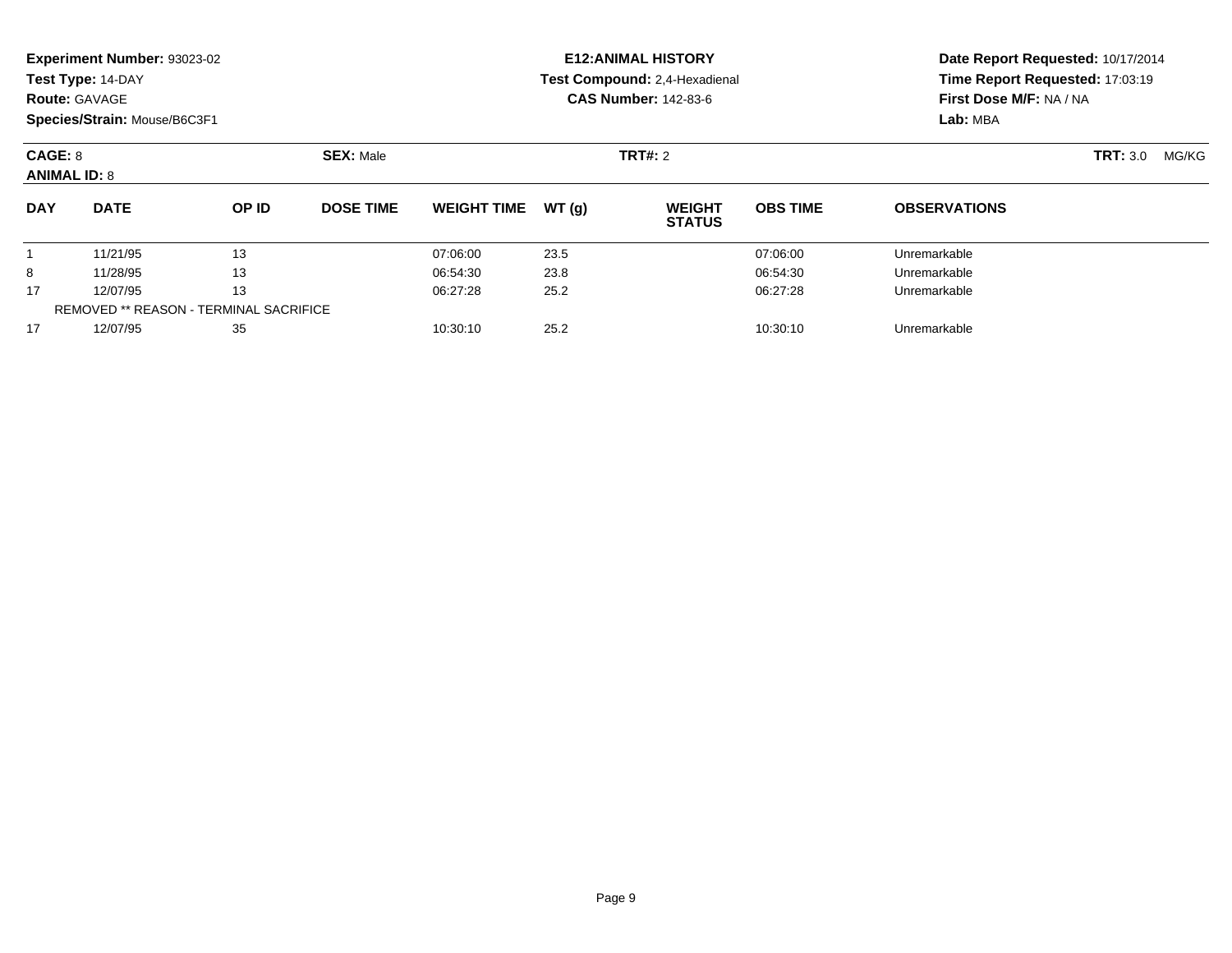| <b>Route: GAVAGE</b>           | Experiment Number: 93023-02<br>Test Type: 14-DAY<br>Species/Strain: Mouse/B6C3F1 |                                                     |                  |                    |       | <b>E12: ANIMAL HISTORY</b><br>Test Compound: 2,4-Hexadienal<br><b>CAS Number: 142-83-6</b> | Date Report Requested: 10/17/2014<br>Time Report Requested: 17:03:19<br>First Dose M/F: NA / NA<br>Lab: MBA |                     |                 |       |
|--------------------------------|----------------------------------------------------------------------------------|-----------------------------------------------------|------------------|--------------------|-------|--------------------------------------------------------------------------------------------|-------------------------------------------------------------------------------------------------------------|---------------------|-----------------|-------|
| CAGE: 9<br><b>ANIMAL ID: 9</b> |                                                                                  |                                                     | <b>SEX: Male</b> |                    |       | TRT#: 2                                                                                    |                                                                                                             |                     | <b>TRT: 3.0</b> | MG/KG |
| <b>DAY</b>                     | <b>DATE</b>                                                                      | OP ID                                               | <b>DOSE TIME</b> | <b>WEIGHT TIME</b> | WT(q) | <b>WEIGHT</b><br><b>STATUS</b>                                                             | <b>OBS TIME</b>                                                                                             | <b>OBSERVATIONS</b> |                 |       |
|                                | 11/21/95                                                                         | 13                                                  |                  | 07:11:12           | 19.7  |                                                                                            | 07:11:12                                                                                                    | Unremarkable        |                 |       |
| 8                              | 11/28/95                                                                         | 13                                                  |                  | 06:54:58           | 22.0  |                                                                                            | 06:54:58                                                                                                    | Unremarkable        |                 |       |
| 17                             | 12/07/95                                                                         | 13<br><b>REMOVED ** REASON - TERMINAL SACRIFICE</b> |                  | 06:28:24           | 22.9  |                                                                                            | 06:28:24                                                                                                    | Unremarkable        |                 |       |
| 17                             | 12/07/95                                                                         | 35                                                  |                  | 10:30:12           | 22.9  |                                                                                            | 10:30:12                                                                                                    | Unremarkable        |                 |       |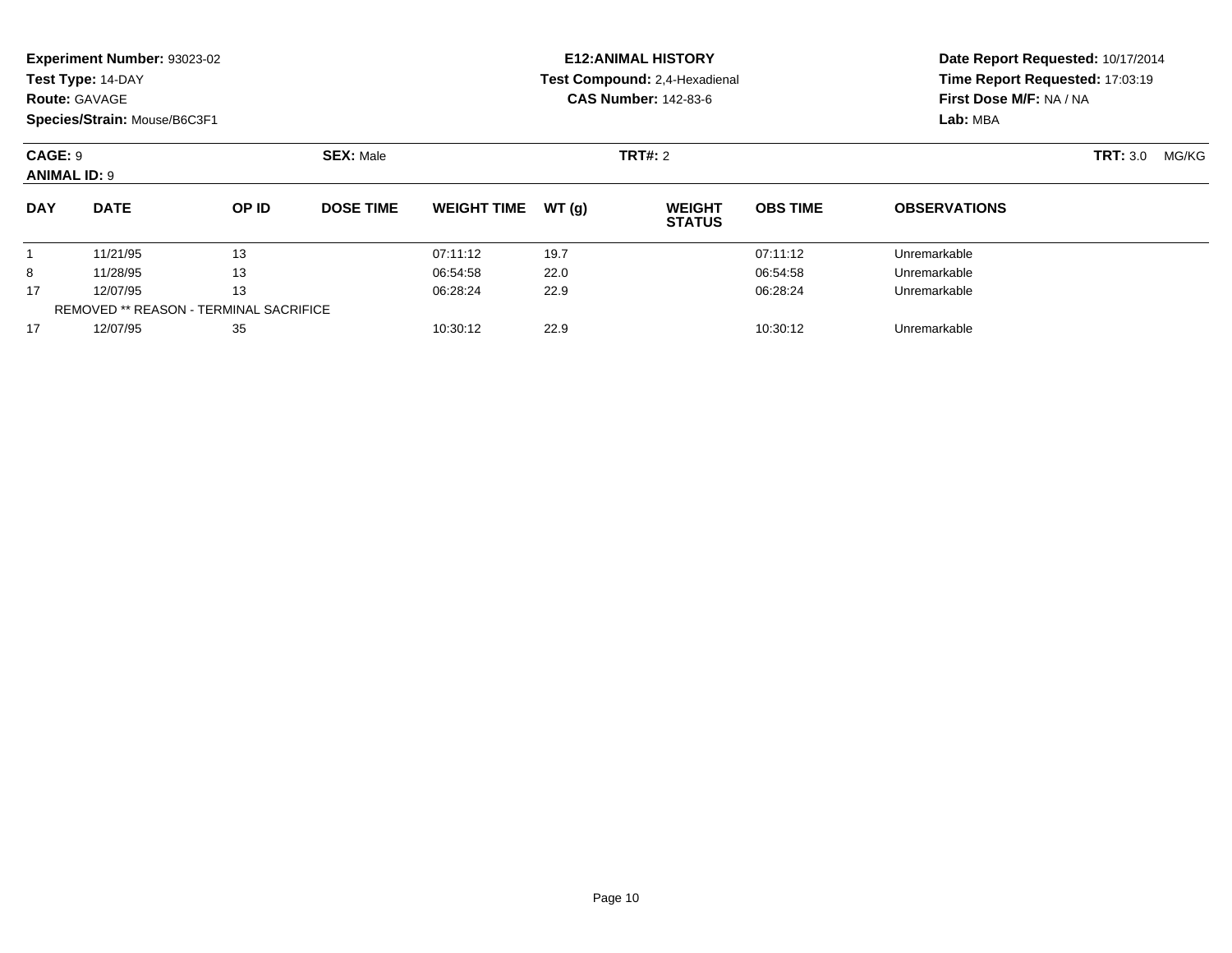| <b>Route: GAVAGE</b>                    | Experiment Number: 93023-02<br>Test Type: 14-DAY<br>Species/Strain: Mouse/B6C3F1 |                                                     |                  |                    |       | <b>E12: ANIMAL HISTORY</b><br>Test Compound: 2,4-Hexadienal<br><b>CAS Number: 142-83-6</b> | Date Report Requested: 10/17/2014<br>Time Report Requested: 17:03:19<br>First Dose M/F: NA / NA<br>Lab: MBA |                     |                 |       |
|-----------------------------------------|----------------------------------------------------------------------------------|-----------------------------------------------------|------------------|--------------------|-------|--------------------------------------------------------------------------------------------|-------------------------------------------------------------------------------------------------------------|---------------------|-----------------|-------|
| <b>CAGE: 10</b><br><b>ANIMAL ID: 10</b> |                                                                                  |                                                     | <b>SEX: Male</b> |                    |       | TRT#: 2                                                                                    |                                                                                                             |                     | <b>TRT: 3.0</b> | MG/KG |
| <b>DAY</b>                              | <b>DATE</b>                                                                      | OP ID                                               | <b>DOSE TIME</b> | <b>WEIGHT TIME</b> | WT(q) | <b>WEIGHT</b><br><b>STATUS</b>                                                             | <b>OBS TIME</b>                                                                                             | <b>OBSERVATIONS</b> |                 |       |
|                                         | 11/21/95                                                                         | 13                                                  |                  | 07:12:12           | 23.7  |                                                                                            | 07:12:12                                                                                                    | Unremarkable        |                 |       |
| 8                                       | 11/28/95                                                                         | 13                                                  |                  | 06:55:26           | 23.9  |                                                                                            | 06:55:26                                                                                                    | Unremarkable        |                 |       |
| 17                                      | 12/07/95                                                                         | 13<br><b>REMOVED ** REASON - TERMINAL SACRIFICE</b> |                  | 06:29:10           | 25.7  |                                                                                            | 06:29:10                                                                                                    | Unremarkable        |                 |       |
| 17                                      | 12/07/95                                                                         | 35                                                  |                  | 10:30:14           | 25.7  |                                                                                            | 10:30:14                                                                                                    | Unremarkable        |                 |       |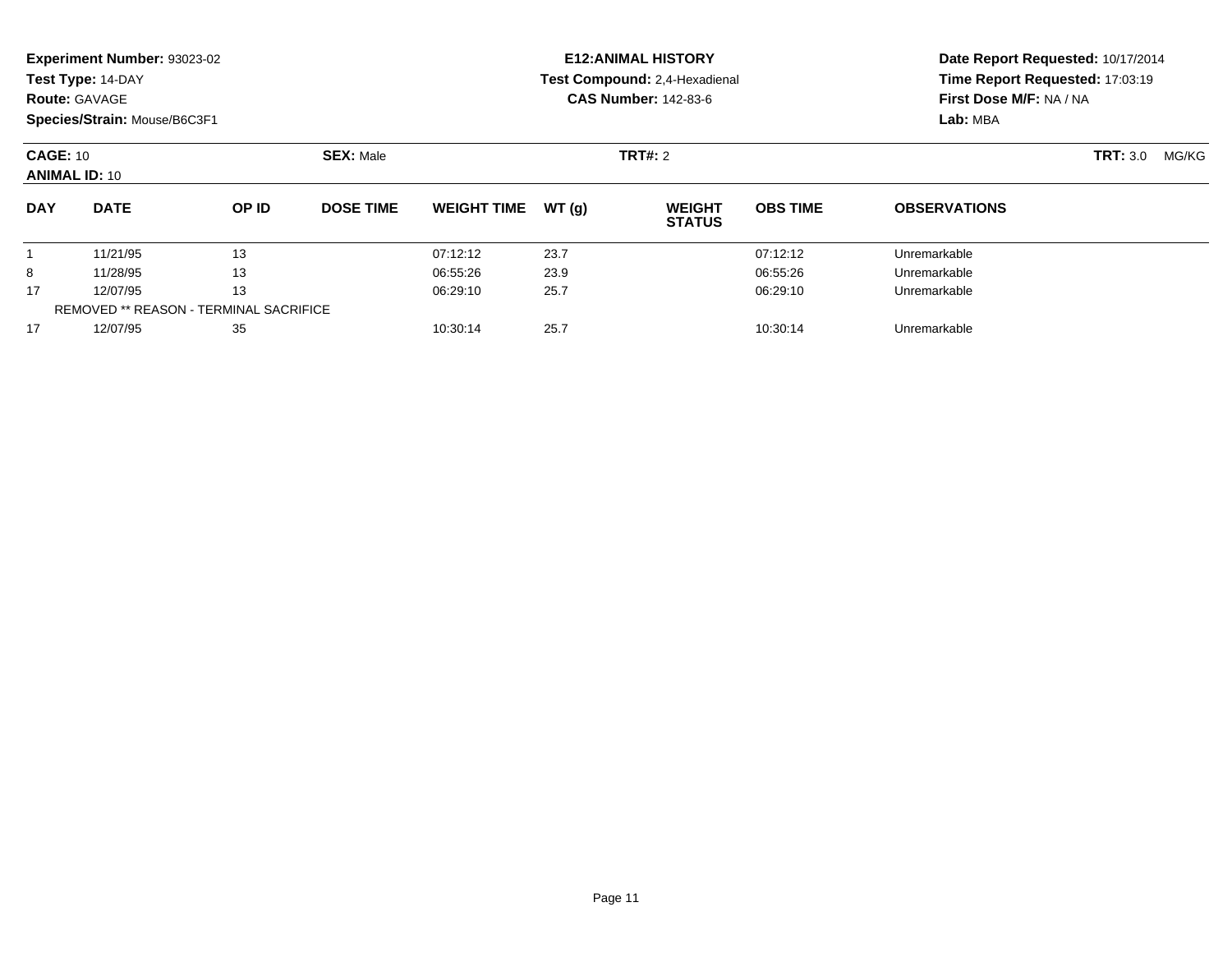|                                         | Experiment Number: 93023-02<br>Test Type: 14-DAY<br><b>Route: GAVAGE</b><br>Species/Strain: Mouse/B6C3F1 |       |                  |                    |       | <b>E12: ANIMAL HISTORY</b><br>Test Compound: 2,4-Hexadienal<br><b>CAS Number: 142-83-6</b> | Date Report Requested: 10/17/2014<br>Time Report Requested: 17:03:19<br>First Dose M/F: NA / NA<br>Lab: MBA |                     |                          |
|-----------------------------------------|----------------------------------------------------------------------------------------------------------|-------|------------------|--------------------|-------|--------------------------------------------------------------------------------------------|-------------------------------------------------------------------------------------------------------------|---------------------|--------------------------|
| <b>CAGE: 11</b><br><b>ANIMAL ID: 11</b> |                                                                                                          |       | <b>SEX: Male</b> |                    |       | TRT#: 3                                                                                    |                                                                                                             |                     | <b>TRT: 9.0</b><br>MG/KG |
| <b>DAY</b>                              | <b>DATE</b>                                                                                              | OP ID | <b>DOSE TIME</b> | <b>WEIGHT TIME</b> | WT(g) | <b>WEIGHT</b><br><b>STATUS</b>                                                             | <b>OBS TIME</b>                                                                                             | <b>OBSERVATIONS</b> |                          |
|                                         | 11/21/95                                                                                                 | 13    |                  | 07:12:44           | 23.1  |                                                                                            | 07:12:44                                                                                                    | Unremarkable        |                          |
| 8                                       | 11/28/95                                                                                                 | 13    |                  | 06:56:02           | 23.5  |                                                                                            | 06:56:02                                                                                                    | Unremarkable        |                          |
| 17                                      | 12/07/95                                                                                                 | 13    |                  | 06:29:52           | 26.3  |                                                                                            | 06:29:52                                                                                                    | Unremarkable        |                          |
|                                         | <b>REMOVED ** REASON - TERMINAL SACRIFICE</b>                                                            |       |                  |                    |       |                                                                                            |                                                                                                             |                     |                          |
| 17                                      | 12/07/95                                                                                                 | 35    |                  | 10:30:16           | 26.3  |                                                                                            | 10:30:16                                                                                                    | Unremarkable        |                          |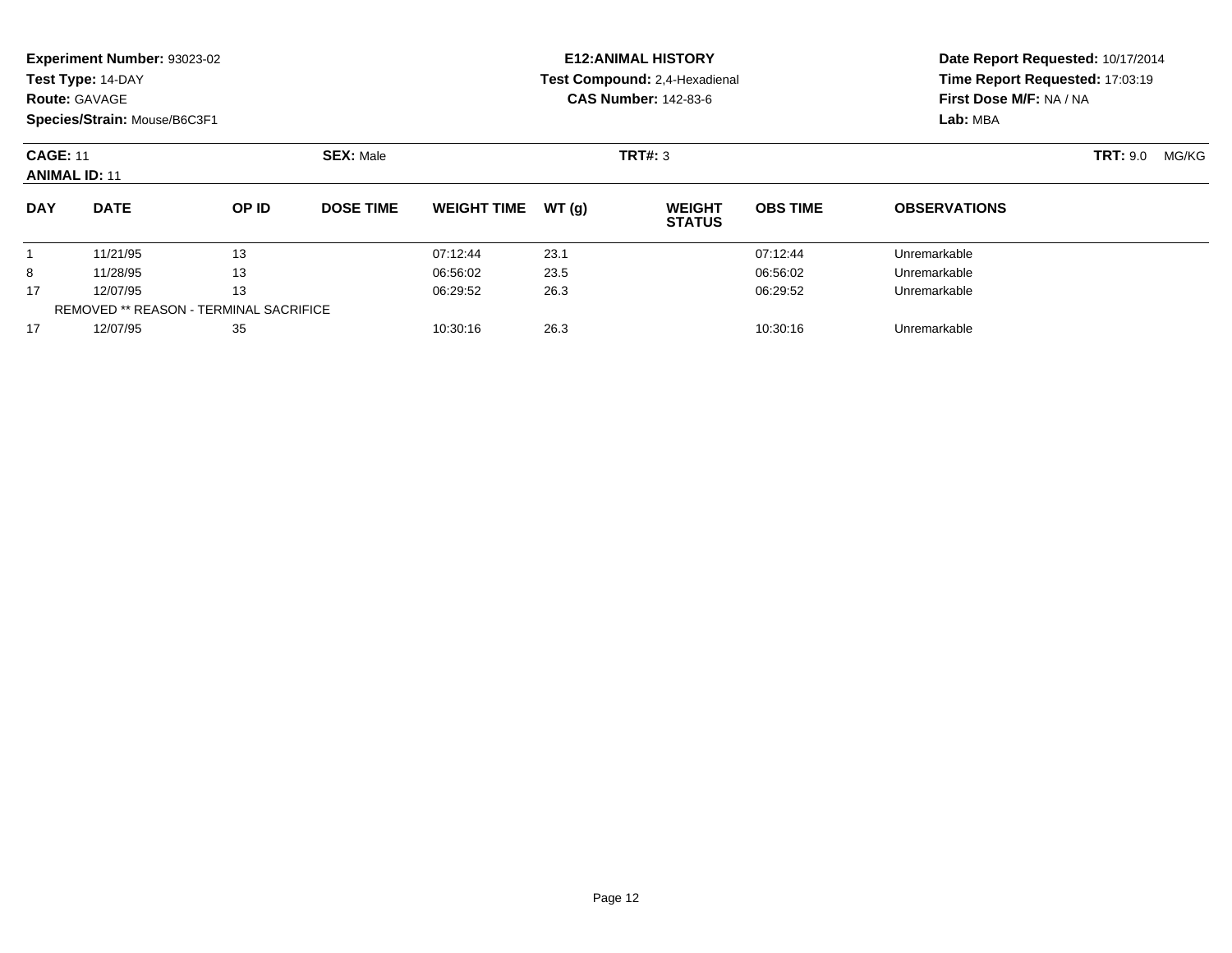|                                         | Experiment Number: 93023-02<br>Test Type: 14-DAY<br><b>Route: GAVAGE</b><br>Species/Strain: Mouse/B6C3F1 |                  |                  |                    |       | <b>E12: ANIMAL HISTORY</b><br>Test Compound: 2,4-Hexadienal<br><b>CAS Number: 142-83-6</b> | Date Report Requested: 10/17/2014<br>Time Report Requested: 17:03:19<br>First Dose M/F: NA / NA<br>Lab: MBA |                     |       |  |
|-----------------------------------------|----------------------------------------------------------------------------------------------------------|------------------|------------------|--------------------|-------|--------------------------------------------------------------------------------------------|-------------------------------------------------------------------------------------------------------------|---------------------|-------|--|
| <b>CAGE: 12</b><br><b>ANIMAL ID: 12</b> |                                                                                                          | <b>SEX: Male</b> | TRT#: 3          |                    |       |                                                                                            |                                                                                                             | <b>TRT: 9.0</b>     | MG/KG |  |
| <b>DAY</b>                              | <b>DATE</b>                                                                                              | OP ID            | <b>DOSE TIME</b> | <b>WEIGHT TIME</b> | WT(q) | <b>WEIGHT</b><br><b>STATUS</b>                                                             | <b>OBS TIME</b>                                                                                             | <b>OBSERVATIONS</b> |       |  |
|                                         | 11/21/95                                                                                                 | 13               |                  | 07:13:14           | 22.2  |                                                                                            | 07:13:14                                                                                                    | Unremarkable        |       |  |
| 8                                       | 11/28/95                                                                                                 | 13               |                  | 06:56:30           | 22.8  |                                                                                            | 06:56:30                                                                                                    | Unremarkable        |       |  |
| 17                                      | 13<br>12/07/95<br><b>REMOVED ** REASON - TERMINAL SACRIFICE</b>                                          |                  | 06:30:34         | 24.7               |       | 06:30:34                                                                                   | Unremarkable                                                                                                |                     |       |  |
| 17                                      | 12/07/95                                                                                                 | 35               |                  | 10:30:18           | 24.7  |                                                                                            | 10:30:18                                                                                                    | Unremarkable        |       |  |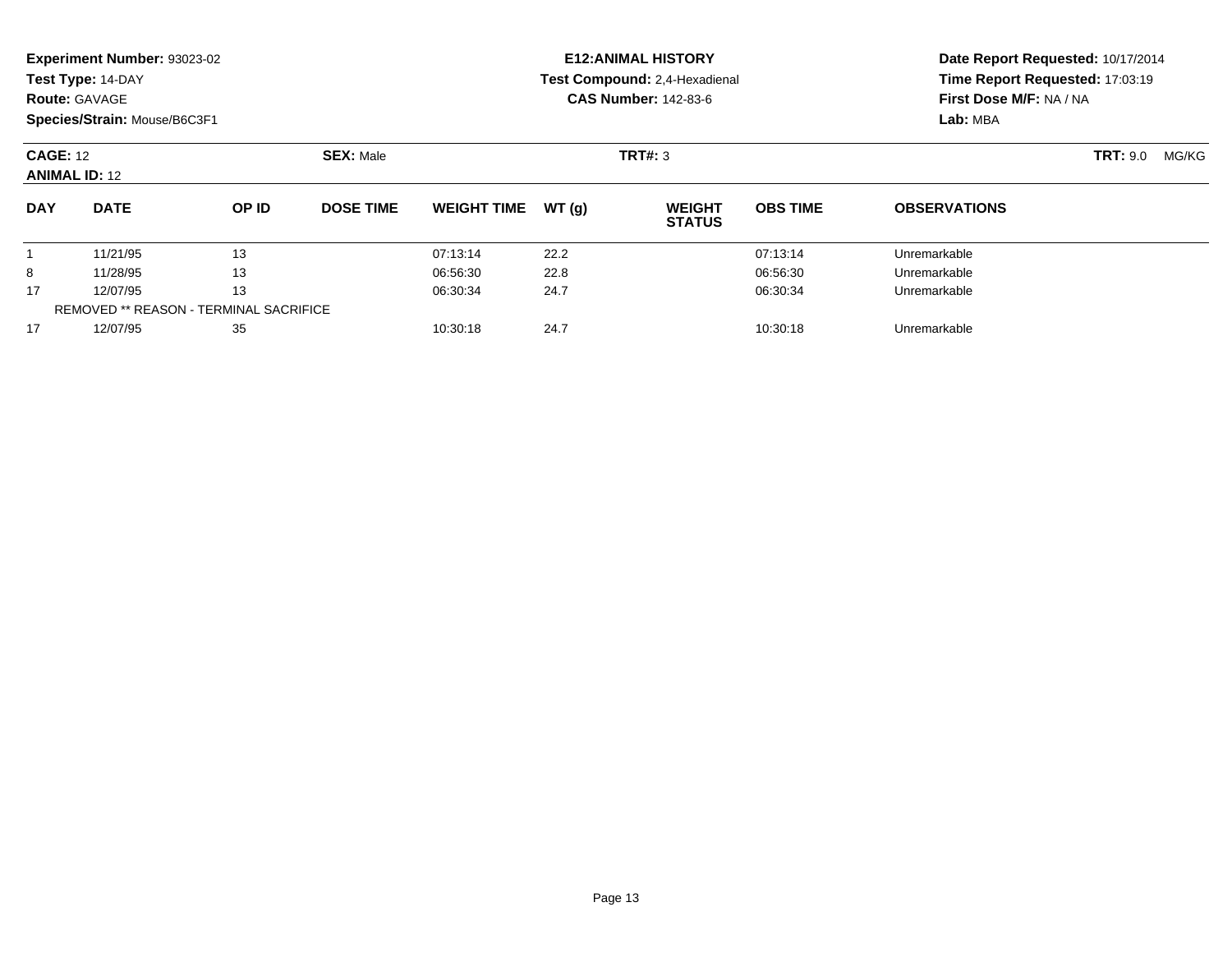|                                         | Experiment Number: 93023-02<br>Test Type: 14-DAY<br><b>Route: GAVAGE</b><br>Species/Strain: Mouse/B6C3F1 |                  |                  |                    |       | <b>E12: ANIMAL HISTORY</b><br>Test Compound: 2,4-Hexadienal<br><b>CAS Number: 142-83-6</b> | Date Report Requested: 10/17/2014<br>Time Report Requested: 17:03:19<br>First Dose M/F: NA / NA<br>Lab: MBA |                          |  |
|-----------------------------------------|----------------------------------------------------------------------------------------------------------|------------------|------------------|--------------------|-------|--------------------------------------------------------------------------------------------|-------------------------------------------------------------------------------------------------------------|--------------------------|--|
| <b>CAGE: 13</b><br><b>ANIMAL ID: 13</b> |                                                                                                          | <b>SEX: Male</b> | TRT#: 3          |                    |       |                                                                                            |                                                                                                             | <b>TRT: 9.0</b><br>MG/KG |  |
| <b>DAY</b>                              | <b>DATE</b>                                                                                              | OP ID            | <b>DOSE TIME</b> | <b>WEIGHT TIME</b> | WT(g) | <b>WEIGHT</b><br><b>STATUS</b>                                                             | <b>OBS TIME</b>                                                                                             | <b>OBSERVATIONS</b>      |  |
|                                         | 11/21/95                                                                                                 | 13               |                  | 07:13:48           | 22.8  |                                                                                            | 07:13:48                                                                                                    | Unremarkable             |  |
| 8                                       | 11/28/95                                                                                                 | 13               |                  | 06:57:04           | 23.4  |                                                                                            | 06:57:04                                                                                                    | Unremarkable             |  |
| 17                                      | 13<br>12/07/95                                                                                           |                  |                  | 06:31:16           | 25.0  |                                                                                            | 06:31:16                                                                                                    | Unremarkable             |  |
|                                         | <b>REMOVED ** REASON - TERMINAL SACRIFICE</b>                                                            |                  |                  |                    |       |                                                                                            |                                                                                                             |                          |  |
| 17                                      | 12/07/95                                                                                                 | 35               |                  | 10:30:20           | 25.0  |                                                                                            | 10:30:20                                                                                                    | Unremarkable             |  |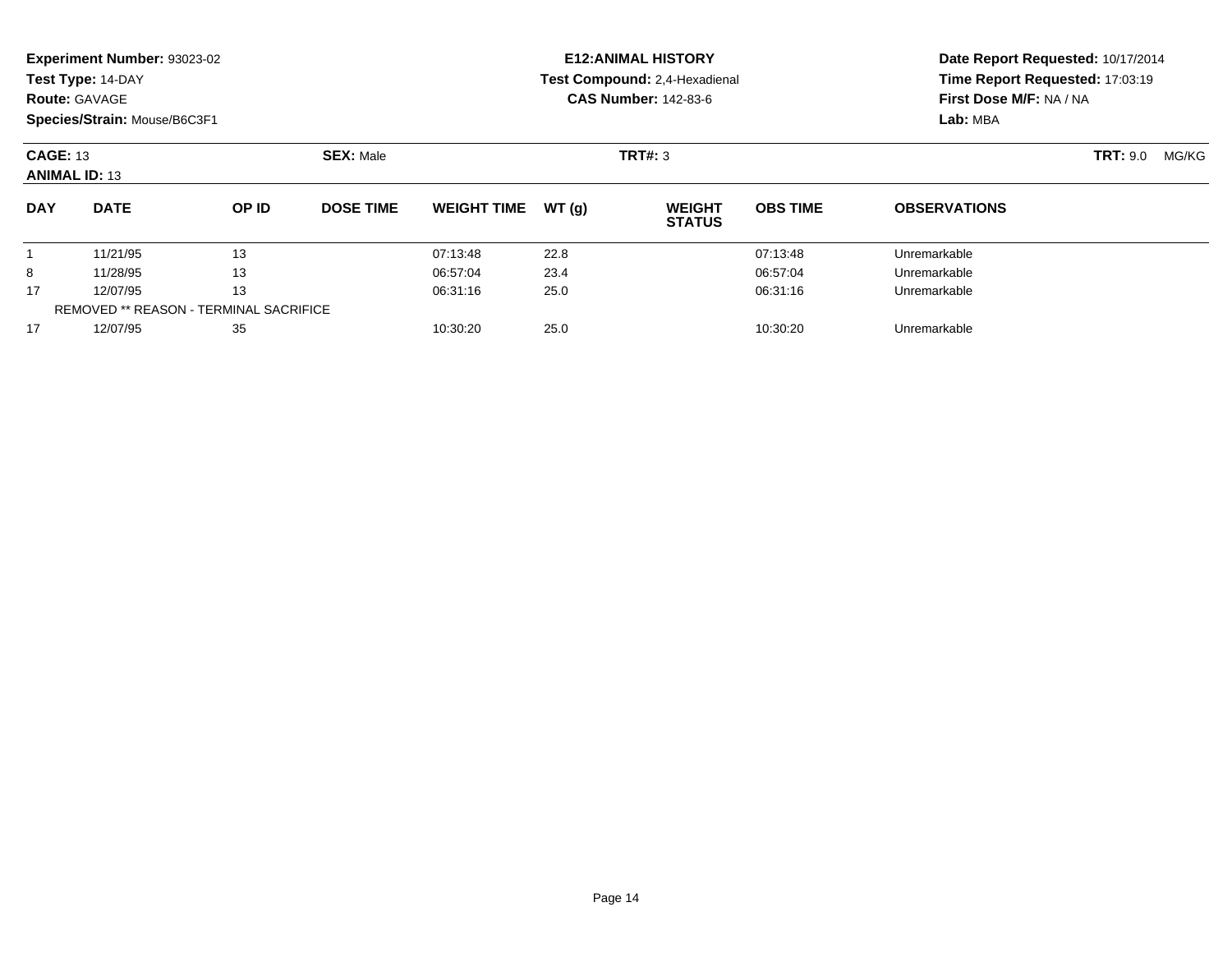|                                         | Experiment Number: 93023-02<br>Test Type: 14-DAY<br><b>Route: GAVAGE</b><br>Species/Strain: Mouse/B6C3F1 |                  |                  |                    |       | <b>E12: ANIMAL HISTORY</b><br>Test Compound: 2,4-Hexadienal<br><b>CAS Number: 142-83-6</b> | Date Report Requested: 10/17/2014<br>Time Report Requested: 17:03:19<br>First Dose M/F: NA / NA<br>Lab: MBA |                     |       |  |
|-----------------------------------------|----------------------------------------------------------------------------------------------------------|------------------|------------------|--------------------|-------|--------------------------------------------------------------------------------------------|-------------------------------------------------------------------------------------------------------------|---------------------|-------|--|
| <b>CAGE: 14</b><br><b>ANIMAL ID: 14</b> |                                                                                                          | <b>SEX: Male</b> | TRT#: 3          |                    |       |                                                                                            |                                                                                                             | <b>TRT: 9.0</b>     | MG/KG |  |
| <b>DAY</b>                              | <b>DATE</b>                                                                                              | OP ID            | <b>DOSE TIME</b> | <b>WEIGHT TIME</b> | WT(q) | <b>WEIGHT</b><br><b>STATUS</b>                                                             | <b>OBS TIME</b>                                                                                             | <b>OBSERVATIONS</b> |       |  |
|                                         | 11/21/95                                                                                                 | 13               |                  | 07:14:22           | 23.3  |                                                                                            | 07:14:22                                                                                                    | Unremarkable        |       |  |
| 8                                       | 11/28/95                                                                                                 | 13               |                  | 06:57:32           | 24.4  |                                                                                            | 06:57:32                                                                                                    | Unremarkable        |       |  |
| 17                                      | 13<br>12/07/95<br><b>REMOVED ** REASON - TERMINAL SACRIFICE</b>                                          |                  | 06:31:56         | 26.5               |       | 06:31:56                                                                                   | Unremarkable                                                                                                |                     |       |  |
| 17                                      | 12/07/95                                                                                                 | 35               |                  | 10:30:22           | 26.5  |                                                                                            | 10:30:22                                                                                                    | Unremarkable        |       |  |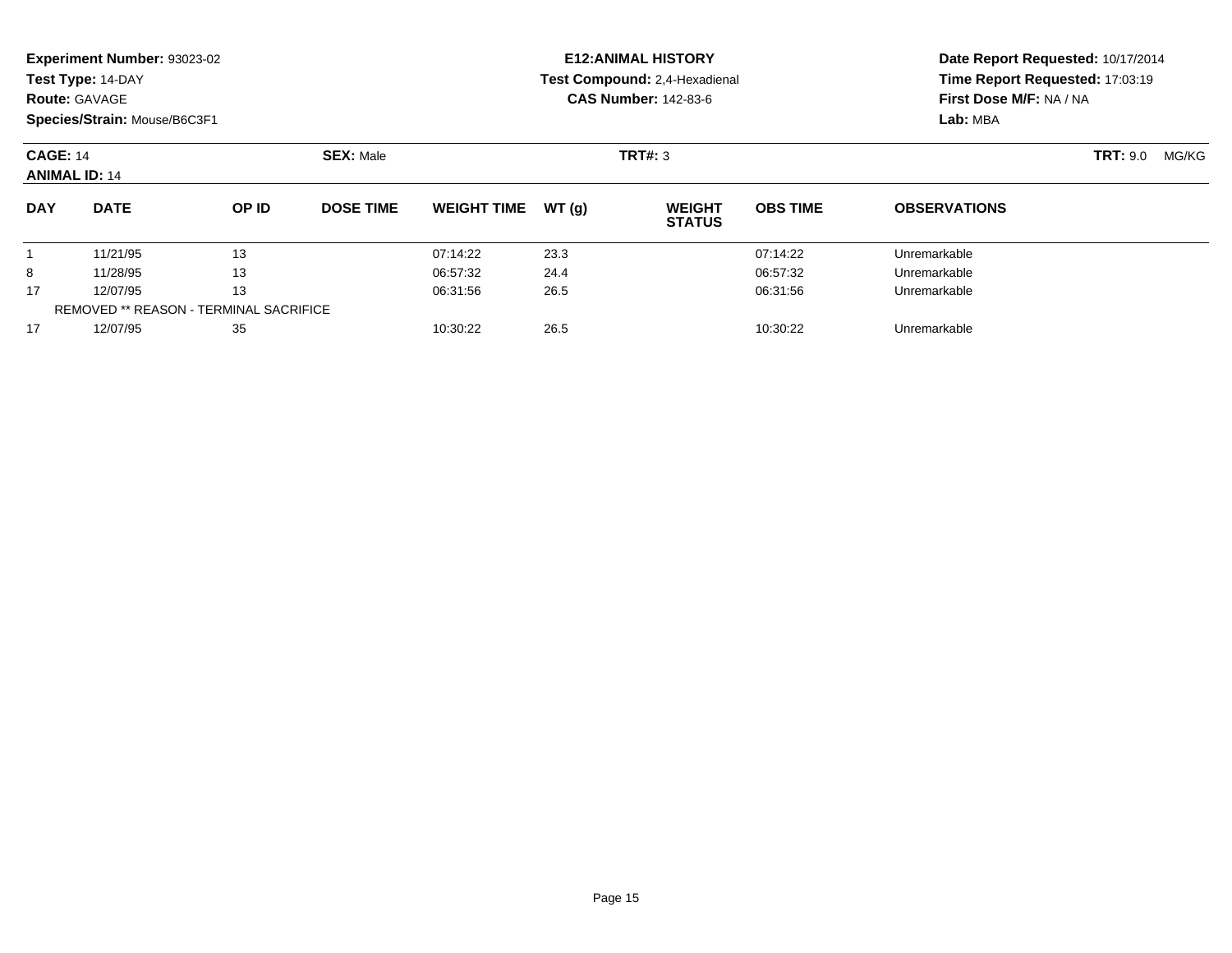|            | Experiment Number: 93023-02<br>Test Type: 14-DAY<br><b>Route: GAVAGE</b><br>Species/Strain: Mouse/B6C3F1 |              |                  |                    |       | <b>E12: ANIMAL HISTORY</b><br>Test Compound: 2,4-Hexadienal<br><b>CAS Number: 142-83-6</b> | Date Report Requested: 10/17/2014<br>Time Report Requested: 17:03:19<br>First Dose M/F: NA / NA<br>Lab: MBA |                     |                          |
|------------|----------------------------------------------------------------------------------------------------------|--------------|------------------|--------------------|-------|--------------------------------------------------------------------------------------------|-------------------------------------------------------------------------------------------------------------|---------------------|--------------------------|
|            | <b>CAGE: 15</b><br><b>ANIMAL ID: 15</b>                                                                  |              | <b>SEX: Male</b> | TRT#: 3            |       |                                                                                            |                                                                                                             |                     | <b>TRT: 9.0</b><br>MG/KG |
| <b>DAY</b> | <b>DATE</b>                                                                                              | <b>OP ID</b> | <b>DOSE TIME</b> | <b>WEIGHT TIME</b> | WT(g) | <b>WEIGHT</b><br><b>STATUS</b>                                                             | <b>OBS TIME</b>                                                                                             | <b>OBSERVATIONS</b> |                          |
|            | 11/21/95                                                                                                 | 13           |                  | 07:15:00           | 24.4  |                                                                                            | 07:15:00                                                                                                    | Unremarkable        |                          |
| 8          | 11/28/95                                                                                                 | 13           |                  | 06:58:02           | 25.4  |                                                                                            | 06:58:02                                                                                                    | Unremarkable        |                          |
| 17         | 12/07/95                                                                                                 | 13           |                  | 06:32:38           | 26.0  |                                                                                            | 06:32:38                                                                                                    | Unremarkable        |                          |
|            | <b>REMOVED ** REASON - TERMINAL SACRIFICE</b>                                                            |              |                  |                    |       |                                                                                            |                                                                                                             |                     |                          |
| 17         | 12/07/95                                                                                                 | 35           |                  | 10:30:24           | 26.0  |                                                                                            | 10:30:24                                                                                                    | Unremarkable        |                          |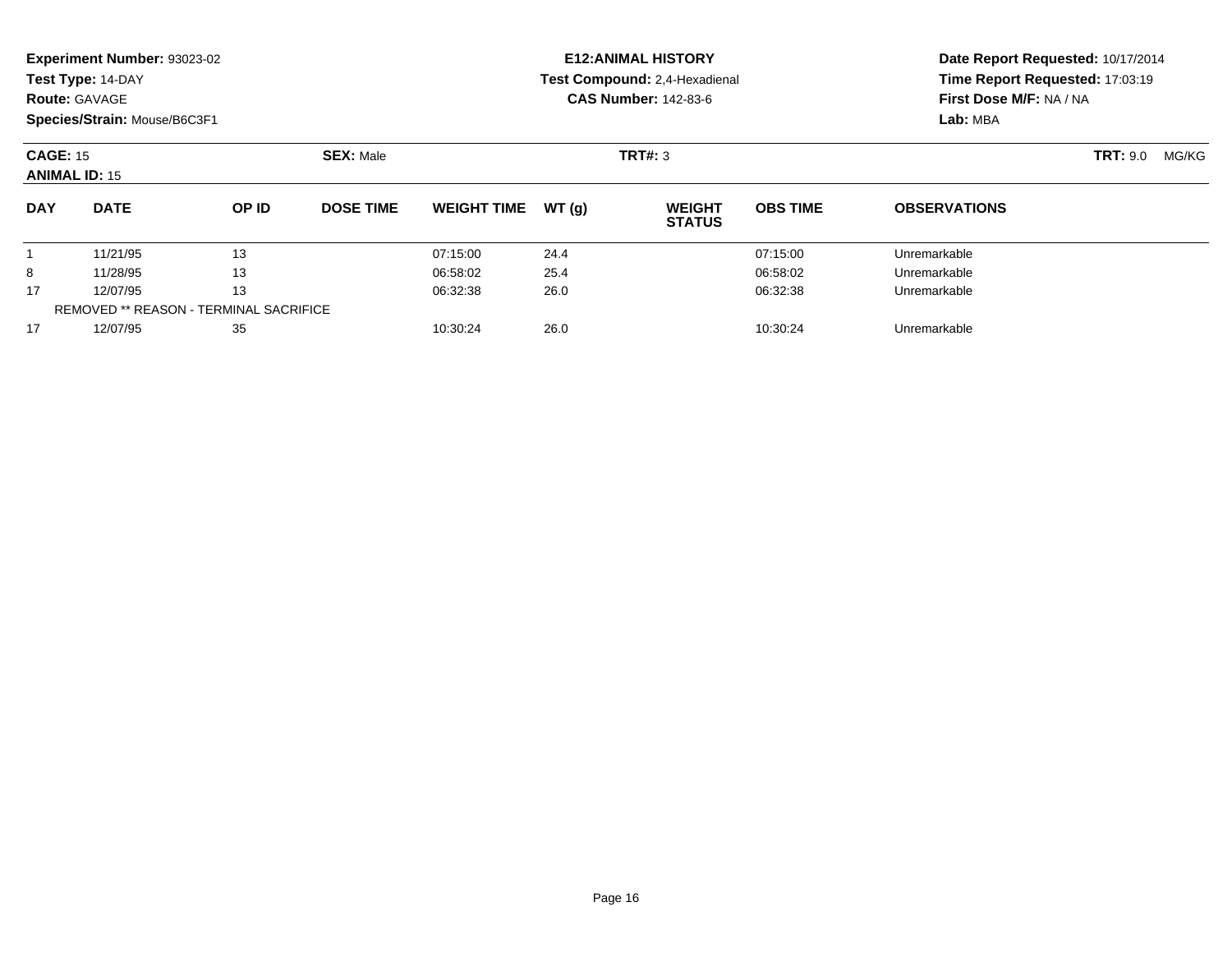| <b>Route: GAVAGE</b>                    | Experiment Number: 93023-02<br>Test Type: 14-DAY<br>Species/Strain: Mouse/B6C3F1 |                  |                  |                    |       | <b>E12: ANIMAL HISTORY</b><br>Test Compound: 2,4-Hexadienal<br><b>CAS Number: 142-83-6</b> | Date Report Requested: 10/17/2014<br>Time Report Requested: 17:03:19<br>First Dose M/F: NA / NA<br>Lab: MBA |                     |  |
|-----------------------------------------|----------------------------------------------------------------------------------|------------------|------------------|--------------------|-------|--------------------------------------------------------------------------------------------|-------------------------------------------------------------------------------------------------------------|---------------------|--|
| <b>CAGE: 16</b><br><b>ANIMAL ID: 16</b> |                                                                                  | <b>SEX: Male</b> | <b>TRT#: 4</b>   |                    |       |                                                                                            | <b>TRT:</b> 27.0<br>MG/KG                                                                                   |                     |  |
| <b>DAY</b>                              | <b>DATE</b>                                                                      | OP ID            | <b>DOSE TIME</b> | <b>WEIGHT TIME</b> | WT(g) | <b>WEIGHT</b><br><b>STATUS</b>                                                             | <b>OBS TIME</b>                                                                                             | <b>OBSERVATIONS</b> |  |
|                                         | 11/21/95                                                                         | 13               |                  | 07:16:04           | 22.8  |                                                                                            | 07:16:04                                                                                                    | Unremarkable        |  |
| 8                                       | 11/28/95                                                                         | 13               |                  | 06:59:24           | 24.1  |                                                                                            | 06:59:24                                                                                                    | Unremarkable        |  |
| 17                                      | 13<br>12/07/95                                                                   |                  | 06:34:00         | 26.2               |       | 06:34:00                                                                                   | Unremarkable                                                                                                |                     |  |
|                                         | <b>REMOVED ** REASON - TERMINAL SACRIFICE</b>                                    |                  |                  |                    |       |                                                                                            |                                                                                                             |                     |  |
| 17                                      | 12/07/95                                                                         | 35               |                  | 10:30:26           | 26.2  |                                                                                            | 10:30:26                                                                                                    | Unremarkable        |  |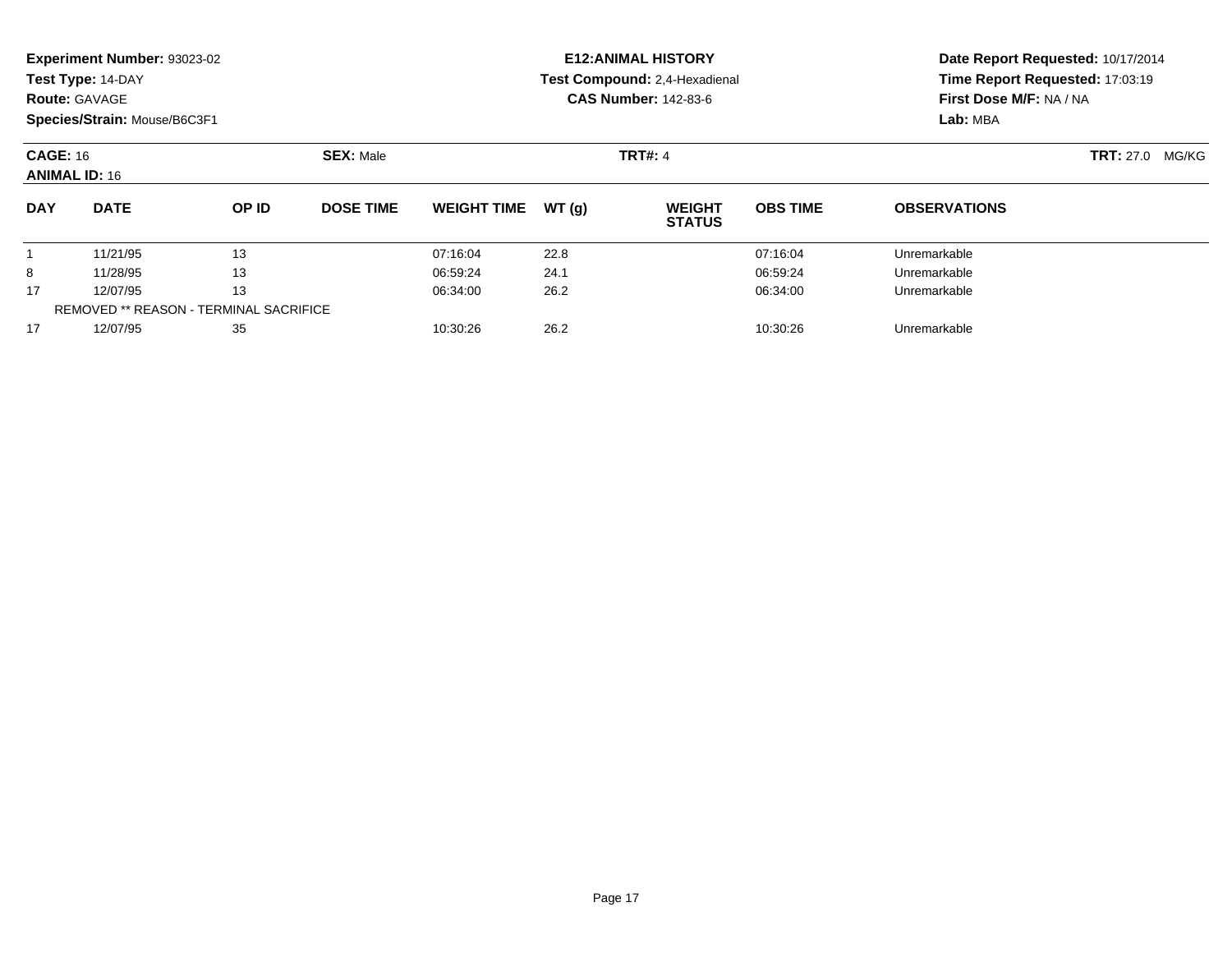| <b>Route: GAVAGE</b>                    | Experiment Number: 93023-02<br>Test Type: 14-DAY<br>Species/Strain: Mouse/B6C3F1 |                  |                  |                    |       | <b>E12: ANIMAL HISTORY</b><br>Test Compound: 2,4-Hexadienal<br><b>CAS Number: 142-83-6</b> | Date Report Requested: 10/17/2014<br>Time Report Requested: 17:03:19<br>First Dose M/F: NA / NA<br>Lab: MBA |                     |  |
|-----------------------------------------|----------------------------------------------------------------------------------|------------------|------------------|--------------------|-------|--------------------------------------------------------------------------------------------|-------------------------------------------------------------------------------------------------------------|---------------------|--|
| <b>CAGE: 17</b><br><b>ANIMAL ID: 17</b> |                                                                                  | <b>SEX: Male</b> | <b>TRT#: 4</b>   |                    |       |                                                                                            | <b>TRT: 27.0</b><br>MG/KG                                                                                   |                     |  |
| <b>DAY</b>                              | <b>DATE</b>                                                                      | OP ID            | <b>DOSE TIME</b> | <b>WEIGHT TIME</b> | WT(g) | <b>WEIGHT</b><br><b>STATUS</b>                                                             | <b>OBS TIME</b>                                                                                             | <b>OBSERVATIONS</b> |  |
|                                         | 11/21/95                                                                         | 13               |                  | 07:16:56           | 22.9  |                                                                                            | 07:16:56                                                                                                    | Unremarkable        |  |
| 8                                       | 11/28/95                                                                         | 13               |                  | 06:59:54           | 24.0  |                                                                                            | 06:59:54                                                                                                    | Unremarkable        |  |
| 17                                      | 13<br>12/07/95                                                                   |                  | 06:34:44         | 27.1               |       | 06:34:44                                                                                   | Unremarkable                                                                                                |                     |  |
|                                         | <b>REMOVED ** REASON - TERMINAL SACRIFICE</b>                                    |                  |                  |                    |       |                                                                                            |                                                                                                             |                     |  |
| 17                                      | 12/07/95                                                                         | 35               |                  | 10:30:28           | 27.1  |                                                                                            | 10:30:28                                                                                                    | Unremarkable        |  |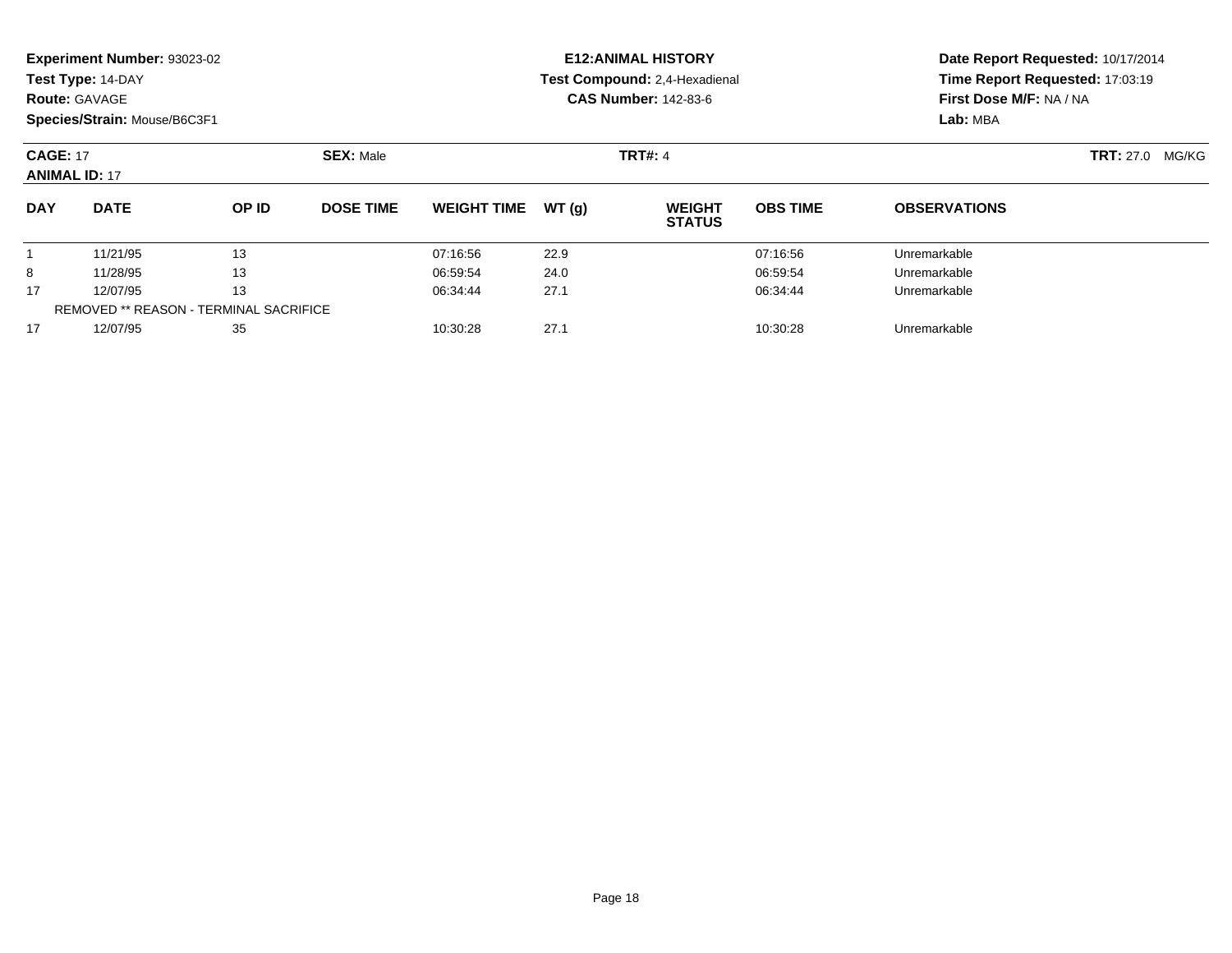| <b>Route: GAVAGE</b>                    | Experiment Number: 93023-02<br>Test Type: 14-DAY<br>Species/Strain: Mouse/B6C3F1 |                                        |                  | <b>E12: ANIMAL HISTORY</b><br>Test Compound: 2,4-Hexadienal<br><b>CAS Number: 142-83-6</b> | Date Report Requested: 10/17/2014<br>Time Report Requested: 17:03:19<br>First Dose M/F: NA / NA<br>Lab: MBA |                                |                 |                     |                        |
|-----------------------------------------|----------------------------------------------------------------------------------|----------------------------------------|------------------|--------------------------------------------------------------------------------------------|-------------------------------------------------------------------------------------------------------------|--------------------------------|-----------------|---------------------|------------------------|
| <b>CAGE: 18</b><br><b>ANIMAL ID: 18</b> |                                                                                  |                                        | <b>SEX: Male</b> | <b>TRT#: 4</b>                                                                             |                                                                                                             |                                |                 |                     | <b>TRT: 27.0 MG/KG</b> |
| <b>DAY</b>                              | <b>DATE</b>                                                                      | OP ID                                  | <b>DOSE TIME</b> | <b>WEIGHT TIME</b>                                                                         | WT(g)                                                                                                       | <b>WEIGHT</b><br><b>STATUS</b> | <b>OBS TIME</b> | <b>OBSERVATIONS</b> |                        |
|                                         | 11/21/95                                                                         | 13                                     |                  | 07:17:30                                                                                   | 21.6                                                                                                        |                                | 07:17:30        | Unremarkable        |                        |
| 8                                       | 11/28/95                                                                         | 13                                     |                  | 07:00:30                                                                                   | 22.7                                                                                                        |                                | 07:00:30        | Unremarkable        |                        |
| 17                                      | 13<br>12/07/95                                                                   |                                        | 06:35:30         | 24.5                                                                                       |                                                                                                             | 06:35:30                       | Unremarkable    |                     |                        |
|                                         |                                                                                  | REMOVED ** REASON - TERMINAL SACRIFICE |                  |                                                                                            |                                                                                                             |                                |                 |                     |                        |
| 17                                      | 12/07/95                                                                         | 35                                     |                  | 10:30:30                                                                                   | 24.5                                                                                                        |                                | 10:30:30        | Unremarkable        |                        |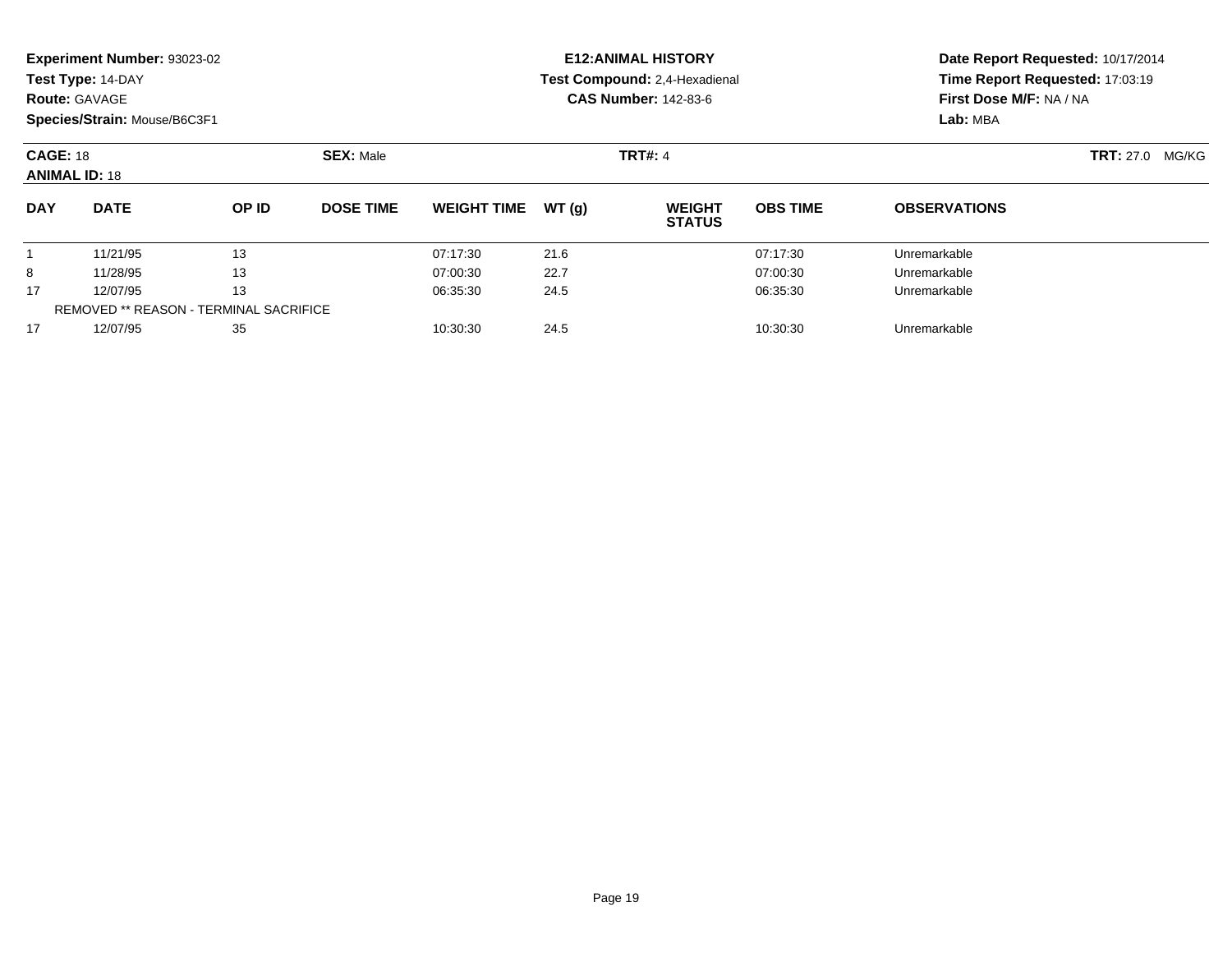| <b>Route: GAVAGE</b>                    | Experiment Number: 93023-02<br>Test Type: 14-DAY<br>Species/Strain: Mouse/B6C3F1 |       |                  |                    |       | <b>E12: ANIMAL HISTORY</b><br>Test Compound: 2,4-Hexadienal<br><b>CAS Number: 142-83-6</b> | Date Report Requested: 10/17/2014<br>Time Report Requested: 17:03:19<br>First Dose M/F: NA / NA<br>Lab: MBA |                     |  |
|-----------------------------------------|----------------------------------------------------------------------------------|-------|------------------|--------------------|-------|--------------------------------------------------------------------------------------------|-------------------------------------------------------------------------------------------------------------|---------------------|--|
| <b>CAGE: 19</b><br><b>ANIMAL ID: 19</b> |                                                                                  |       | <b>SEX: Male</b> |                    |       | <b>TRT#: 4</b>                                                                             | <b>TRT:</b> 27.0<br>MG/KG                                                                                   |                     |  |
| <b>DAY</b>                              | <b>DATE</b>                                                                      | OP ID | <b>DOSE TIME</b> | <b>WEIGHT TIME</b> | WT(g) | <b>WEIGHT</b><br><b>STATUS</b>                                                             | <b>OBS TIME</b>                                                                                             | <b>OBSERVATIONS</b> |  |
|                                         | 11/21/95                                                                         | 13    |                  | 07:17:58           | 24.9  |                                                                                            | 07:17:58                                                                                                    | Unremarkable        |  |
| 8                                       | 11/28/95                                                                         | 13    |                  | 07:01:02           | 25.5  |                                                                                            | 07:01:02                                                                                                    | Unremarkable        |  |
| 17                                      | 13<br>12/07/95                                                                   |       | 06:36:20         | 26.4               |       | 06:36:20                                                                                   | Unremarkable                                                                                                |                     |  |
|                                         | <b>REMOVED ** REASON - TERMINAL SACRIFICE</b>                                    |       |                  |                    |       |                                                                                            |                                                                                                             |                     |  |
| 17                                      | 12/07/95                                                                         | 35    |                  | 10:30:32           | 26.4  |                                                                                            | 10:30:32                                                                                                    | Unremarkable        |  |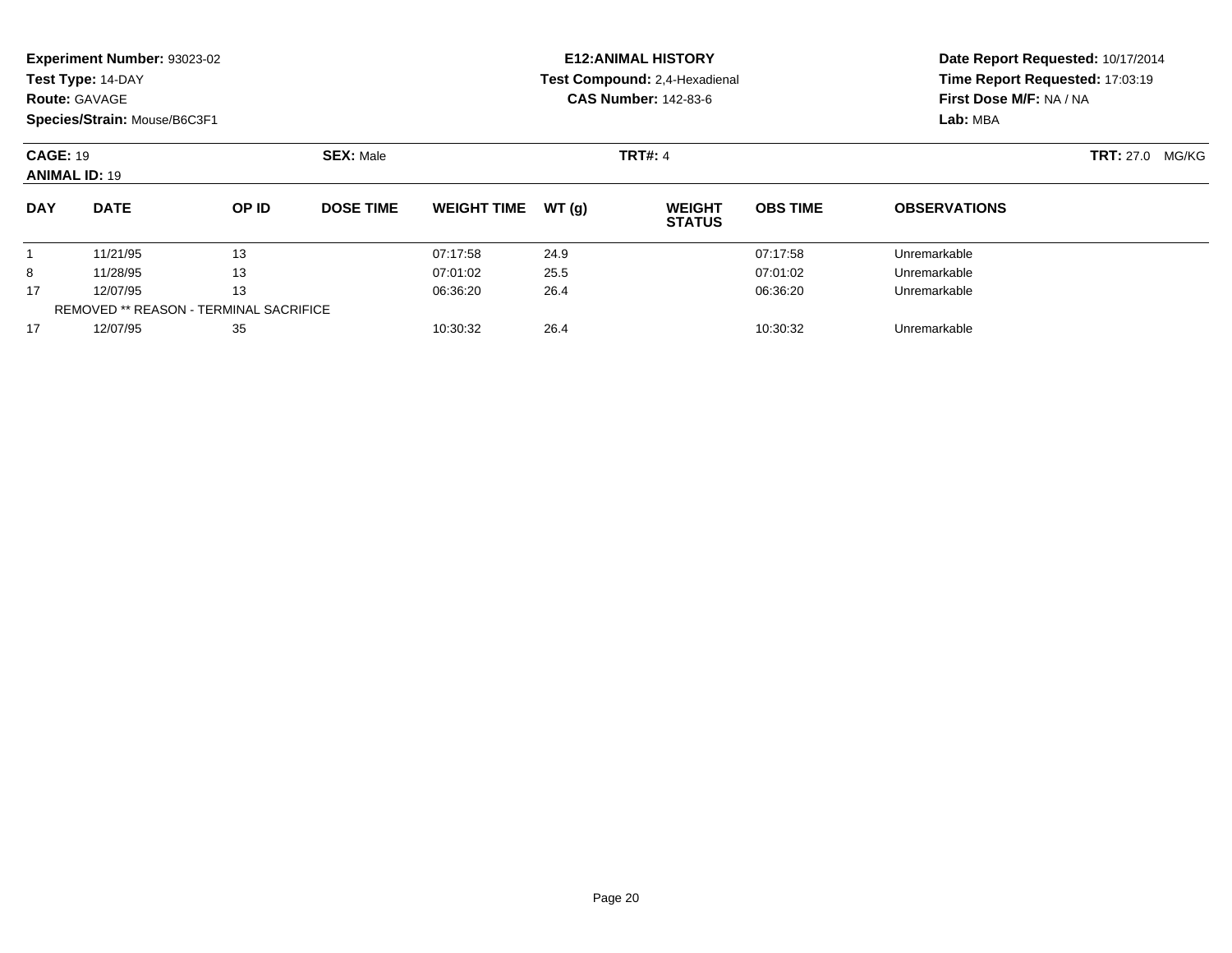| <b>Route: GAVAGE</b>                    | Experiment Number: 93023-02<br>Test Type: 14-DAY<br>Species/Strain: Mouse/B6C3F1 |                  |                  |                    |       | <b>E12: ANIMAL HISTORY</b><br>Test Compound: 2,4-Hexadienal<br><b>CAS Number: 142-83-6</b> | Date Report Requested: 10/17/2014<br>Time Report Requested: 17:03:19<br>First Dose M/F: NA / NA<br>Lab: MBA |                     |  |
|-----------------------------------------|----------------------------------------------------------------------------------|------------------|------------------|--------------------|-------|--------------------------------------------------------------------------------------------|-------------------------------------------------------------------------------------------------------------|---------------------|--|
| <b>CAGE: 20</b><br><b>ANIMAL ID: 20</b> |                                                                                  | <b>SEX: Male</b> | <b>TRT#: 4</b>   |                    |       |                                                                                            | <b>TRT:</b> 27.0<br>MG/KG                                                                                   |                     |  |
| <b>DAY</b>                              | <b>DATE</b>                                                                      | OP ID            | <b>DOSE TIME</b> | <b>WEIGHT TIME</b> | WT(g) | <b>WEIGHT</b><br><b>STATUS</b>                                                             | <b>OBS TIME</b>                                                                                             | <b>OBSERVATIONS</b> |  |
|                                         | 11/21/95                                                                         | 13               |                  | 07:18:26           | 23.3  |                                                                                            | 07:18:26                                                                                                    | Unremarkable        |  |
| 8                                       | 11/28/95                                                                         | 13               |                  | 07:01:30           | 23.7  |                                                                                            | 07:01:30                                                                                                    | Unremarkable        |  |
| 17                                      | 13<br>12/07/95                                                                   |                  | 06:37:00         | 25.2               |       | 06:37:00                                                                                   | Unremarkable                                                                                                |                     |  |
|                                         | <b>REMOVED ** REASON - TERMINAL SACRIFICE</b>                                    |                  |                  |                    |       |                                                                                            |                                                                                                             |                     |  |
| 17                                      | 12/07/95                                                                         | 35               |                  | 10:30:34           | 25.2  |                                                                                            | 10:30:34                                                                                                    | Unremarkable        |  |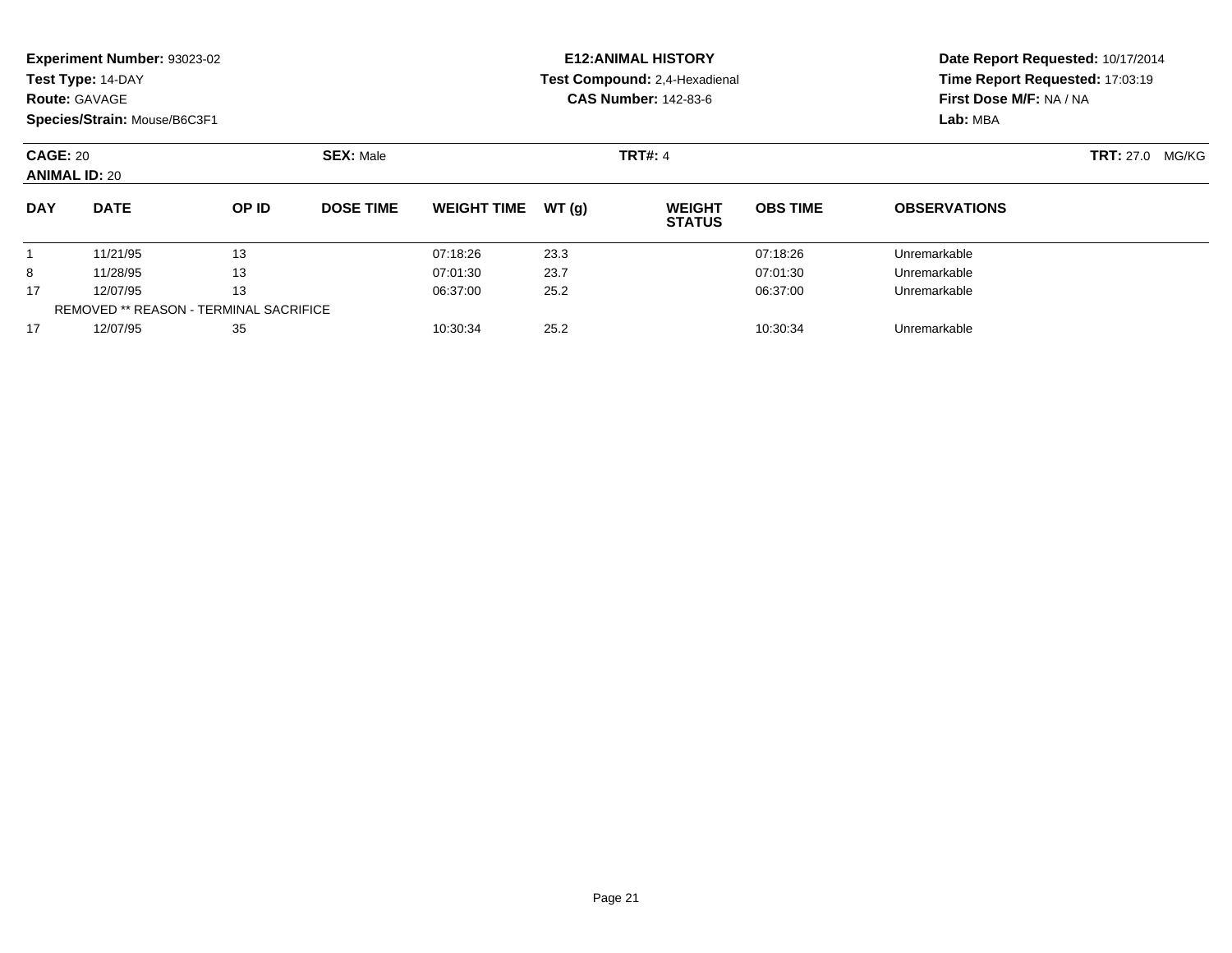|            | <b>Experiment Number: 93023-02</b>      |                                        |                  |                    |       | <b>E12:ANIMAL HISTORY</b>      |                 | Date Report Requested: 10/17/2014<br>Time Report Requested: 17:03:19<br>First Dose M/F: NA / NA |  |  |
|------------|-----------------------------------------|----------------------------------------|------------------|--------------------|-------|--------------------------------|-----------------|-------------------------------------------------------------------------------------------------|--|--|
|            | Test Type: 14-DAY                       |                                        |                  |                    |       | Test Compound: 2,4-Hexadienal  |                 |                                                                                                 |  |  |
|            | <b>Route: GAVAGE</b>                    |                                        |                  |                    |       | <b>CAS Number: 142-83-6</b>    |                 |                                                                                                 |  |  |
|            | Species/Strain: Mouse/B6C3F1            |                                        |                  |                    |       |                                |                 | Lab: MBA                                                                                        |  |  |
|            | <b>CAGE: 21</b><br><b>ANIMAL ID: 21</b> |                                        | <b>SEX: Male</b> |                    |       | TRT#: 5                        |                 | <b>TRT: 80.0</b><br>MG/KG                                                                       |  |  |
| <b>DAY</b> | <b>DATE</b>                             | OP ID                                  | <b>DOSE TIME</b> | <b>WEIGHT TIME</b> | WT(g) | <b>WEIGHT</b><br><b>STATUS</b> | <b>OBS TIME</b> | <b>OBSERVATIONS</b>                                                                             |  |  |
|            | 11/21/95                                | 13                                     |                  | 07:18:56           | 23.1  |                                | 07:18:56        | Unremarkable                                                                                    |  |  |
| 8          | 11/28/95                                | 13                                     |                  | 07:02:06           | 23.8  |                                | 07:02:06        | Unremarkable                                                                                    |  |  |
| 17         | 12/07/95                                | 13                                     |                  | 06:37:46           | 24.7  |                                | 06:37:46        | Unremarkable                                                                                    |  |  |
|            |                                         | REMOVED ** REASON - TERMINAL SACRIFICE |                  |                    |       |                                |                 |                                                                                                 |  |  |
| 17         | 12/07/95                                | 35                                     |                  | 10:30:36           | 24.7  |                                | 10:30:36        | Unremarkable                                                                                    |  |  |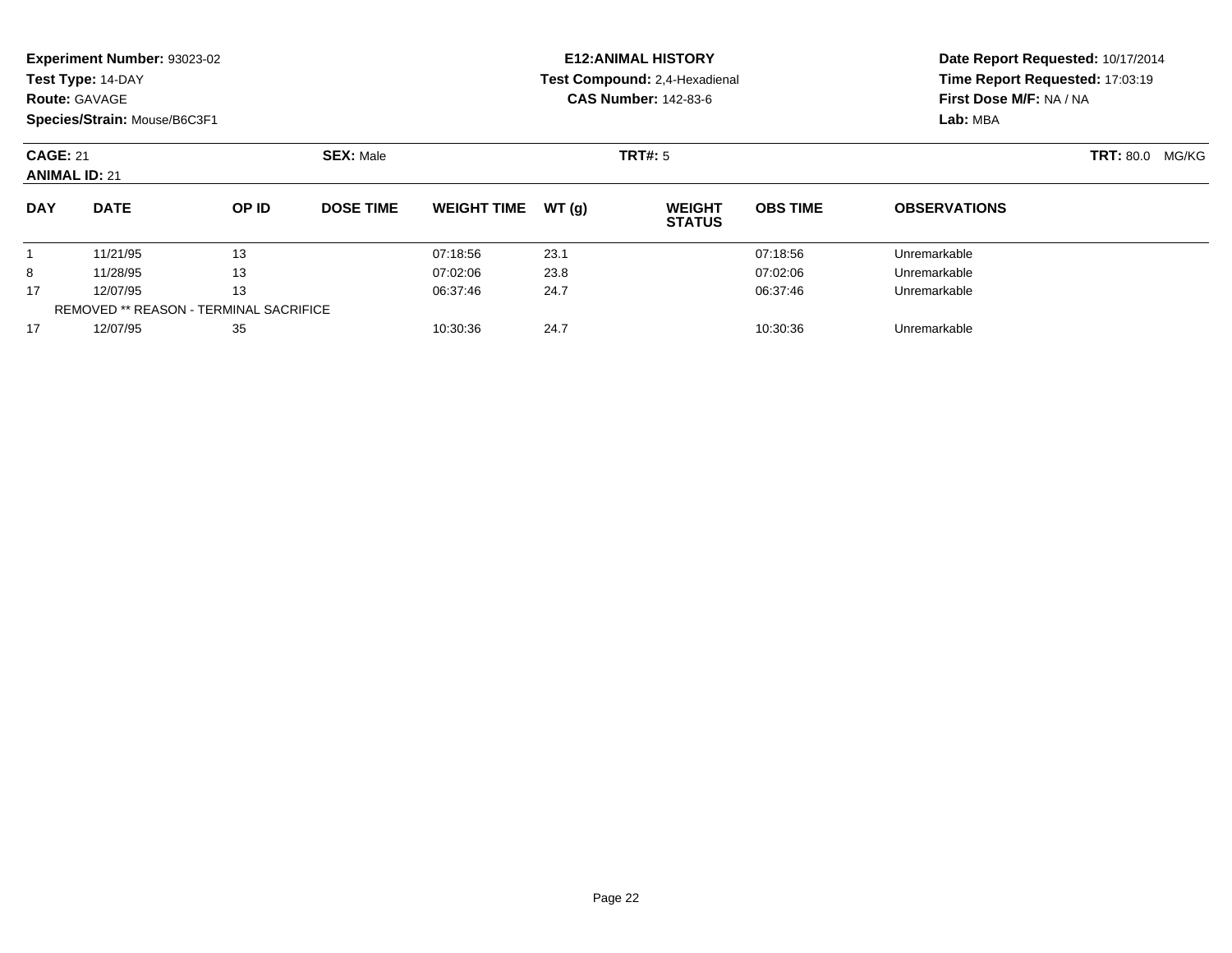|                                         | <b>Experiment Number: 93023-02</b><br>Test Type: 14-DAY<br><b>Route: GAVAGE</b> |                                               |                  |                    |                | <b>E12:ANIMAL HISTORY</b><br>Test Compound: 2,4-Hexadienal<br><b>CAS Number: 142-83-6</b> | Date Report Requested: 10/17/2014<br>Time Report Requested: 17:03:19<br>First Dose M/F: NA / NA |                     |  |
|-----------------------------------------|---------------------------------------------------------------------------------|-----------------------------------------------|------------------|--------------------|----------------|-------------------------------------------------------------------------------------------|-------------------------------------------------------------------------------------------------|---------------------|--|
|                                         | Species/Strain: Mouse/B6C3F1                                                    |                                               |                  |                    |                |                                                                                           |                                                                                                 | Lab: MBA            |  |
| <b>CAGE: 22</b><br><b>ANIMAL ID: 22</b> |                                                                                 | <b>SEX: Male</b>                              |                  |                    | <b>TRT#: 5</b> |                                                                                           | <b>TRT: 80.0</b><br>MG/KG                                                                       |                     |  |
| <b>DAY</b>                              | <b>DATE</b>                                                                     | OP ID                                         | <b>DOSE TIME</b> | <b>WEIGHT TIME</b> | WT(q)          | <b>WEIGHT</b><br><b>STATUS</b>                                                            | <b>OBS TIME</b>                                                                                 | <b>OBSERVATIONS</b> |  |
|                                         | 11/21/95                                                                        | 13                                            |                  | 07:19:26           | 20.9           |                                                                                           | 07:19:26                                                                                        | Unremarkable        |  |
| 8                                       | 11/28/95                                                                        | 13                                            |                  | 07:02:40           | 21.5           |                                                                                           | 07:02:40                                                                                        | Unremarkable        |  |
| 17                                      | 12/07/95                                                                        | 13                                            |                  | 06:38:32           | 24.3           |                                                                                           | 06:38:32                                                                                        | Unremarkable        |  |
|                                         |                                                                                 | <b>REMOVED ** REASON - TERMINAL SACRIFICE</b> |                  |                    |                |                                                                                           |                                                                                                 |                     |  |
| 17                                      | 12/07/95                                                                        | 35                                            |                  | 10:30:38           | 24.3           |                                                                                           | 10:30:38                                                                                        | Unremarkable        |  |

12/07/95 <sup>35</sup> 10:30:38 24.3 10:30:38 Unremarkable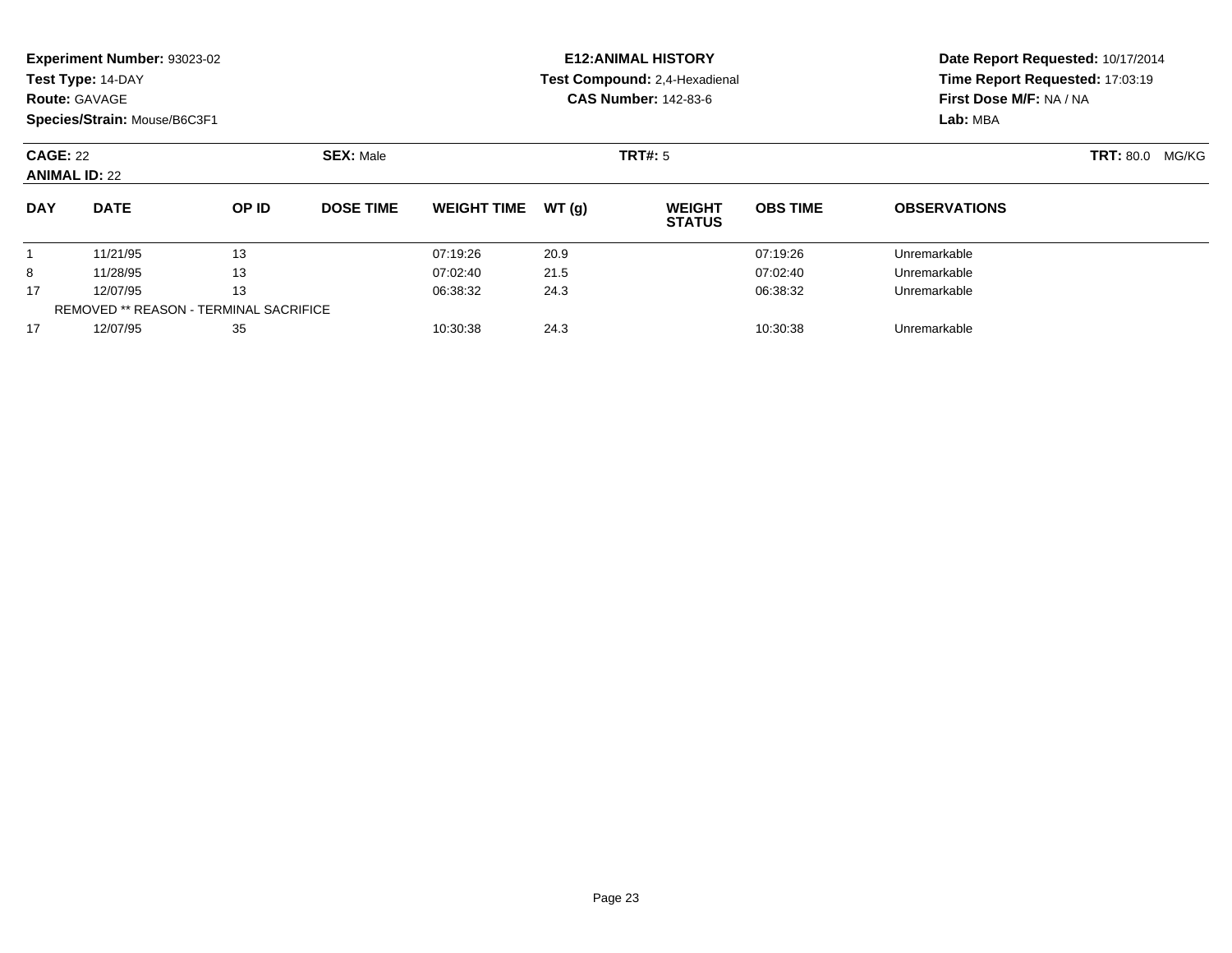|                                         | Experiment Number: 93023-02<br>Test Type: 14-DAY<br><b>Route: GAVAGE</b><br>Species/Strain: Mouse/B6C3F1 |                                        |                  |                    |       | <b>E12: ANIMAL HISTORY</b><br>Test Compound: 2,4-Hexadienal<br><b>CAS Number: 142-83-6</b> | Date Report Requested: 10/17/2014<br>Time Report Requested: 17:03:19<br>First Dose M/F: NA / NA<br>Lab: MBA |                     |  |
|-----------------------------------------|----------------------------------------------------------------------------------------------------------|----------------------------------------|------------------|--------------------|-------|--------------------------------------------------------------------------------------------|-------------------------------------------------------------------------------------------------------------|---------------------|--|
| <b>CAGE: 23</b><br><b>ANIMAL ID: 23</b> |                                                                                                          | <b>SEX: Male</b>                       | <b>TRT#: 5</b>   |                    |       |                                                                                            | <b>TRT: 80.0</b><br>MG/KG                                                                                   |                     |  |
| <b>DAY</b>                              | <b>DATE</b>                                                                                              | OP ID                                  | <b>DOSE TIME</b> | <b>WEIGHT TIME</b> | WT(g) | <b>WEIGHT</b><br><b>STATUS</b>                                                             | <b>OBS TIME</b>                                                                                             | <b>OBSERVATIONS</b> |  |
|                                         | 11/21/95                                                                                                 | 13                                     |                  | 07:20:00           | 24.2  |                                                                                            | 07:20:00                                                                                                    | Unremarkable        |  |
| 8                                       | 11/28/95                                                                                                 | 13                                     |                  | 07:03:12           | 24.6  |                                                                                            | 07:03:12                                                                                                    | Unremarkable        |  |
| 17                                      | 13<br>12/07/95                                                                                           |                                        | 06:39:12         | 25.8               |       | 06:39:12                                                                                   | Unremarkable                                                                                                |                     |  |
|                                         |                                                                                                          | REMOVED ** REASON - TERMINAL SACRIFICE |                  |                    |       |                                                                                            |                                                                                                             |                     |  |
| 17                                      | 12/07/95                                                                                                 | 35                                     |                  | 10:30:40           | 25.8  |                                                                                            | 10:30:40                                                                                                    | Unremarkable        |  |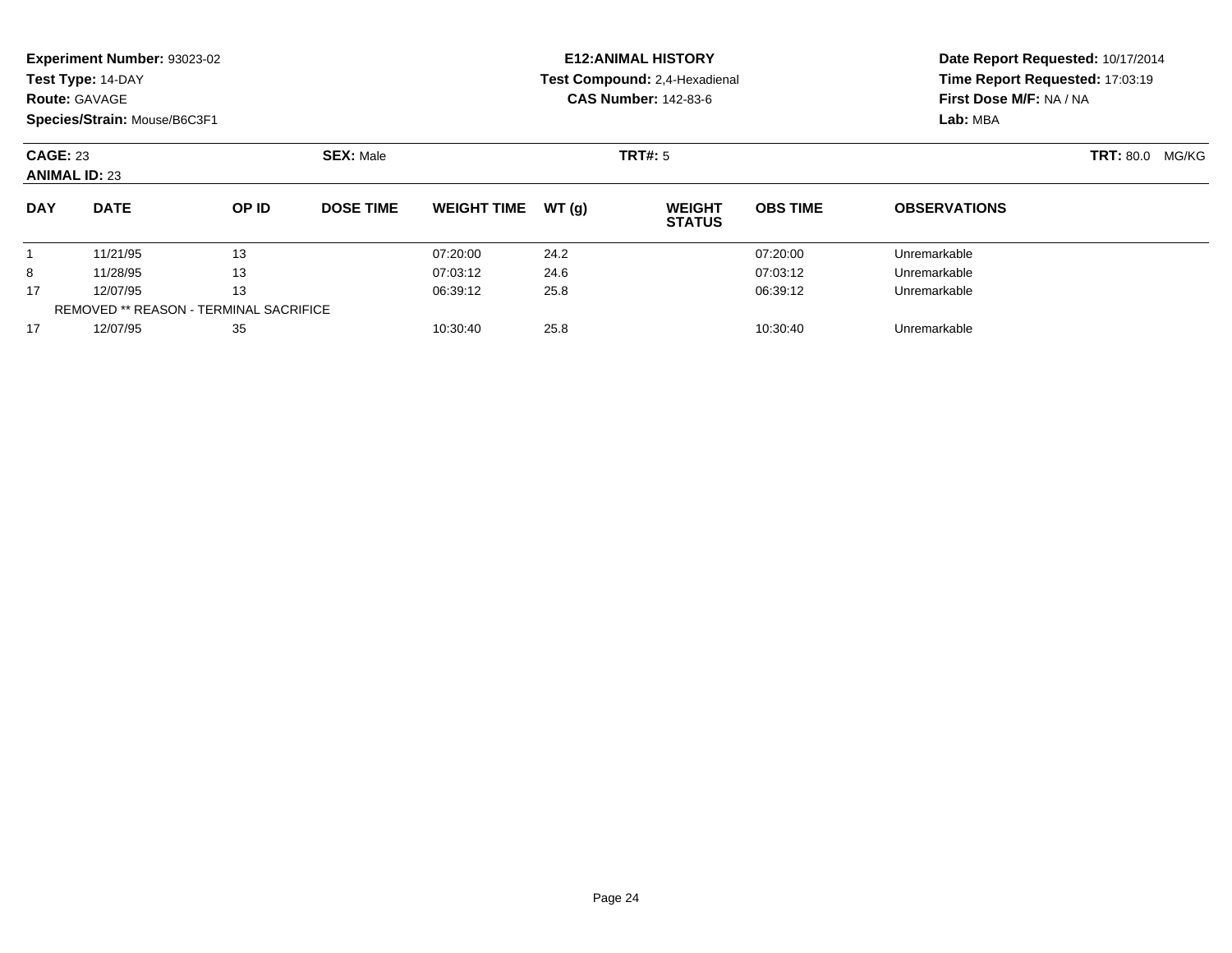|                                         | Experiment Number: 93023-02<br>Test Type: 14-DAY<br><b>Route: GAVAGE</b><br>Species/Strain: Mouse/B6C3F1 |                                        |                  |                    |       | <b>E12: ANIMAL HISTORY</b><br>Test Compound: 2,4-Hexadienal<br><b>CAS Number: 142-83-6</b> |                           | Date Report Requested: 10/17/2014<br>Time Report Requested: 17:03:19<br>First Dose M/F: NA / NA<br>Lab: MBA |  |  |
|-----------------------------------------|----------------------------------------------------------------------------------------------------------|----------------------------------------|------------------|--------------------|-------|--------------------------------------------------------------------------------------------|---------------------------|-------------------------------------------------------------------------------------------------------------|--|--|
| <b>CAGE: 24</b><br><b>ANIMAL ID: 24</b> |                                                                                                          |                                        | <b>SEX: Male</b> |                    |       | <b>TRT#: 5</b>                                                                             | <b>TRT: 80.0</b><br>MG/KG |                                                                                                             |  |  |
| <b>DAY</b>                              | <b>DATE</b>                                                                                              | OP ID                                  | <b>DOSE TIME</b> | <b>WEIGHT TIME</b> | WT(g) | <b>WEIGHT</b><br><b>STATUS</b>                                                             | <b>OBS TIME</b>           | <b>OBSERVATIONS</b>                                                                                         |  |  |
|                                         | 11/21/95                                                                                                 | 13                                     |                  | 07:20:32           | 22.8  |                                                                                            | 07:20:32                  | Unremarkable                                                                                                |  |  |
| 8                                       | 11/28/95                                                                                                 | 13                                     |                  | 07:03:42           | 23.4  |                                                                                            | 07:03:42                  | Unremarkable                                                                                                |  |  |
| 17                                      | 12/07/95                                                                                                 | 13                                     |                  | 06:39:56           | 24.4  |                                                                                            | 06:39:56                  | Unremarkable                                                                                                |  |  |
|                                         |                                                                                                          | REMOVED ** REASON - TERMINAL SACRIFICE |                  |                    |       |                                                                                            |                           |                                                                                                             |  |  |
| 17                                      | 12/07/95                                                                                                 | 35                                     |                  | 10:30:42           | 24.4  |                                                                                            | 10:30:42                  | Unremarkable                                                                                                |  |  |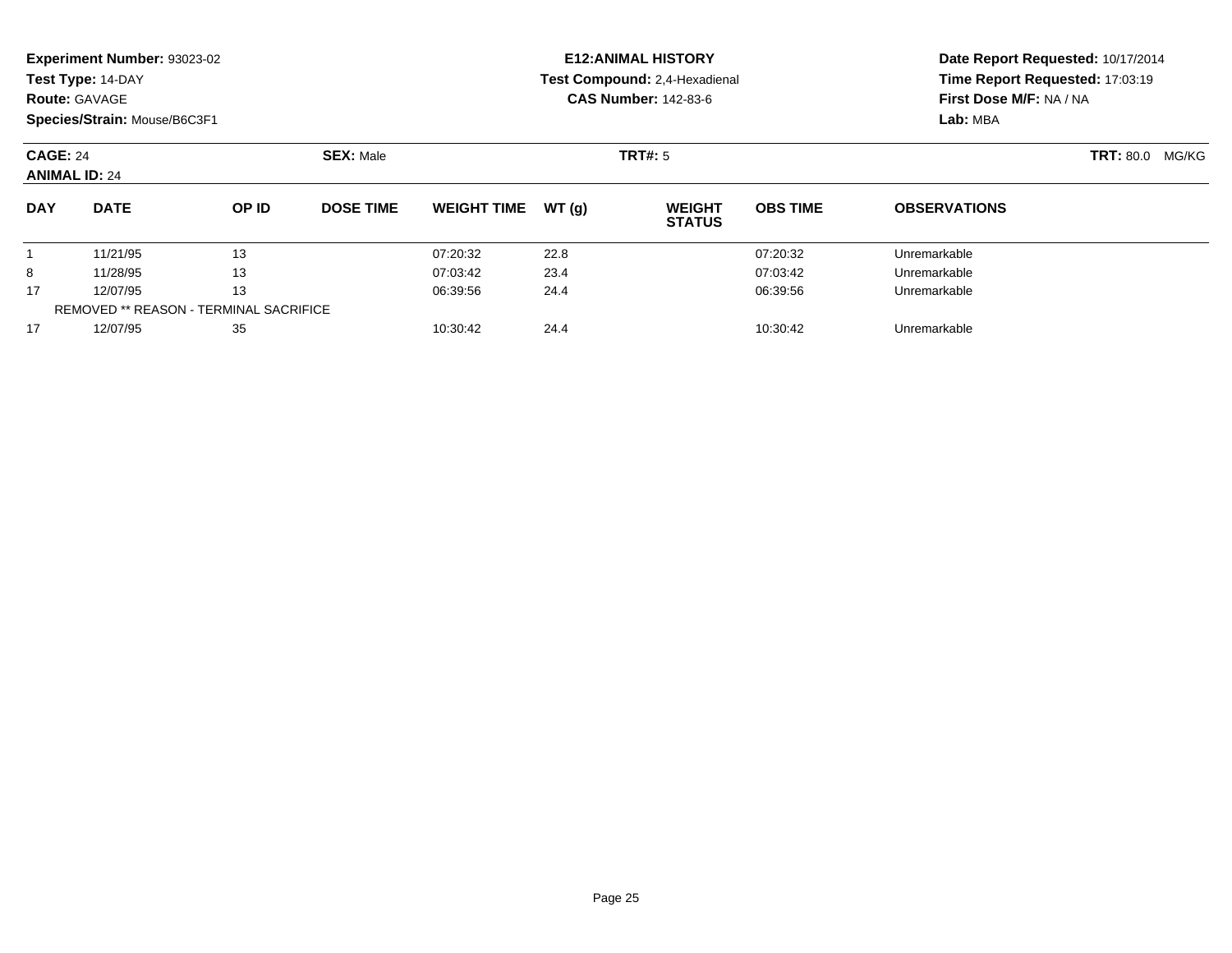|                                         | <b>Experiment Number: 93023-02</b><br>Test Type: 14-DAY<br><b>Route: GAVAGE</b> |                                        |                  |                    |       | <b>E12:ANIMAL HISTORY</b><br>Test Compound: 2,4-Hexadienal<br><b>CAS Number: 142-83-6</b> | Date Report Requested: 10/17/2014<br>Time Report Requested: 17:03:19<br>First Dose M/F: NA / NA |                     |                           |
|-----------------------------------------|---------------------------------------------------------------------------------|----------------------------------------|------------------|--------------------|-------|-------------------------------------------------------------------------------------------|-------------------------------------------------------------------------------------------------|---------------------|---------------------------|
|                                         | Species/Strain: Mouse/B6C3F1                                                    |                                        |                  |                    |       |                                                                                           |                                                                                                 | Lab: MBA            |                           |
| <b>CAGE: 25</b><br><b>ANIMAL ID: 25</b> |                                                                                 |                                        | <b>SEX: Male</b> |                    |       | <b>TRT#: 5</b>                                                                            |                                                                                                 |                     | <b>TRT: 80.0</b><br>MG/KG |
| <b>DAY</b>                              | <b>DATE</b>                                                                     | OP ID                                  | <b>DOSE TIME</b> | <b>WEIGHT TIME</b> | WT(g) | <b>WEIGHT</b><br><b>STATUS</b>                                                            | <b>OBS TIME</b>                                                                                 | <b>OBSERVATIONS</b> |                           |
|                                         | 11/21/95                                                                        | 13                                     |                  | 07:21:02           | 22.8  |                                                                                           | 07:21:02                                                                                        | Unremarkable        |                           |
| 8                                       | 11/28/95                                                                        | 13                                     |                  | 07:04:18           | 23.3  |                                                                                           | 07:04:18                                                                                        | Unremarkable        |                           |
| 17                                      | 12/07/95                                                                        | 13                                     |                  | 06:40:40           | 23.8  |                                                                                           | 06:40:40                                                                                        | Unremarkable        |                           |
|                                         |                                                                                 | REMOVED ** REASON - TERMINAL SACRIFICE |                  |                    |       |                                                                                           |                                                                                                 |                     |                           |
| 17                                      | 12/07/95                                                                        | 35                                     |                  | 10:30:44           | 23.8  |                                                                                           | 10:30:44                                                                                        | Unremarkable        |                           |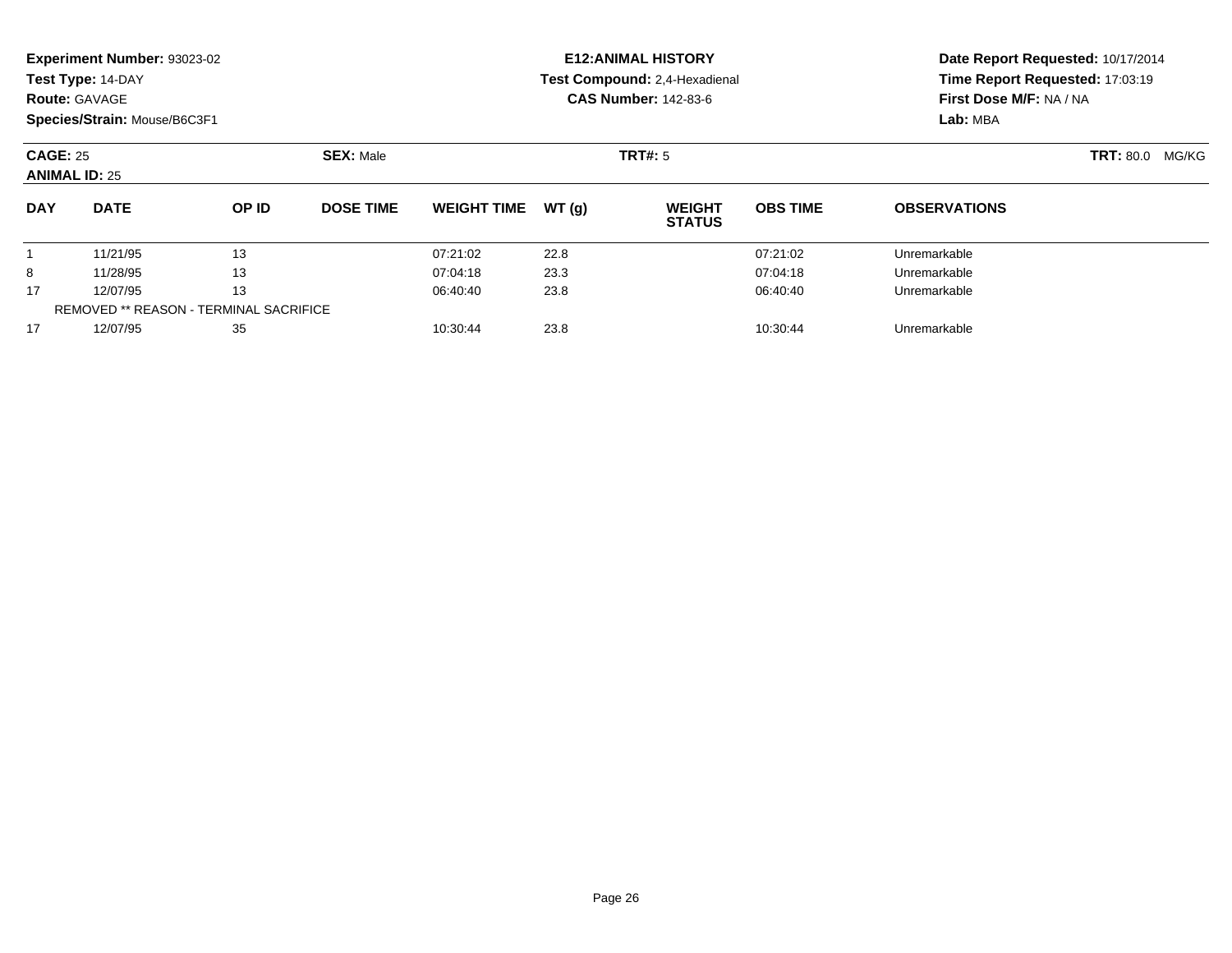|                                                             | Experiment Number: 93023-02                   |       |                  |                              |       | <b>E12: ANIMAL HISTORY</b>           |                         | Date Report Requested: 10/17/2014 |  |  |
|-------------------------------------------------------------|-----------------------------------------------|-------|------------------|------------------------------|-------|--------------------------------------|-------------------------|-----------------------------------|--|--|
|                                                             | Test Type: 14-DAY                             |       |                  |                              |       | <b>Test Compound: 2,4-Hexadienal</b> |                         | Time Report Requested: 17:03:19   |  |  |
|                                                             | <b>Route: GAVAGE</b>                          |       |                  |                              |       | <b>CAS Number: 142-83-6</b>          |                         | First Dose M/F: NA / NA           |  |  |
|                                                             | Species/Strain: Mouse/B6C3F1                  |       |                  |                              |       |                                      |                         | Lab: MBA                          |  |  |
| <b>SEX: Male</b><br><b>CAGE: 26</b><br><b>ANIMAL ID: 26</b> |                                               |       |                  |                              |       | TRT#: 6                              | <b>TRT: 240.0 MG/KG</b> |                                   |  |  |
| <b>DAY</b>                                                  | <b>DATE</b>                                   | OP ID | <b>DOSE TIME</b> | <b>WEIGHT TIME</b>           | WT(q) | <b>WEIGHT</b><br><b>STATUS</b>       | <b>OBS TIME</b>         | <b>OBSERVATIONS</b>               |  |  |
|                                                             | 11/21/95                                      | 13    |                  | 07:21:38                     | 24.7  |                                      | 07:21:38                | Unremarkable                      |  |  |
| 8                                                           | 11/28/95                                      | 13    |                  | 07:04:50                     | 23.4  |                                      | 07:04:50                | Unremarkable                      |  |  |
| 17                                                          | 13<br>12/07/95                                |       |                  | 25.0<br>06:41:20<br>06:41:20 |       |                                      | Unremarkable            |                                   |  |  |
|                                                             | <b>REMOVED ** REASON - TERMINAL SACRIFICE</b> |       |                  |                              |       |                                      |                         |                                   |  |  |

12/07/95 <sup>35</sup> 10:30:46 25.0 10:30:46 Unremarkable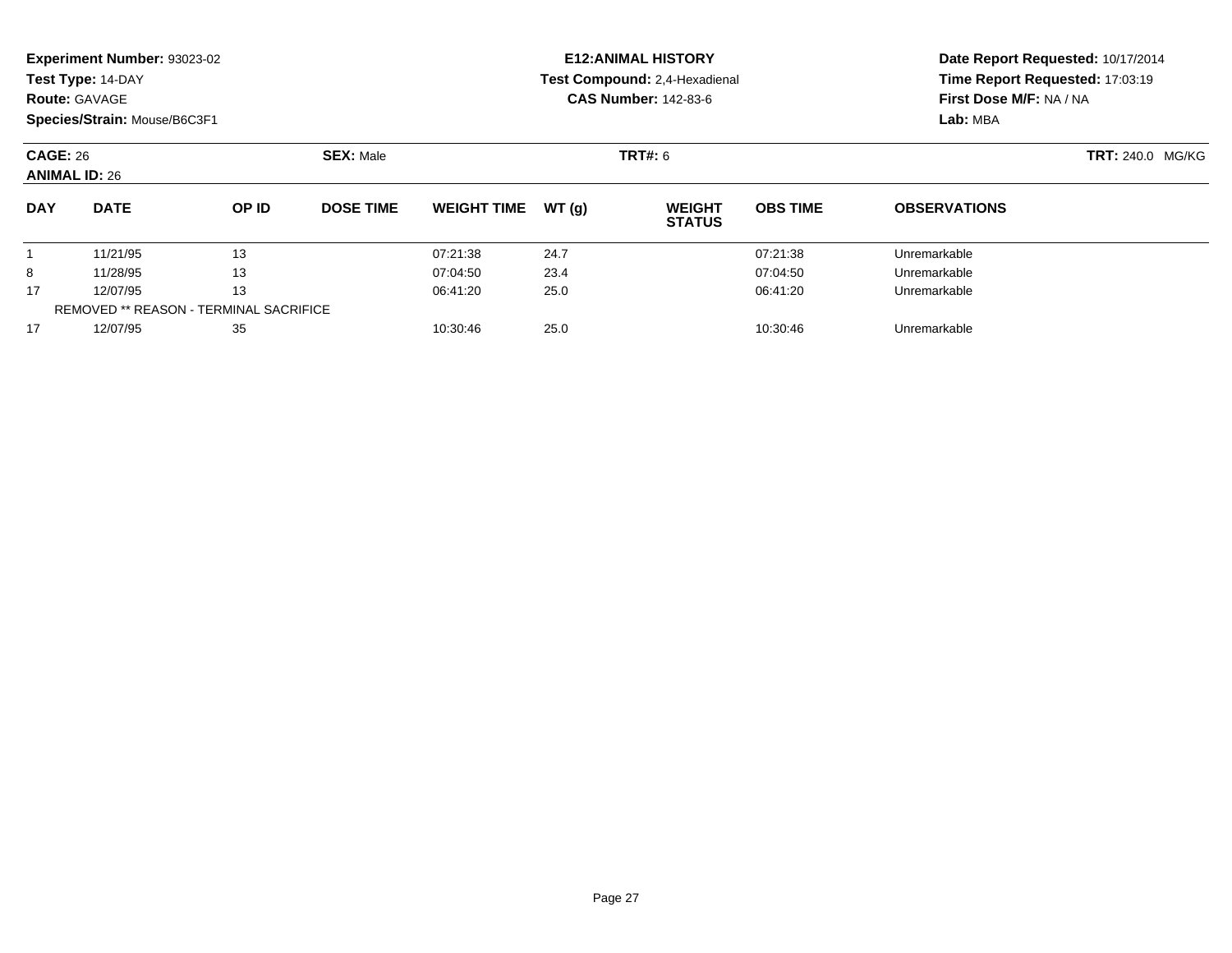|                                         | Experiment Number: 93023-02<br>Test Type: 14-DAY<br><b>Route: GAVAGE</b><br>Species/Strain: Mouse/B6C3F1 |                                                |                  | <b>E12: ANIMAL HISTORY</b><br>Test Compound: 2,4-Hexadienal<br><b>CAS Number: 142-83-6</b> | Date Report Requested: 10/17/2014<br>Time Report Requested: 17:03:19<br>First Dose M/F: NA / NA<br>Lab: MBA |                                |                 |                         |  |
|-----------------------------------------|----------------------------------------------------------------------------------------------------------|------------------------------------------------|------------------|--------------------------------------------------------------------------------------------|-------------------------------------------------------------------------------------------------------------|--------------------------------|-----------------|-------------------------|--|
| <b>CAGE: 27</b><br><b>ANIMAL ID: 27</b> |                                                                                                          |                                                | <b>SEX: Male</b> |                                                                                            |                                                                                                             | <b>TRT#: 6</b>                 |                 | <b>TRT: 240.0 MG/KG</b> |  |
| <b>DAY</b>                              | <b>DATE</b>                                                                                              | OP ID                                          | <b>DOSE TIME</b> | <b>WEIGHT TIME</b>                                                                         | WT(q)                                                                                                       | <b>WEIGHT</b><br><b>STATUS</b> | <b>OBS TIME</b> | <b>OBSERVATIONS</b>     |  |
|                                         | 11/21/95                                                                                                 | 13<br><b>REMOVED ** REASON - NATURAL DEATH</b> |                  | 07:22:12                                                                                   | 21.2                                                                                                        |                                | 07:22:12        | Unremarkable            |  |
|                                         | 11/27/95                                                                                                 | 13                                             |                  | 07:21:42                                                                                   | 16.1                                                                                                        |                                | 07:21:42        | Unremarkable            |  |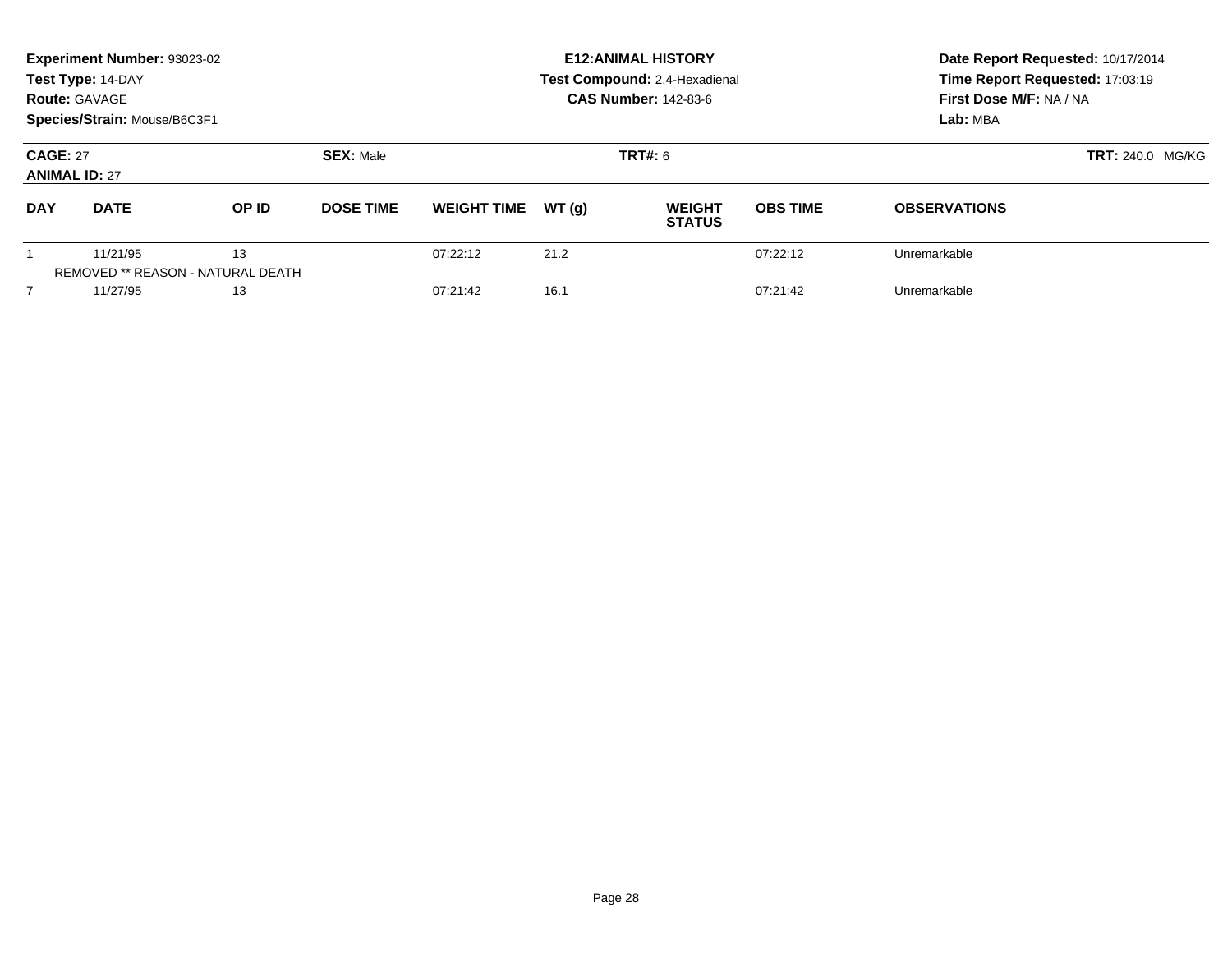|                 | Experiment Number: 93023-02  |                                               |                  |                              |       | <b>E12: ANIMAL HISTORY</b>     | Date Report Requested: 10/17/2014 |                                 |  |  |
|-----------------|------------------------------|-----------------------------------------------|------------------|------------------------------|-------|--------------------------------|-----------------------------------|---------------------------------|--|--|
|                 | Test Type: 14-DAY            |                                               |                  |                              |       | Test Compound: 2,4-Hexadienal  |                                   | Time Report Requested: 17:03:19 |  |  |
|                 | <b>Route: GAVAGE</b>         |                                               |                  |                              |       | <b>CAS Number: 142-83-6</b>    |                                   | First Dose M/F: NA / NA         |  |  |
|                 | Species/Strain: Mouse/B6C3F1 |                                               |                  |                              |       |                                |                                   | Lab: MBA                        |  |  |
| <b>CAGE: 28</b> |                              |                                               | <b>SEX: Male</b> |                              |       | TRT#: 6                        | <b>TRT: 240.0 MG/KG</b>           |                                 |  |  |
|                 | <b>ANIMAL ID: 28</b>         |                                               |                  |                              |       |                                |                                   |                                 |  |  |
| <b>DAY</b>      | <b>DATE</b>                  | OP ID                                         | <b>DOSE TIME</b> | <b>WEIGHT TIME</b>           | WT(q) | <b>WEIGHT</b><br><b>STATUS</b> | <b>OBS TIME</b>                   | <b>OBSERVATIONS</b>             |  |  |
|                 | 11/21/95                     | 13                                            |                  | 07:22:44                     | 22.4  |                                | 07:22:44                          | Unremarkable                    |  |  |
| 8               | 13<br>11/28/95               |                                               | 07:05:24         | 23.3                         |       | 07:05:24                       | Unremarkable                      |                                 |  |  |
| 17              | 13<br>12/07/95               |                                               |                  | 06:42:00<br>24.9<br>06:42:00 |       |                                | Unremarkable                      |                                 |  |  |
|                 |                              | <b>REMOVED ** REASON - TERMINAL SACRIFICE</b> |                  |                              |       |                                |                                   |                                 |  |  |

12/07/95 <sup>35</sup> 10:40:00 24.9 10:40:00 Unremarkable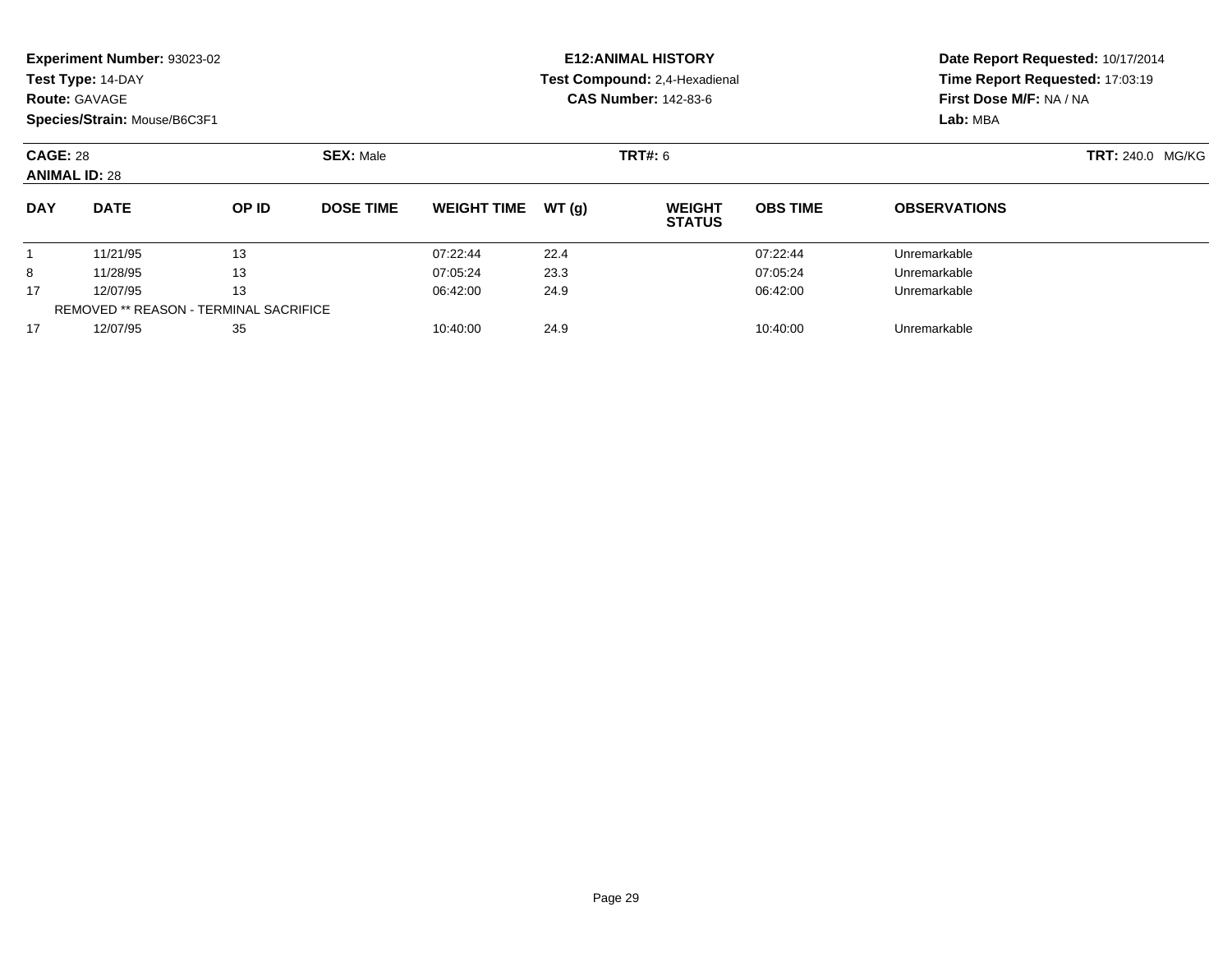|                                         | <b>Experiment Number: 93023-02</b>     |       |                  |                    |                         | <b>E12:ANIMAL HISTORY</b>      | Date Report Requested: 10/17/2014 |                                 |  |  |
|-----------------------------------------|----------------------------------------|-------|------------------|--------------------|-------------------------|--------------------------------|-----------------------------------|---------------------------------|--|--|
|                                         | Test Type: 14-DAY                      |       |                  |                    |                         | Test Compound: 2,4-Hexadienal  |                                   | Time Report Requested: 17:03:20 |  |  |
|                                         | <b>Route: GAVAGE</b>                   |       |                  |                    |                         | <b>CAS Number: 142-83-6</b>    | First Dose M/F: NA / NA           |                                 |  |  |
|                                         | Species/Strain: Mouse/B6C3F1           |       |                  |                    |                         |                                |                                   | Lab: MBA                        |  |  |
| <b>CAGE: 29</b><br><b>ANIMAL ID: 29</b> |                                        |       |                  | <b>TRT#: 6</b>     | <b>TRT: 240.0 MG/KG</b> |                                |                                   |                                 |  |  |
| <b>DAY</b>                              | <b>DATE</b>                            | OP ID | <b>DOSE TIME</b> | <b>WEIGHT TIME</b> | WT(q)                   | <b>WEIGHT</b><br><b>STATUS</b> | <b>OBS TIME</b>                   | <b>OBSERVATIONS</b>             |  |  |
|                                         | 11/21/95                               | 13    |                  | 07:23:16           | 24.7                    |                                | 07:23:16                          | Unremarkable                    |  |  |
| 8                                       | 11/28/95<br>13                         |       | 07:05:54         | 23.7               |                         | 07:05:54                       | Unremarkable                      |                                 |  |  |
| 17                                      | 13<br>12/07/95                         |       |                  | 06:42:44           | 24.5<br>06:42:44        |                                |                                   | Unremarkable                    |  |  |
|                                         | REMOVED ** REASON - TERMINAL SACRIFICE |       |                  |                    |                         |                                |                                   |                                 |  |  |

12/07/95 <sup>35</sup> 10:40:02 24.5 10:40:02 Unremarkable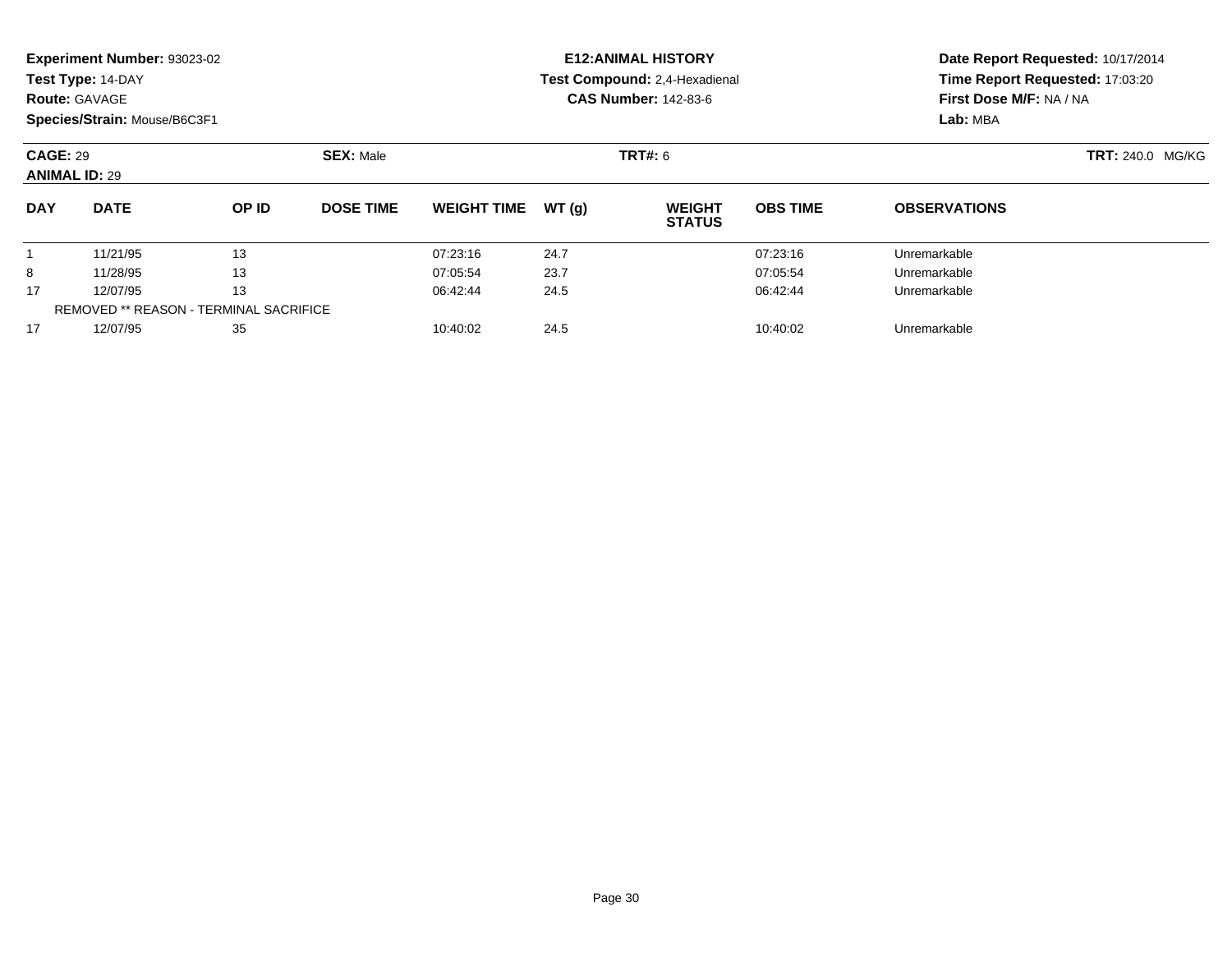|                                               | Experiment Number: 93023-02  |       |                  |                              |       | <b>E12: ANIMAL HISTORY</b>     | Date Report Requested: 10/17/2014 |                                 |  |  |
|-----------------------------------------------|------------------------------|-------|------------------|------------------------------|-------|--------------------------------|-----------------------------------|---------------------------------|--|--|
|                                               | Test Type: 14-DAY            |       |                  |                              |       | Test Compound: 2,4-Hexadienal  |                                   | Time Report Requested: 17:03:20 |  |  |
|                                               | <b>Route: GAVAGE</b>         |       |                  |                              |       | <b>CAS Number: 142-83-6</b>    | First Dose M/F: NA / NA           |                                 |  |  |
|                                               | Species/Strain: Mouse/B6C3F1 |       |                  |                              |       |                                |                                   | Lab: MBA                        |  |  |
| <b>CAGE: 30</b>                               |                              |       | <b>SEX: Male</b> |                              |       | TRT#: 6                        | <b>TRT: 240.0 MG/KG</b>           |                                 |  |  |
|                                               | <b>ANIMAL ID: 30</b>         |       |                  |                              |       |                                |                                   |                                 |  |  |
| <b>DAY</b>                                    | <b>DATE</b>                  | OP ID | <b>DOSE TIME</b> | <b>WEIGHT TIME</b>           | WT(q) | <b>WEIGHT</b><br><b>STATUS</b> | <b>OBS TIME</b>                   | <b>OBSERVATIONS</b>             |  |  |
|                                               | 11/21/95                     | 13    |                  | 07:23:52                     | 22.7  |                                | 07:23:52                          | Unremarkable                    |  |  |
| 8                                             | 13<br>11/28/95               |       | 07:06:26         | 22.0                         |       | 07:06:26                       | Unremarkable                      |                                 |  |  |
| 17                                            | 12/07/95<br>13               |       |                  | 23.7<br>06:43:28<br>06:43:28 |       |                                | Unremarkable                      |                                 |  |  |
| <b>REMOVED ** REASON - TERMINAL SACRIFICE</b> |                              |       |                  |                              |       |                                |                                   |                                 |  |  |

12/07/95 <sup>35</sup> 10:40:04 23.7 10:40:04 Unremarkable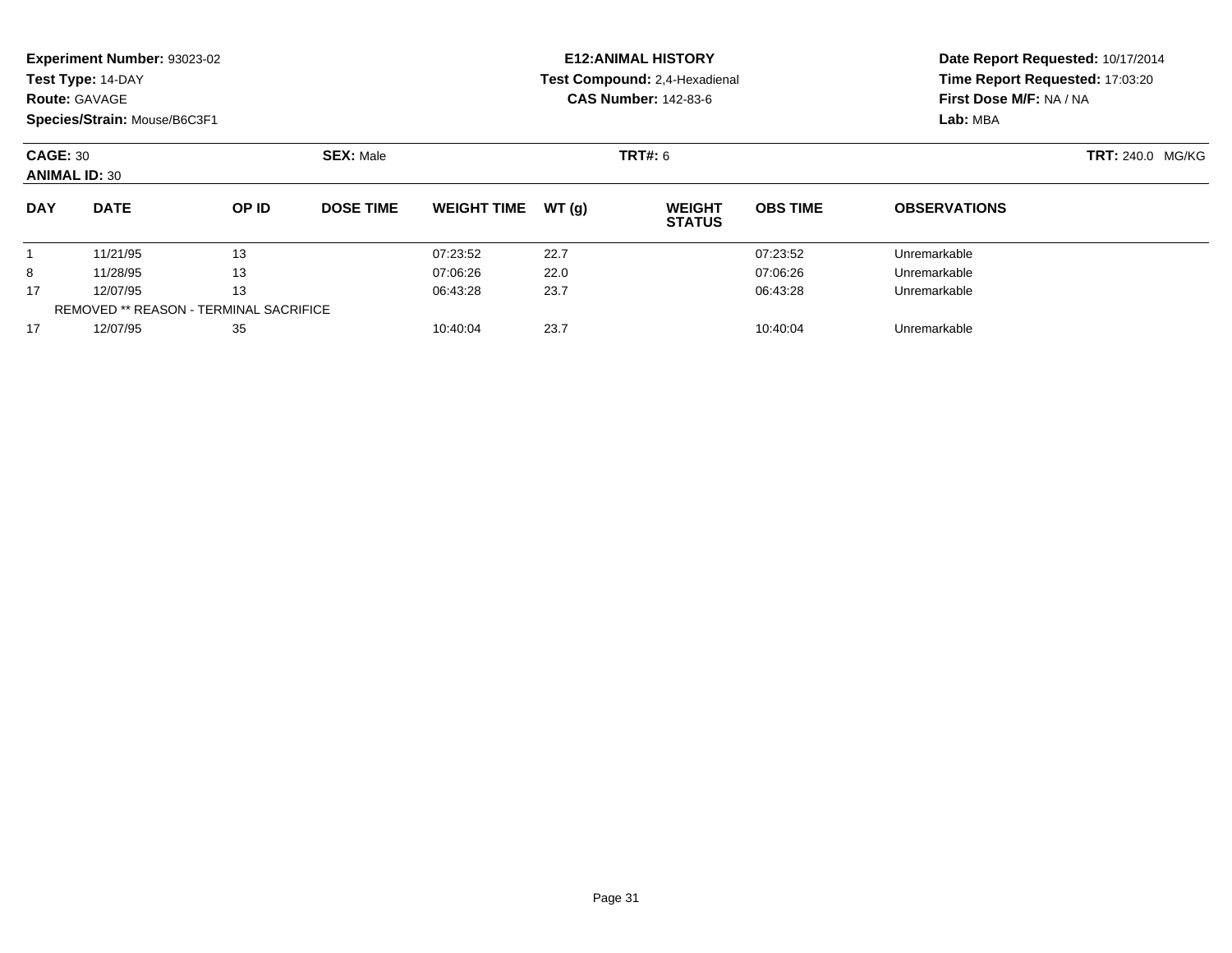|                                         | Experiment Number: 93023-02<br>Test Type: 14-DAY<br><b>Route: GAVAGE</b><br>Species/Strain: Mouse/B6C3F1 |       |                    |                    |       | <b>E12: ANIMAL HISTORY</b><br>Test Compound: 2,4-Hexadienal<br><b>CAS Number: 142-83-6</b> | Date Report Requested: 10/17/2014<br>Time Report Requested: 17:03:20<br>First Dose M/F: NA / NA<br>Lab: MBA |                     |  |
|-----------------------------------------|----------------------------------------------------------------------------------------------------------|-------|--------------------|--------------------|-------|--------------------------------------------------------------------------------------------|-------------------------------------------------------------------------------------------------------------|---------------------|--|
| <b>CAGE: 31</b><br><b>ANIMAL ID: 31</b> |                                                                                                          |       | <b>SEX: Female</b> |                    |       | <b>TRT#: 7</b>                                                                             | <b>TRT: 0.0</b>                                                                                             | MG/KG               |  |
| <b>DAY</b>                              | <b>DATE</b>                                                                                              | OP ID | <b>DOSE TIME</b>   | <b>WEIGHT TIME</b> | WT(g) | <b>WEIGHT</b><br><b>STATUS</b>                                                             | <b>OBS TIME</b>                                                                                             | <b>OBSERVATIONS</b> |  |
|                                         | 11/21/95                                                                                                 | 13    |                    | 07:25:08           | 20.7  |                                                                                            | 07:25:08                                                                                                    | Unremarkable        |  |
| 8                                       | 11/28/95                                                                                                 | 13    |                    | 07:07:14           | 21.0  |                                                                                            | 07:07:14                                                                                                    | Unremarkable        |  |
| 17                                      | 12/07/95                                                                                                 | 13    |                    | 06:43:58           | 22.6  |                                                                                            | 06:43:58                                                                                                    | Unremarkable        |  |
|                                         | REMOVED ** REASON - TERMINAL SACRIFICE                                                                   |       |                    |                    |       |                                                                                            |                                                                                                             |                     |  |
| 17                                      | 12/07/95                                                                                                 | 35    |                    | 10:40:06           | 22.6  |                                                                                            | 10:40:06                                                                                                    | Unremarkable        |  |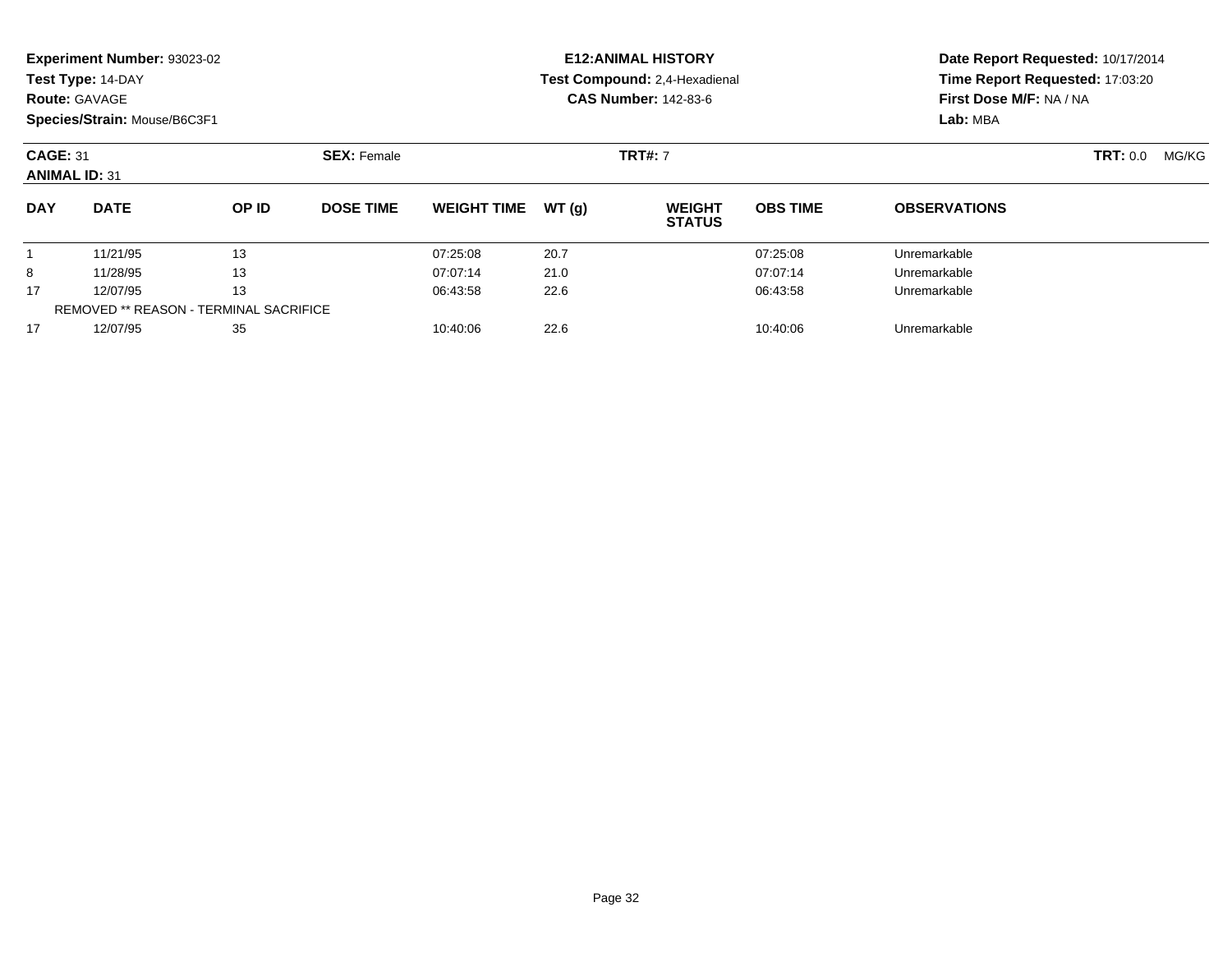|                                         | Experiment Number: 93023-02<br>Test Type: 14-DAY<br><b>Route: GAVAGE</b><br>Species/Strain: Mouse/B6C3F1 |       |                    |                    |       | <b>E12: ANIMAL HISTORY</b><br>Test Compound: 2,4-Hexadienal<br><b>CAS Number: 142-83-6</b> | Date Report Requested: 10/17/2014<br>Time Report Requested: 17:03:20<br>First Dose M/F: NA / NA<br>Lab: MBA |                          |  |
|-----------------------------------------|----------------------------------------------------------------------------------------------------------|-------|--------------------|--------------------|-------|--------------------------------------------------------------------------------------------|-------------------------------------------------------------------------------------------------------------|--------------------------|--|
| <b>CAGE: 31</b><br><b>ANIMAL ID: 32</b> |                                                                                                          |       | <b>SEX: Female</b> |                    |       | <b>TRT#: 7</b>                                                                             |                                                                                                             | <b>TRT:</b> 0.0<br>MG/KG |  |
| <b>DAY</b>                              | <b>DATE</b>                                                                                              | OP ID | <b>DOSE TIME</b>   | <b>WEIGHT TIME</b> | WT(g) | <b>WEIGHT</b><br><b>STATUS</b>                                                             | <b>OBS TIME</b>                                                                                             | <b>OBSERVATIONS</b>      |  |
|                                         | 11/21/95                                                                                                 | 13    |                    | 07:25:08           | 18.7  |                                                                                            | 07:25:08                                                                                                    | Unremarkable             |  |
| 8                                       | 11/28/95                                                                                                 | 13    |                    | 07:07:14           | 19.2  |                                                                                            | 07:07:14                                                                                                    | Unremarkable             |  |
| 17                                      | 12/07/95                                                                                                 | 13    |                    | 06:43:58           | 19.8  |                                                                                            | 06:43:58                                                                                                    | Unremarkable             |  |
|                                         | <b>REMOVED ** REASON - TERMINAL SACRIFICE</b>                                                            |       |                    |                    |       |                                                                                            |                                                                                                             |                          |  |
| 17                                      | 12/07/95<br>35                                                                                           |       |                    | 10:40:06           | 19.8  |                                                                                            | 10:40:06                                                                                                    | Unremarkable             |  |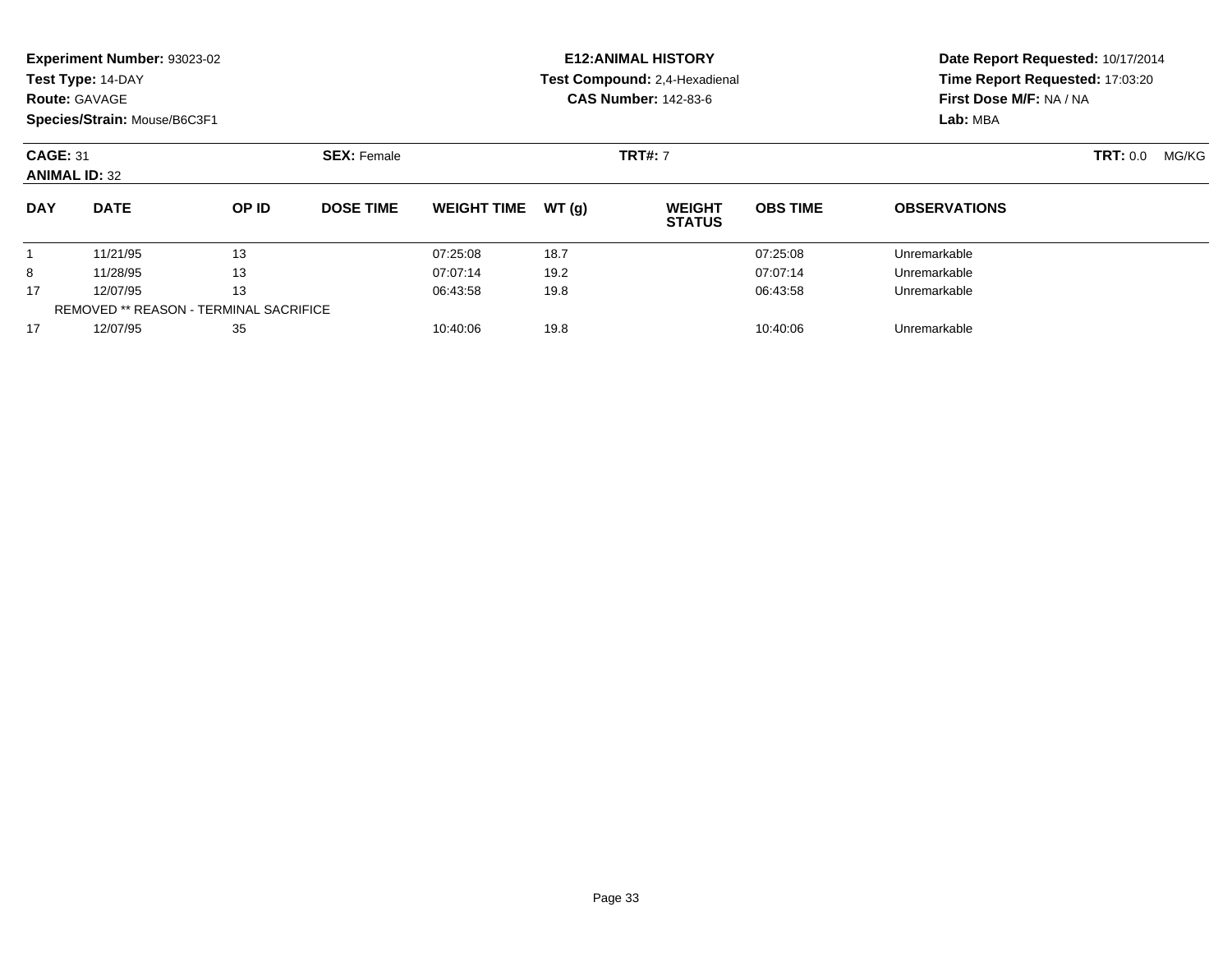|                 | Experiment Number: 93023-02<br>Test Type: 14-DAY<br><b>Route: GAVAGE</b><br>Species/Strain: Mouse/B6C3F1 |              |                    |                    |       | <b>E12: ANIMAL HISTORY</b><br>Test Compound: 2,4-Hexadienal<br><b>CAS Number: 142-83-6</b> | Date Report Requested: 10/17/2014<br>Time Report Requested: 17:03:20<br>First Dose M/F: NA / NA<br>Lab: MBA |                          |  |
|-----------------|----------------------------------------------------------------------------------------------------------|--------------|--------------------|--------------------|-------|--------------------------------------------------------------------------------------------|-------------------------------------------------------------------------------------------------------------|--------------------------|--|
| <b>CAGE: 31</b> | <b>ANIMAL ID: 33</b>                                                                                     |              | <b>SEX: Female</b> |                    |       | <b>TRT#: 7</b>                                                                             |                                                                                                             | <b>TRT: 0.0</b><br>MG/KG |  |
| <b>DAY</b>      | <b>DATE</b>                                                                                              | <b>OP ID</b> | <b>DOSE TIME</b>   | <b>WEIGHT TIME</b> | WT(q) | <b>WEIGHT</b><br><b>STATUS</b>                                                             | <b>OBS TIME</b>                                                                                             | <b>OBSERVATIONS</b>      |  |
|                 | 11/21/95                                                                                                 | 13           |                    | 07:25:08           | 17.9  |                                                                                            | 07:25:08                                                                                                    | Unremarkable             |  |
| 8               | 11/28/95                                                                                                 | 13           |                    | 07:07:14           | 19.4  |                                                                                            | 07:07:14                                                                                                    | Unremarkable             |  |
| 17              | 12/07/95                                                                                                 | 13           |                    | 06:43:58           | 20.1  |                                                                                            | 06:43:58                                                                                                    | Unremarkable             |  |
|                 | <b>REMOVED ** REASON - TERMINAL SACRIFICE</b>                                                            |              |                    |                    |       |                                                                                            |                                                                                                             |                          |  |
| 17              | 12/07/95                                                                                                 | 35           |                    | 10:40:06           | 20.1  |                                                                                            | 10:40:06                                                                                                    | Unremarkable             |  |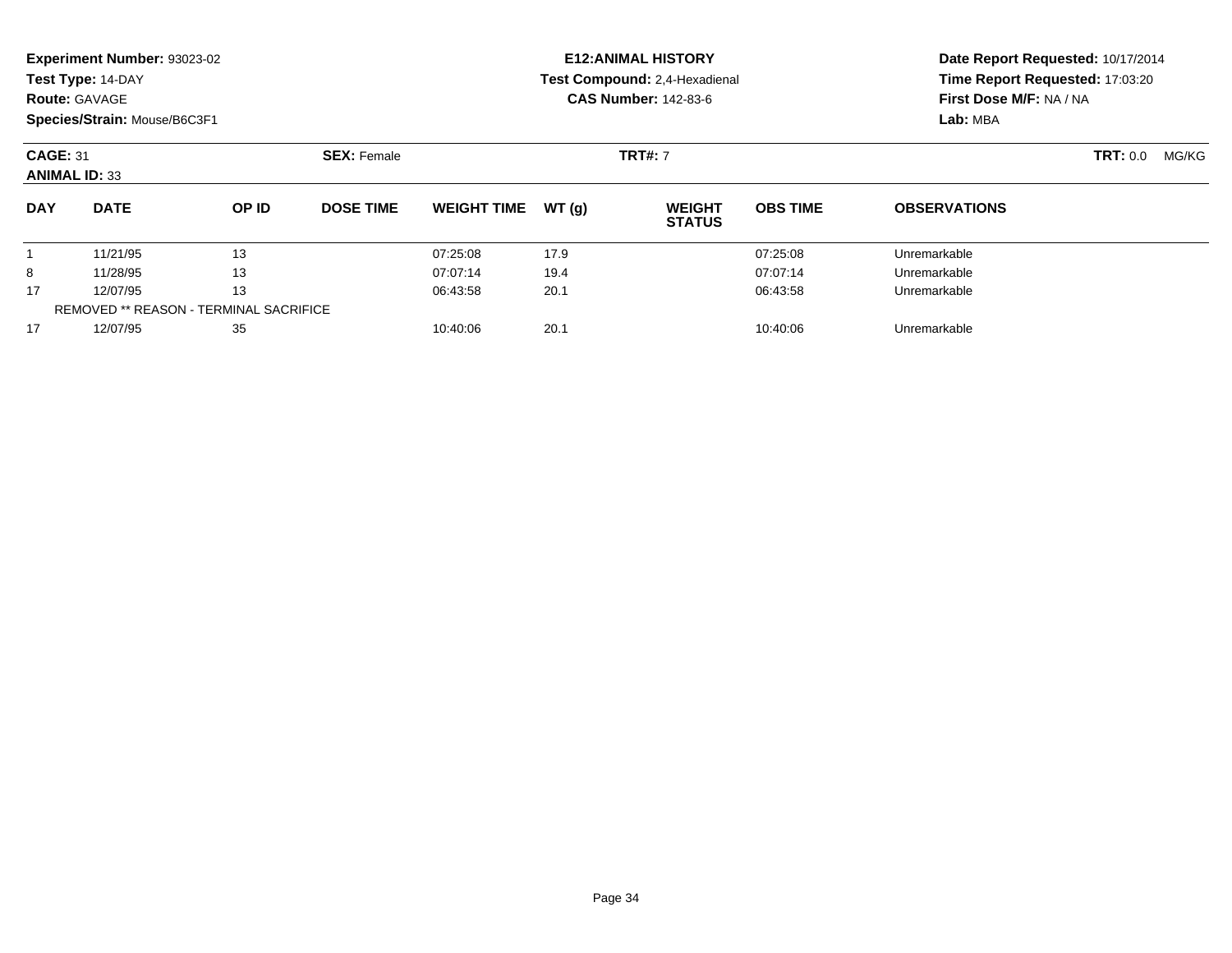| <b>Route: GAVAGE</b>                                                  | Experiment Number: 93023-02<br>Test Type: 14-DAY<br>Species/Strain: Mouse/B6C3F1 |          |                    |                    |          | <b>E12: ANIMAL HISTORY</b><br>Test Compound: 2,4-Hexadienal<br><b>CAS Number: 142-83-6</b> | Date Report Requested: 10/17/2014<br>Time Report Requested: 17:03:20<br>First Dose M/F: NA / NA<br>Lab: MBA |                     |                 |       |
|-----------------------------------------------------------------------|----------------------------------------------------------------------------------|----------|--------------------|--------------------|----------|--------------------------------------------------------------------------------------------|-------------------------------------------------------------------------------------------------------------|---------------------|-----------------|-------|
| <b>CAGE: 31</b><br><b>ANIMAL ID: 34</b>                               |                                                                                  |          | <b>SEX: Female</b> | <b>TRT#: 7</b>     |          |                                                                                            |                                                                                                             |                     | <b>TRT:</b> 0.0 | MG/KG |
| <b>DAY</b>                                                            | <b>DATE</b>                                                                      | OP ID    | <b>DOSE TIME</b>   | <b>WEIGHT TIME</b> | WT(q)    | <b>WEIGHT</b><br><b>STATUS</b>                                                             | <b>OBS TIME</b>                                                                                             | <b>OBSERVATIONS</b> |                 |       |
|                                                                       | 11/21/95                                                                         | 13       |                    | 07:25:08           | 16.5     |                                                                                            | 07:25:08                                                                                                    | Unremarkable        |                 |       |
| 8                                                                     | 11/28/95                                                                         | 13       |                    | 07:07:14           | 16.4     |                                                                                            | 07:07:14                                                                                                    | Unremarkable        |                 |       |
| 13<br>17<br>12/07/95<br><b>REMOVED ** REASON - TERMINAL SACRIFICE</b> |                                                                                  | 06:43:58 | 18.2               |                    | 06:43:58 | Unremarkable                                                                               |                                                                                                             |                     |                 |       |
| 17                                                                    | 12/07/95<br>35                                                                   |          |                    | 10:40:06           | 18.2     |                                                                                            | 10:40:06                                                                                                    | Unremarkable        |                 |       |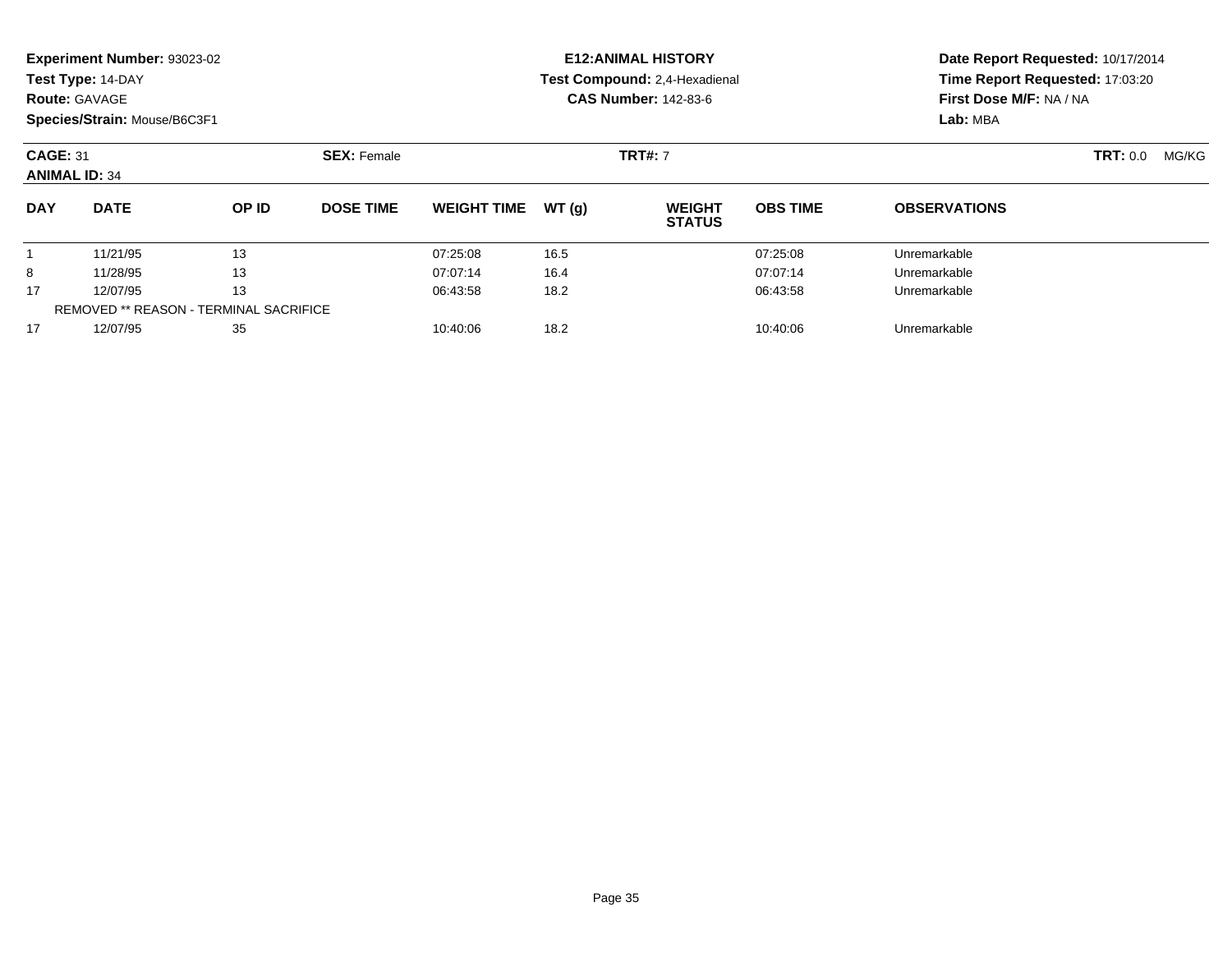|                                         | Experiment Number: 93023-02<br>Test Type: 14-DAY<br><b>Route: GAVAGE</b><br>Species/Strain: Mouse/B6C3F1 |       |                    |                    |                | <b>E12: ANIMAL HISTORY</b><br>Test Compound: 2,4-Hexadienal<br><b>CAS Number: 142-83-6</b> |                   | Date Report Requested: 10/17/2014<br>Time Report Requested: 17:03:20<br>First Dose M/F: NA / NA<br>Lab: MBA |  |  |
|-----------------------------------------|----------------------------------------------------------------------------------------------------------|-------|--------------------|--------------------|----------------|--------------------------------------------------------------------------------------------|-------------------|-------------------------------------------------------------------------------------------------------------|--|--|
| <b>CAGE: 31</b><br><b>ANIMAL ID: 35</b> |                                                                                                          |       | <b>SEX: Female</b> |                    | <b>TRT#: 7</b> |                                                                                            | TRT: 0.0<br>MG/KG |                                                                                                             |  |  |
| <b>DAY</b>                              | <b>DATE</b>                                                                                              | OP ID | <b>DOSE TIME</b>   | <b>WEIGHT TIME</b> | WT(g)          | <b>WEIGHT</b><br><b>STATUS</b>                                                             | <b>OBS TIME</b>   | <b>OBSERVATIONS</b>                                                                                         |  |  |
|                                         | 11/21/95                                                                                                 | 13    |                    | 07:25:08           | 17.4           |                                                                                            | 07:25:08          | Unremarkable                                                                                                |  |  |
| 8                                       | 11/28/95                                                                                                 | 13    |                    | 07:07:14           | 17.7           |                                                                                            | 07:07:14          | Unremarkable                                                                                                |  |  |
| 17                                      | 12/07/95                                                                                                 | 13    |                    | 06:43:58           | 19.0           |                                                                                            | 06:43:58          | Unremarkable                                                                                                |  |  |
|                                         | REMOVED ** REASON - TERMINAL SACRIFICE                                                                   |       |                    |                    |                |                                                                                            |                   |                                                                                                             |  |  |
| 17                                      | 12/07/95<br>35                                                                                           |       |                    | 10:40:06           | 19.0           |                                                                                            | 10:40:06          | Unremarkable                                                                                                |  |  |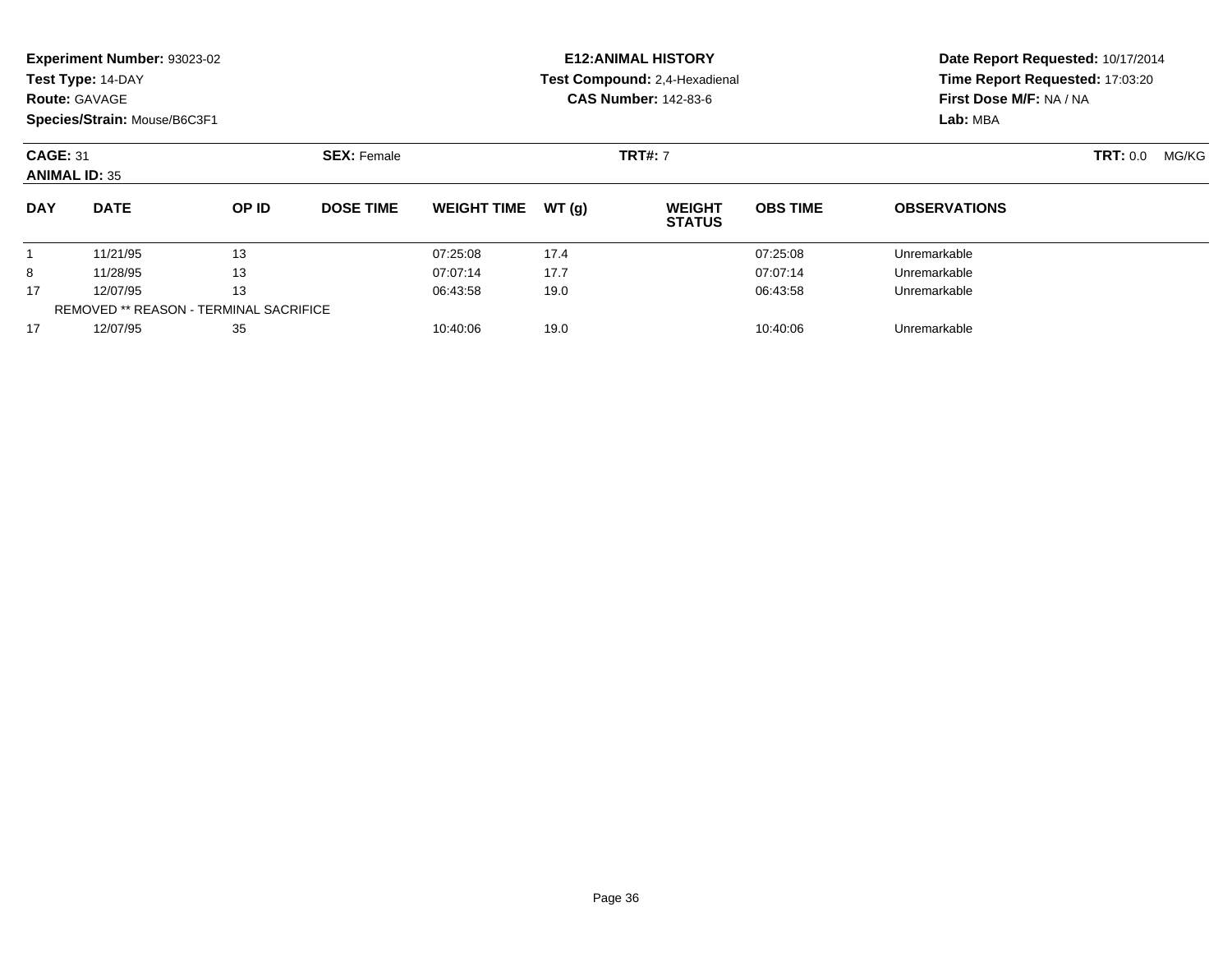|                 | <b>Experiment Number: 93023-02</b>            |       |                    |                    |       | <b>E12: ANIMAL HISTORY</b>     | Date Report Requested: 10/17/2014 |                                                                                                                                    |  |  |
|-----------------|-----------------------------------------------|-------|--------------------|--------------------|-------|--------------------------------|-----------------------------------|------------------------------------------------------------------------------------------------------------------------------------|--|--|
|                 | Test Type: 14-DAY                             |       |                    |                    |       | Test Compound: 2,4-Hexadienal  |                                   |                                                                                                                                    |  |  |
|                 | <b>Route: GAVAGE</b>                          |       |                    |                    |       | <b>CAS Number: 142-83-6</b>    |                                   | First Dose M/F: NA / NA                                                                                                            |  |  |
|                 | Species/Strain: Mouse/B6C3F1                  |       |                    |                    |       |                                |                                   | Lab: MBA                                                                                                                           |  |  |
| <b>CAGE: 32</b> | <b>ANIMAL ID: 36</b>                          |       | <b>SEX: Female</b> |                    |       | <b>TRT#: 8</b>                 |                                   | Time Report Requested: 17:03:20<br><b>TRT: 3.0</b><br>MG/KG<br><b>OBSERVATIONS</b><br>Unremarkable<br>Unremarkable<br>Unremarkable |  |  |
| <b>DAY</b>      | <b>DATE</b>                                   | OP ID | <b>DOSE TIME</b>   | <b>WEIGHT TIME</b> | WT(g) | <b>WEIGHT</b><br><b>STATUS</b> | <b>OBS TIME</b>                   |                                                                                                                                    |  |  |
|                 | 11/21/95                                      | 13    |                    | 07:27:54           | 17.6  |                                | 07:27:54                          |                                                                                                                                    |  |  |
| 8               | 11/28/95                                      | 13    |                    | 07:10:06           | 18.4  |                                | 07:10:06                          |                                                                                                                                    |  |  |
| 17              | 12/07/95                                      | 13    |                    | 06:48:22           | 19.6  |                                | 06:48:22                          |                                                                                                                                    |  |  |
|                 | <b>REMOVED ** REASON - TERMINAL SACRIFICE</b> |       |                    |                    |       |                                |                                   |                                                                                                                                    |  |  |
| 17              | 12/07/95                                      | 35    |                    | 10:40:08           | 19.6  |                                | 10:40:08                          | Unremarkable                                                                                                                       |  |  |

12/07/95 <sup>35</sup> 10:40:08 19.6 10:40:08 Unremarkable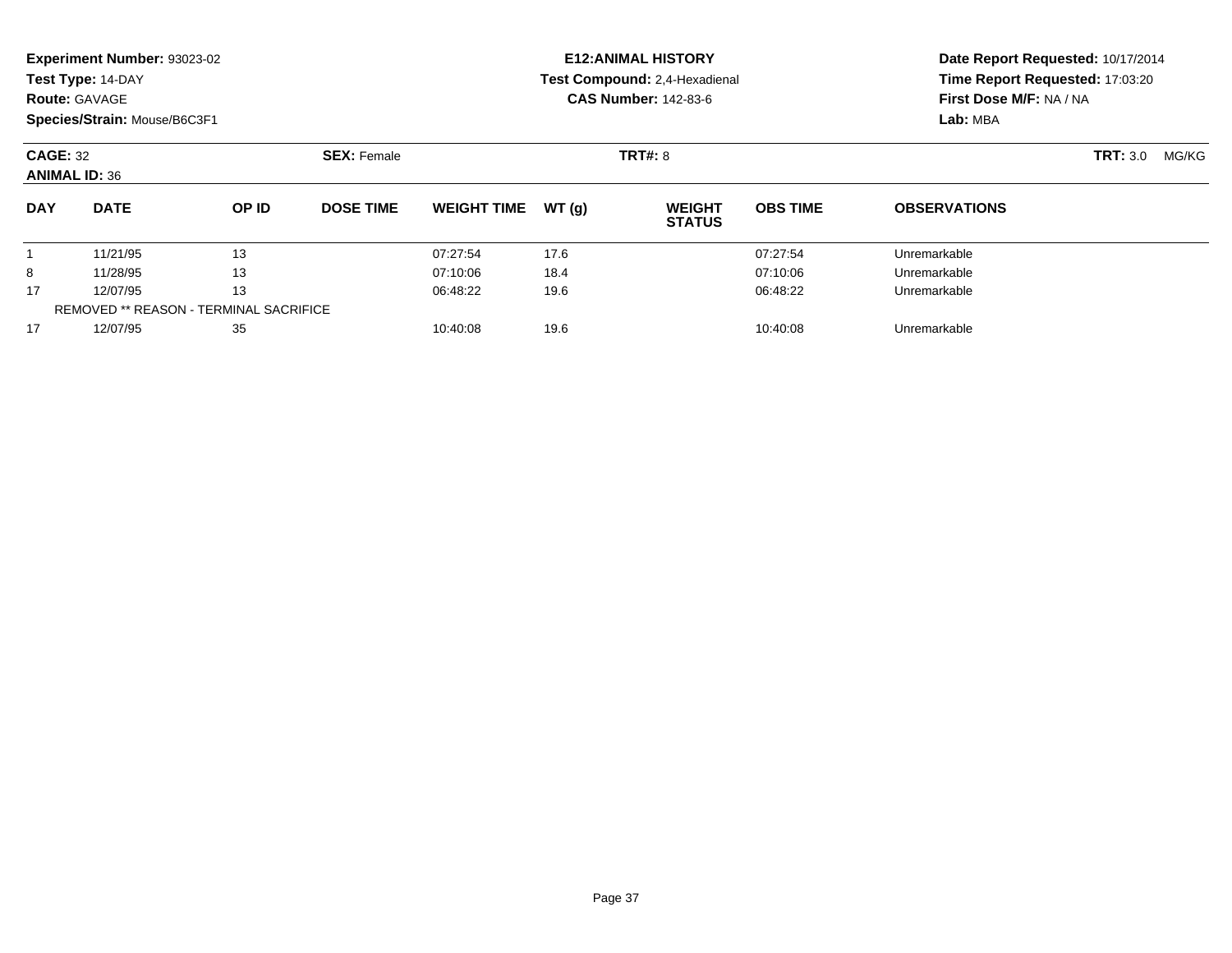|                                         | <b>Experiment Number: 93023-02</b> |                                               |                    |                    |       | <b>E12:ANIMAL HISTORY</b>      |                 | Date Report Requested: 10/17/2014 |                 |       |  |
|-----------------------------------------|------------------------------------|-----------------------------------------------|--------------------|--------------------|-------|--------------------------------|-----------------|-----------------------------------|-----------------|-------|--|
|                                         | Test Type: 14-DAY                  |                                               |                    |                    |       | Test Compound: 2,4-Hexadienal  |                 | Time Report Requested: 17:03:20   |                 |       |  |
|                                         | <b>Route: GAVAGE</b>               |                                               |                    |                    |       | <b>CAS Number: 142-83-6</b>    |                 | First Dose M/F: NA / NA           |                 |       |  |
|                                         | Species/Strain: Mouse/B6C3F1       |                                               |                    |                    |       |                                |                 | Lab: MBA                          |                 |       |  |
| <b>CAGE: 32</b><br><b>ANIMAL ID: 37</b> |                                    |                                               | <b>SEX: Female</b> |                    |       | TRT#: 8                        |                 |                                   | <b>TRT:</b> 3.0 | MG/KG |  |
| <b>DAY</b>                              | <b>DATE</b>                        | OP ID                                         | <b>DOSE TIME</b>   | <b>WEIGHT TIME</b> | WT(g) | <b>WEIGHT</b><br><b>STATUS</b> | <b>OBS TIME</b> | <b>OBSERVATIONS</b>               |                 |       |  |
|                                         | 11/21/95                           | 13                                            |                    | 07:27:54           | 17.0  |                                | 07:27:54        | Unremarkable                      |                 |       |  |
| 8                                       | 11/28/95                           | 13                                            |                    | 07:10:06           | 18.8  |                                | 07:10:06        | Unremarkable                      |                 |       |  |
| 17                                      | 12/07/95                           | 13                                            |                    | 06:48:22           | 18.5  |                                | 06:48:22        | Unremarkable                      |                 |       |  |
|                                         |                                    | <b>REMOVED ** REASON - TERMINAL SACRIFICE</b> |                    |                    |       |                                |                 |                                   |                 |       |  |
| 17                                      | 12/07/95                           | 35                                            |                    | 10:40:08           | 18.5  |                                | 10:40:08        | Unremarkable                      |                 |       |  |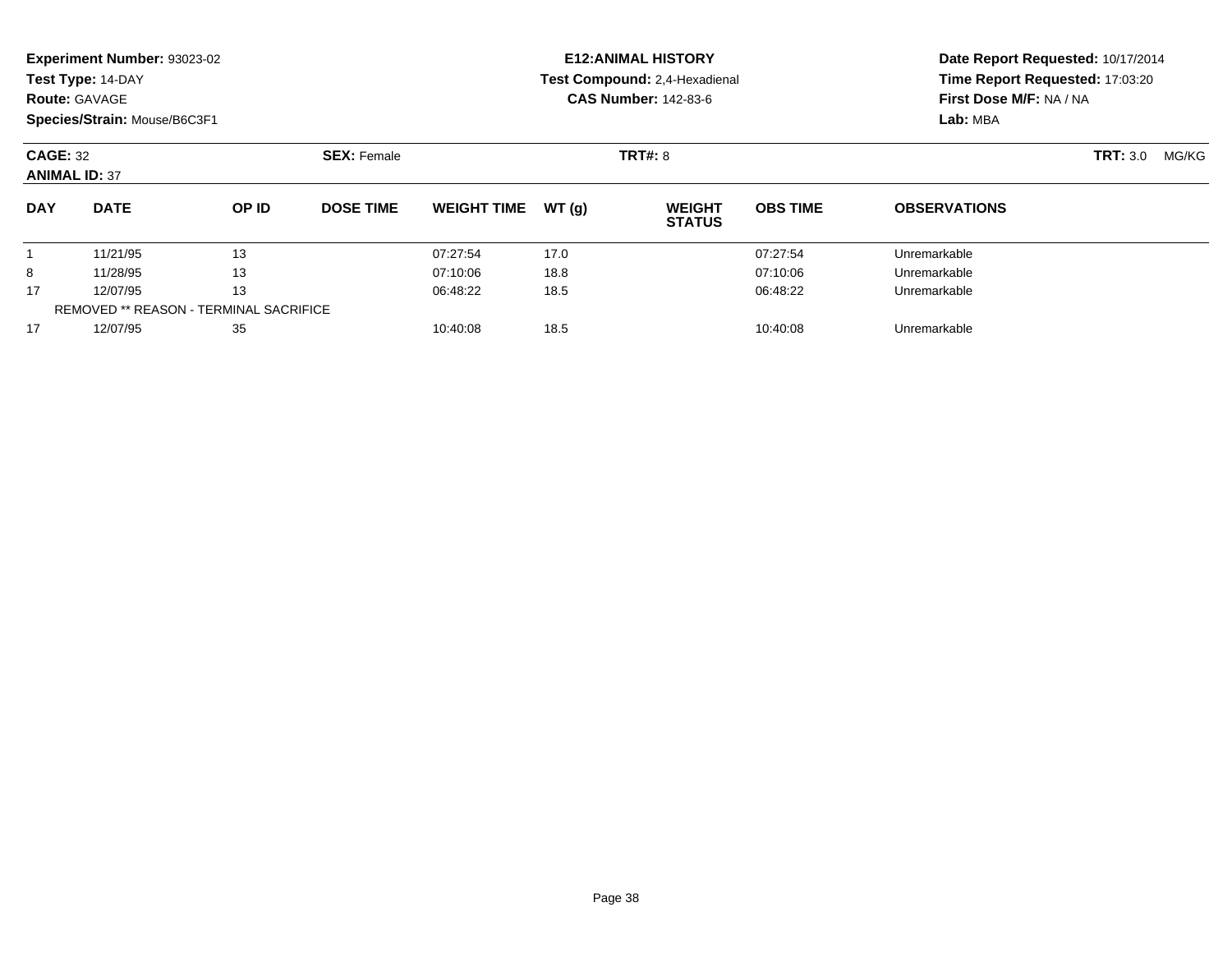|                 | Experiment Number: 93023-02                   |       |                    |                    |       | <b>E12: ANIMAL HISTORY</b>                 | Date Report Requested: 10/17/2014 |                                 |  |  |
|-----------------|-----------------------------------------------|-------|--------------------|--------------------|-------|--------------------------------------------|-----------------------------------|---------------------------------|--|--|
|                 | Test Type: 14-DAY                             |       |                    |                    |       | Test Compound: 2,4-Hexadienal              |                                   | Time Report Requested: 17:03:20 |  |  |
|                 | <b>Route: GAVAGE</b>                          |       |                    |                    |       | <b>CAS Number: 142-83-6</b>                |                                   | First Dose M/F: NA / NA         |  |  |
|                 | Species/Strain: Mouse/B6C3F1                  |       |                    |                    |       |                                            |                                   | Lab: MBA                        |  |  |
| <b>CAGE: 32</b> | <b>ANIMAL ID: 38</b>                          |       | <b>SEX: Female</b> |                    |       | <b>TRT#: 8</b><br><b>TRT:</b> 3.0<br>MG/KG |                                   |                                 |  |  |
| <b>DAY</b>      | <b>DATE</b>                                   | OP ID | <b>DOSE TIME</b>   | <b>WEIGHT TIME</b> | WT(q) | <b>WEIGHT</b><br><b>STATUS</b>             | <b>OBS TIME</b>                   | <b>OBSERVATIONS</b>             |  |  |
|                 | 11/21/95                                      | 13    |                    | 07:27:54           | 18.0  |                                            | 07:27:54                          | Unremarkable                    |  |  |
| 8               | 11/28/95                                      | 13    |                    | 07:10:06           | 19.0  |                                            | 07:10:06                          | Unremarkable                    |  |  |
| 17              | 12/07/95                                      | 13    |                    | 06:48:22           | 20.5  |                                            | 06:48:22                          | Unremarkable                    |  |  |
|                 | <b>REMOVED ** REASON - TERMINAL SACRIFICE</b> |       |                    |                    |       |                                            |                                   |                                 |  |  |
| 17              | 12/07/95                                      | 35    |                    | 10:40:08           | 20.5  |                                            | 10:40:08                          | Unremarkable                    |  |  |

12/07/95 <sup>35</sup> 10:40:08 20.5 10:40:08 Unremarkable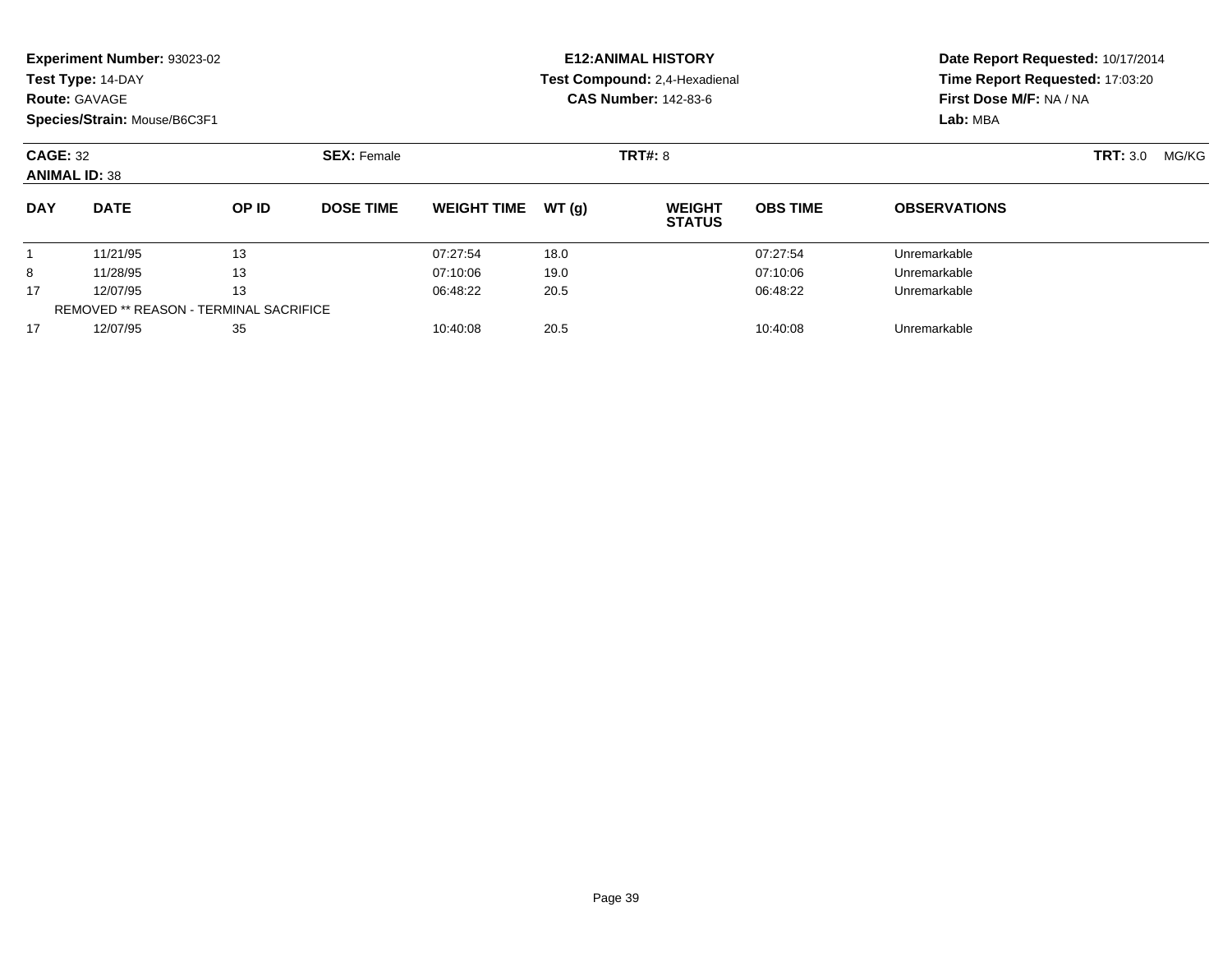|                | Experiment Number: 93023-02<br>Test Type: 14-DAY<br><b>Route: GAVAGE</b><br>Species/Strain: Mouse/B6C3F1 |       |                    |                                                                   |       | <b>E12: ANIMAL HISTORY</b><br>Test Compound: 2,4-Hexadienal<br><b>CAS Number: 142-83-6</b> | Date Report Requested: 10/17/2014<br>Time Report Requested: 17:03:20<br>First Dose M/F: NA / NA<br>Lab: MBA |                     |  |  |
|----------------|----------------------------------------------------------------------------------------------------------|-------|--------------------|-------------------------------------------------------------------|-------|--------------------------------------------------------------------------------------------|-------------------------------------------------------------------------------------------------------------|---------------------|--|--|
|                | <b>CAGE: 32</b><br><b>ANIMAL ID: 39</b>                                                                  |       | <b>SEX: Female</b> | <b>TRT#: 8</b>                                                    |       |                                                                                            |                                                                                                             | <b>TRT: 3.0</b>     |  |  |
| <b>DAY</b>     | <b>DATE</b>                                                                                              | OP ID | <b>DOSE TIME</b>   | <b>WEIGHT TIME</b>                                                | WT(q) | <b>WEIGHT</b><br><b>STATUS</b>                                                             | <b>OBS TIME</b>                                                                                             | <b>OBSERVATIONS</b> |  |  |
|                | 11/21/95                                                                                                 | 13    |                    | 07:27:54                                                          | 20.6  |                                                                                            | 07:27:54                                                                                                    | Unremarkable        |  |  |
| 4              | 11/24/95                                                                                                 | 5     |                    | **NOTE-Animal had a seizure before death and before it was dosed. |       |                                                                                            | 08:56:00                                                                                                    |                     |  |  |
| $\overline{4}$ | 5<br>11/24/95                                                                                            |       |                    | **NOTE-Animal had a seizure just before death. It wasn't dosed.   |       |                                                                                            | 09:05:36                                                                                                    |                     |  |  |
|                | <b>REMOVED ** REASON - DOSING ACCIDENT</b>                                                               |       |                    |                                                                   |       |                                                                                            |                                                                                                             |                     |  |  |
| 4              | 11/24/95<br>5                                                                                            |       |                    | 08:56:00                                                          | 17.2  |                                                                                            | 08:56:00                                                                                                    | Nasal/Eye Discharge |  |  |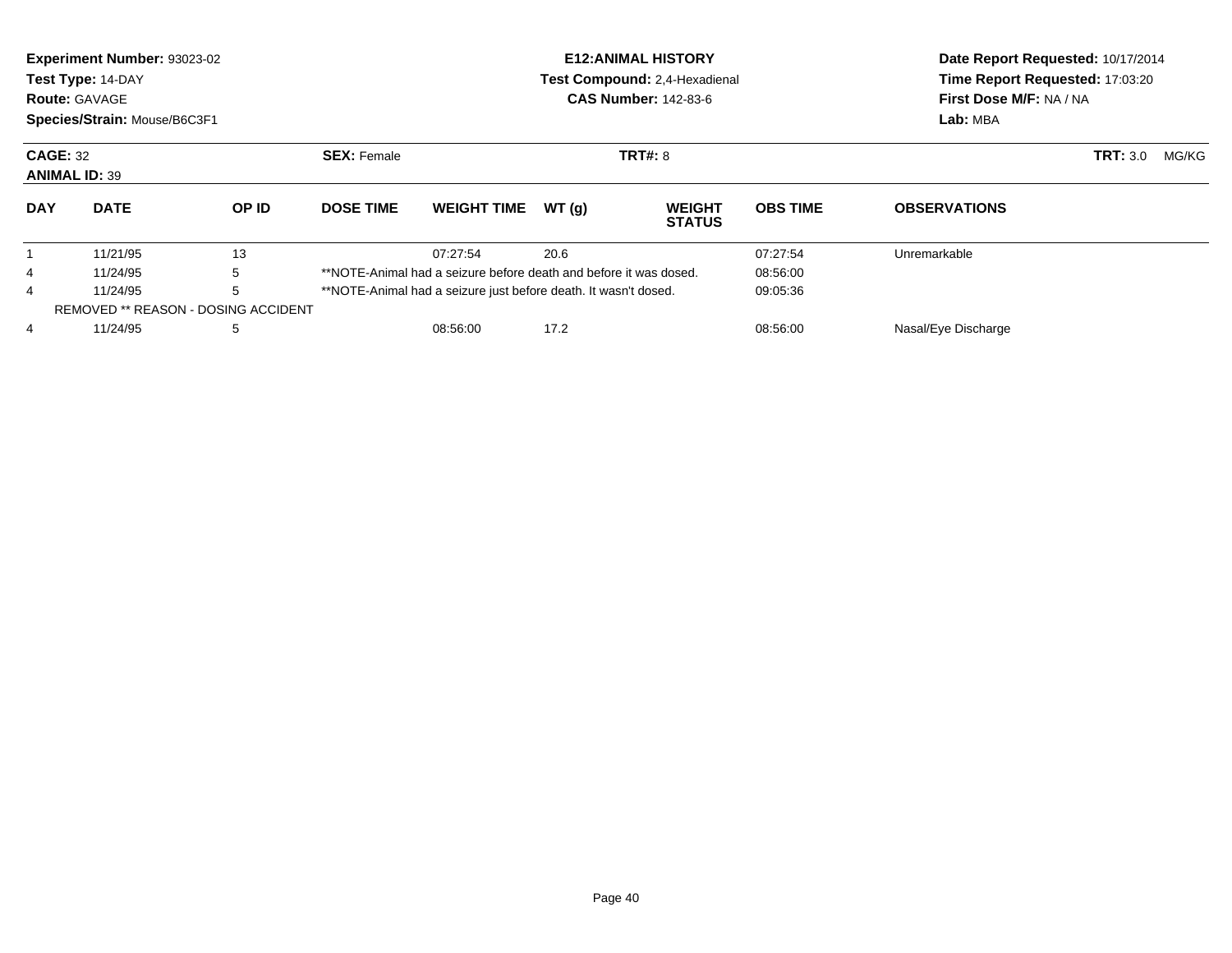|            | <b>Experiment Number: 93023-02</b>            |       |                    |                    |       | <b>E12:ANIMAL HISTORY</b>      |                 | Date Report Requested: 10/17/2014 |                          |  |
|------------|-----------------------------------------------|-------|--------------------|--------------------|-------|--------------------------------|-----------------|-----------------------------------|--------------------------|--|
|            | Test Type: 14-DAY                             |       |                    |                    |       | Test Compound: 2,4-Hexadienal  |                 | Time Report Requested: 17:03:20   |                          |  |
|            | <b>Route: GAVAGE</b>                          |       |                    |                    |       | <b>CAS Number: 142-83-6</b>    |                 | First Dose M/F: NA / NA           |                          |  |
|            | Species/Strain: Mouse/B6C3F1                  |       |                    |                    |       |                                |                 | Lab: MBA                          |                          |  |
|            | <b>CAGE: 32</b><br><b>ANIMAL ID: 40</b>       |       | <b>SEX: Female</b> | <b>TRT#: 8</b>     |       |                                |                 |                                   | <b>TRT: 3.0</b><br>MG/KG |  |
| <b>DAY</b> | <b>DATE</b>                                   | OP ID | <b>DOSE TIME</b>   | <b>WEIGHT TIME</b> | WT(g) | <b>WEIGHT</b><br><b>STATUS</b> | <b>OBS TIME</b> | <b>OBSERVATIONS</b>               |                          |  |
|            | 11/21/95                                      | 13    |                    | 07:27:54           | 18.7  |                                | 07:27:54        | Unremarkable                      |                          |  |
| 8          | 11/28/95                                      | 13    |                    | 07:10:06           | 19.4  |                                | 07:10:06        | Unremarkable                      |                          |  |
| 17         | 12/07/95                                      | 13    |                    | 06:48:22           | 20.7  |                                | 06:48:22        | Unremarkable                      |                          |  |
|            | <b>REMOVED ** REASON - TERMINAL SACRIFICE</b> |       |                    |                    |       |                                |                 |                                   |                          |  |
| 17         | 12/07/95                                      | 35    |                    | 10:40:08           | 20.7  |                                | 10:40:08        | Unremarkable                      |                          |  |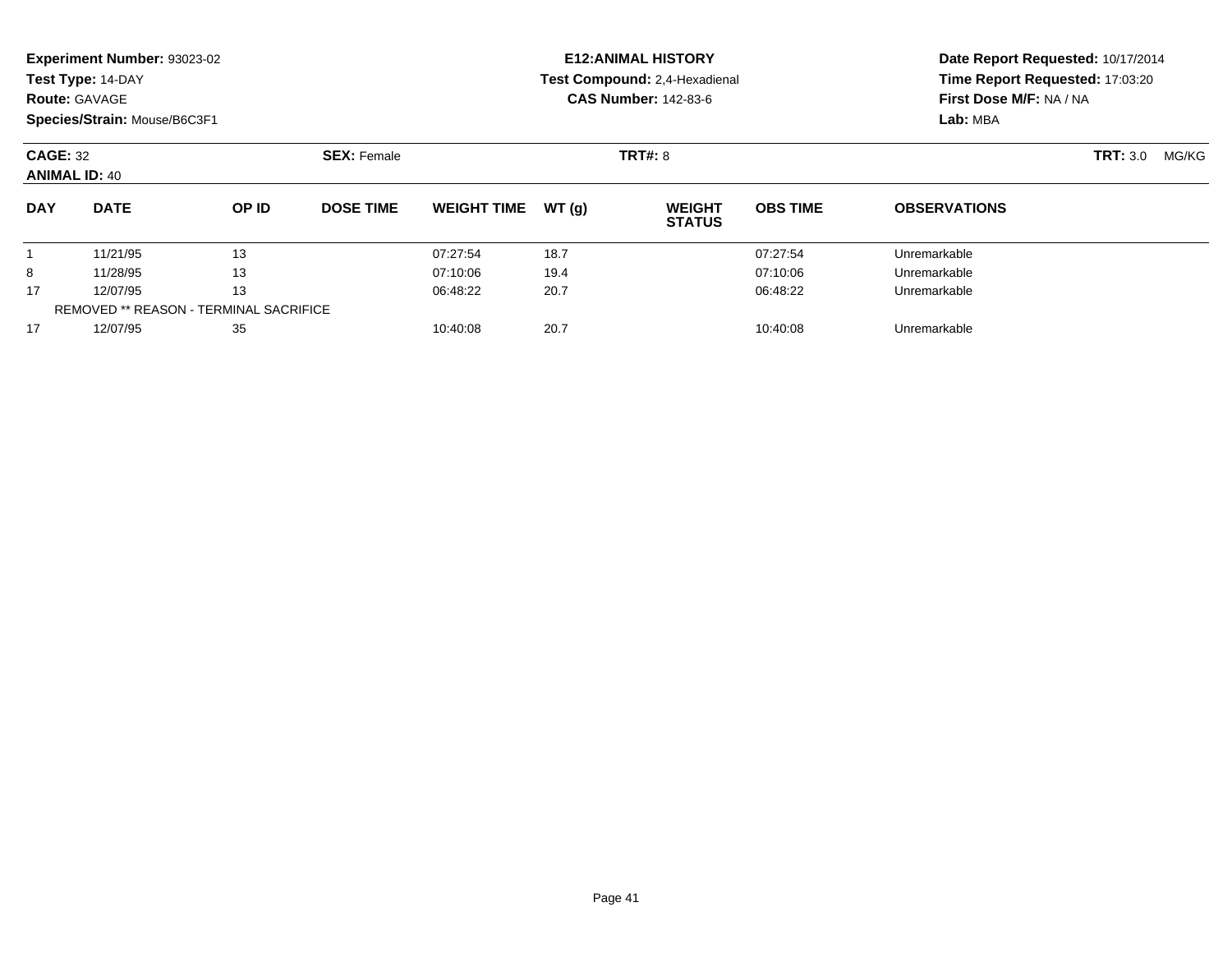|                                         | <b>Experiment Number: 93023-02</b><br>Test Type: 14-DAY<br><b>Route: GAVAGE</b><br>Species/Strain: Mouse/B6C3F1 |                                               |                    |                    |       | <b>E12: ANIMAL HISTORY</b><br>Test Compound: 2,4-Hexadienal<br><b>CAS Number: 142-83-6</b> |                 | Time Report Requested: 17:03:20<br>First Dose M/F: NA / NA<br>Lab: MBA | Date Report Requested: 10/17/2014 |
|-----------------------------------------|-----------------------------------------------------------------------------------------------------------------|-----------------------------------------------|--------------------|--------------------|-------|--------------------------------------------------------------------------------------------|-----------------|------------------------------------------------------------------------|-----------------------------------|
| <b>CAGE: 33</b><br><b>ANIMAL ID: 41</b> |                                                                                                                 |                                               | <b>SEX: Female</b> |                    |       | <b>TRT#: 9</b>                                                                             |                 |                                                                        | <b>TRT: 9.0</b><br>MG/KG          |
| <b>DAY</b>                              | <b>DATE</b>                                                                                                     | OP ID                                         | <b>DOSE TIME</b>   | <b>WEIGHT TIME</b> | WT(q) | <b>WEIGHT</b><br><b>STATUS</b>                                                             | <b>OBS TIME</b> | <b>OBSERVATIONS</b>                                                    |                                   |
|                                         | 11/21/95                                                                                                        | 13                                            |                    | 07:30:20           | 18.2  |                                                                                            | 07:30:20        | Unremarkable                                                           |                                   |
| 8                                       | 11/28/95                                                                                                        | 13                                            |                    | 07:11:54           | 19.7  |                                                                                            | 07:11:54        | Unremarkable                                                           |                                   |
| 17                                      | 12/07/95                                                                                                        | 13                                            |                    | 06:50:40           | 21.3  |                                                                                            | 06:50:40        | Unremarkable                                                           |                                   |
|                                         |                                                                                                                 | <b>REMOVED ** REASON - TERMINAL SACRIFICE</b> |                    |                    |       |                                                                                            |                 |                                                                        |                                   |
| 17                                      | 12/07/95                                                                                                        | 35                                            |                    | 10:40:10           | 21.3  |                                                                                            | 10:40:10        | Unremarkable                                                           |                                   |
|                                         |                                                                                                                 |                                               |                    |                    |       |                                                                                            |                 |                                                                        |                                   |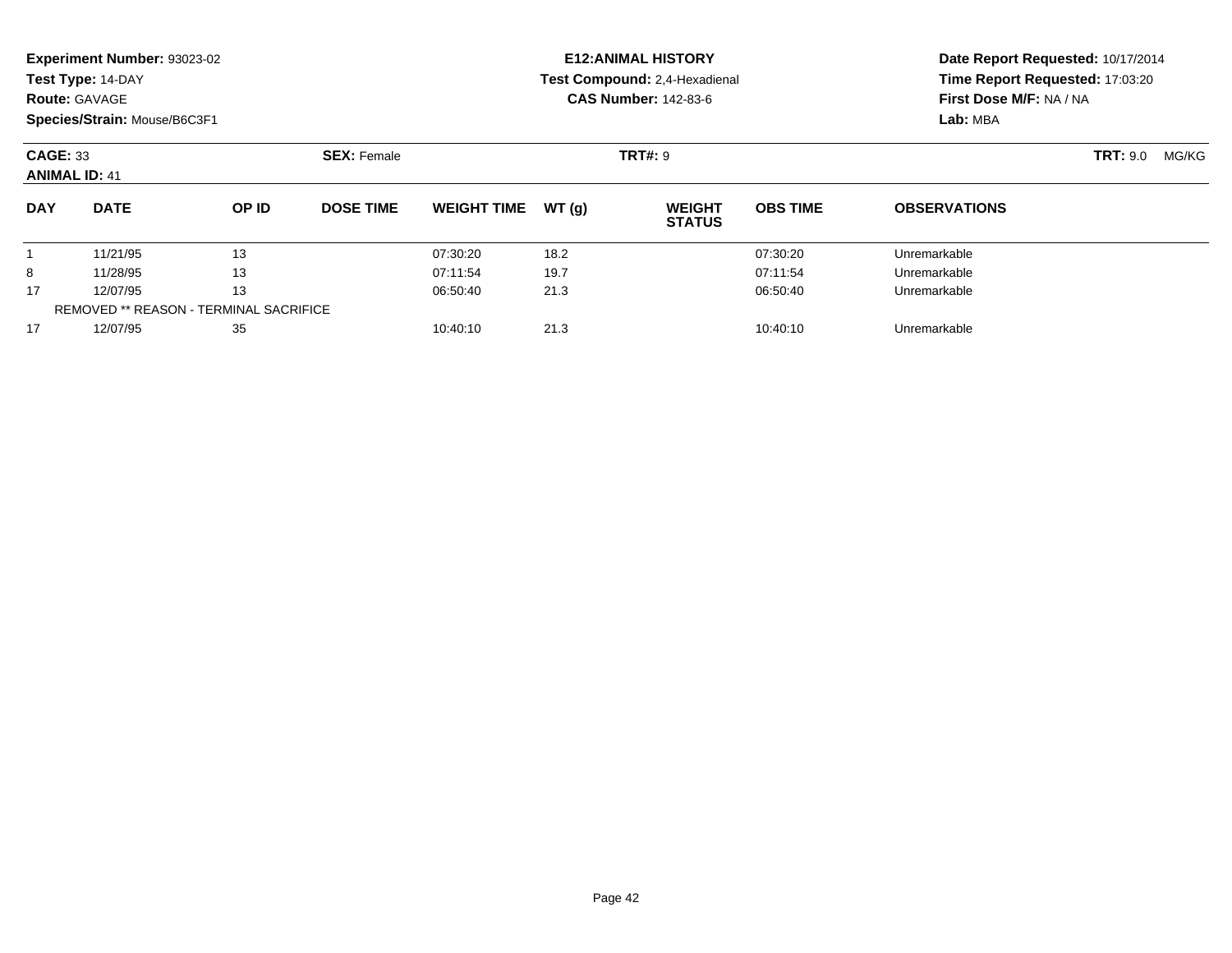|                                         | <b>Experiment Number: 93023-02</b> |                                               |                    |                    |       | <b>E12:ANIMAL HISTORY</b>      |                 | Date Report Requested: 10/17/2014 |                 |       |  |
|-----------------------------------------|------------------------------------|-----------------------------------------------|--------------------|--------------------|-------|--------------------------------|-----------------|-----------------------------------|-----------------|-------|--|
|                                         | Test Type: 14-DAY                  |                                               |                    |                    |       | Test Compound: 2,4-Hexadienal  |                 | Time Report Requested: 17:03:20   |                 |       |  |
|                                         | <b>Route: GAVAGE</b>               |                                               |                    |                    |       | <b>CAS Number: 142-83-6</b>    |                 | First Dose M/F: NA / NA           |                 |       |  |
|                                         | Species/Strain: Mouse/B6C3F1       |                                               |                    |                    |       |                                |                 | Lab: MBA                          |                 |       |  |
| <b>CAGE: 33</b><br><b>ANIMAL ID: 42</b> |                                    |                                               | <b>SEX: Female</b> |                    |       | <b>TRT#: 9</b>                 |                 |                                   | <b>TRT:</b> 9.0 | MG/KG |  |
| <b>DAY</b>                              | <b>DATE</b>                        | OP ID                                         | <b>DOSE TIME</b>   | <b>WEIGHT TIME</b> | WT(g) | <b>WEIGHT</b><br><b>STATUS</b> | <b>OBS TIME</b> | <b>OBSERVATIONS</b>               |                 |       |  |
|                                         | 11/21/95                           | 13                                            |                    | 07:30:20           | 19.7  |                                | 07:30:20        | Unremarkable                      |                 |       |  |
| 8                                       | 11/28/95                           | 13                                            |                    | 07:11:54           | 19.0  |                                | 07:11:54        | Unremarkable                      |                 |       |  |
| 17                                      | 12/07/95                           | 13                                            |                    | 06:50:40           | 20.4  |                                | 06:50:40        | Unremarkable                      |                 |       |  |
|                                         |                                    | <b>REMOVED ** REASON - TERMINAL SACRIFICE</b> |                    |                    |       |                                |                 |                                   |                 |       |  |
| 17                                      | 12/07/95                           | 35                                            |                    | 10:40:10           | 20.4  |                                | 10:40:10        | Unremarkable                      |                 |       |  |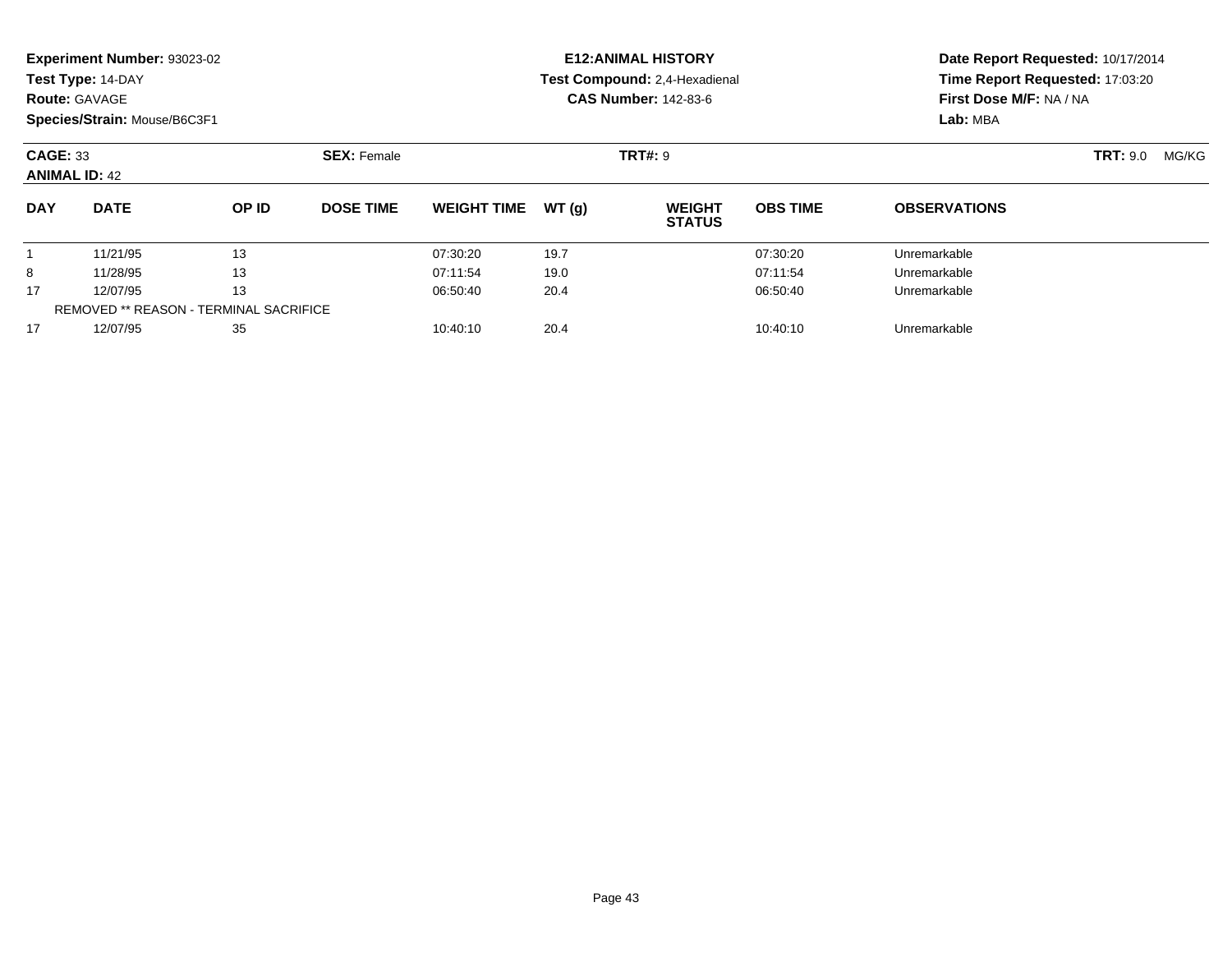|                 | <b>Experiment Number: 93023-02</b> |                                               |                    |                    |       | <b>E12: ANIMAL HISTORY</b>     | Date Report Requested: 10/17/2014 |                         |                          |  |
|-----------------|------------------------------------|-----------------------------------------------|--------------------|--------------------|-------|--------------------------------|-----------------------------------|-------------------------|--------------------------|--|
|                 | Test Type: 14-DAY                  |                                               |                    |                    |       | Test Compound: 2,4-Hexadienal  | Time Report Requested: 17:03:20   |                         |                          |  |
|                 | <b>Route: GAVAGE</b>               |                                               |                    |                    |       | <b>CAS Number: 142-83-6</b>    |                                   | First Dose M/F: NA / NA |                          |  |
|                 | Species/Strain: Mouse/B6C3F1       |                                               |                    |                    |       |                                |                                   | Lab: MBA                |                          |  |
| <b>CAGE: 33</b> | <b>ANIMAL ID: 43</b>               |                                               | <b>SEX: Female</b> |                    |       | <b>TRT#: 9</b>                 |                                   |                         | <b>TRT:</b> 9.0<br>MG/KG |  |
| <b>DAY</b>      | <b>DATE</b>                        | OP ID                                         | <b>DOSE TIME</b>   | <b>WEIGHT TIME</b> | WT(q) | <b>WEIGHT</b><br><b>STATUS</b> | <b>OBS TIME</b>                   | <b>OBSERVATIONS</b>     |                          |  |
|                 | 11/21/95                           | 13                                            |                    | 07:30:20           | 18.8  |                                | 07:30:20                          | Unremarkable            |                          |  |
| 8               | 11/28/95                           | 13                                            |                    | 07:11:54           | 18.9  |                                | 07:11:54                          | Unremarkable            |                          |  |
| 17              | 12/07/95                           | 13                                            |                    | 06:50:40           | 20.5  |                                | 06:50:40                          | Unremarkable            |                          |  |
|                 |                                    | <b>REMOVED ** REASON - TERMINAL SACRIFICE</b> |                    |                    |       |                                |                                   |                         |                          |  |
| 17              | 12/07/95                           | 35                                            |                    | 10:40:10           | 20.5  |                                | 10:40:10                          | Unremarkable            |                          |  |

12/07/95 <sup>35</sup> 10:40:10 20.5 10:40:10 Unremarkable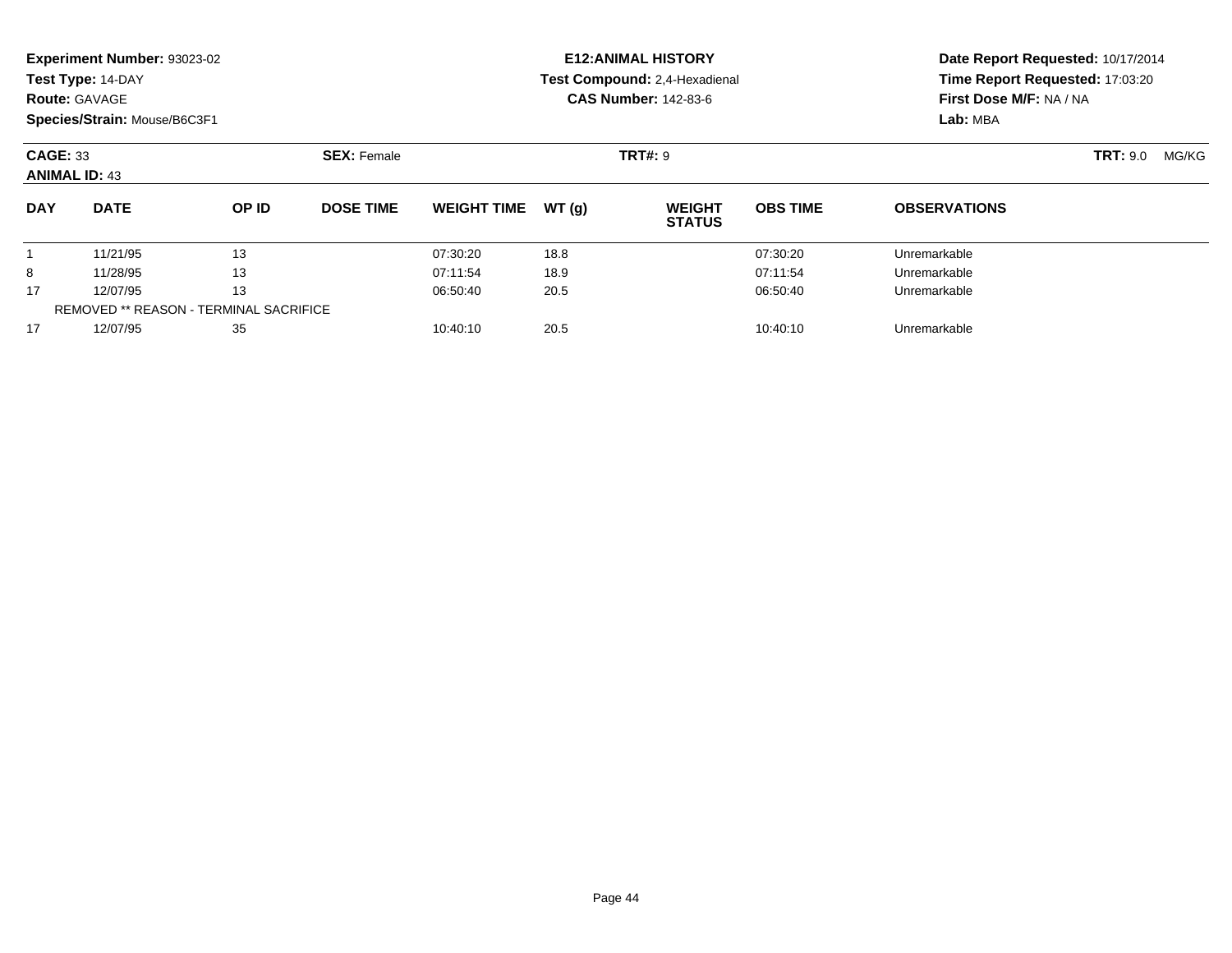|                                                                         | <b>Experiment Number: 93023-02</b><br>Test Type: 14-DAY |                                               |                  |                    |       | <b>E12:ANIMAL HISTORY</b>      | Date Report Requested: 10/17/2014 |                                 |  |  |
|-------------------------------------------------------------------------|---------------------------------------------------------|-----------------------------------------------|------------------|--------------------|-------|--------------------------------|-----------------------------------|---------------------------------|--|--|
|                                                                         |                                                         |                                               |                  |                    |       | Test Compound: 2,4-Hexadienal  |                                   | Time Report Requested: 17:03:20 |  |  |
|                                                                         | <b>Route: GAVAGE</b>                                    |                                               |                  |                    |       | <b>CAS Number: 142-83-6</b>    |                                   | First Dose M/F: NA / NA         |  |  |
|                                                                         |                                                         |                                               |                  |                    |       |                                |                                   | Lab: MBA                        |  |  |
| Species/Strain: Mouse/B6C3F1<br><b>CAGE: 33</b><br><b>ANIMAL ID: 44</b> | <b>SEX: Female</b>                                      |                                               |                  | <b>TRT#: 9</b>     |       |                                | <b>TRT: 9.0</b><br>MG/KG          |                                 |  |  |
| <b>DAY</b>                                                              | <b>DATE</b>                                             | OP ID                                         | <b>DOSE TIME</b> | <b>WEIGHT TIME</b> | WT(q) | <b>WEIGHT</b><br><b>STATUS</b> | <b>OBS TIME</b>                   | <b>OBSERVATIONS</b>             |  |  |
|                                                                         | 11/21/95                                                | 13                                            |                  | 07:30:20           | 18.2  |                                | 07:30:20                          | Unremarkable                    |  |  |
| 8                                                                       | 11/28/95                                                | 13                                            |                  | 07:11:54           | 18.7  |                                | 07:11:54                          | Unremarkable                    |  |  |
| 17                                                                      | 12/07/95                                                | 13                                            |                  | 06:50:40           | 20.3  |                                | 06:50:40                          | Unremarkable                    |  |  |
|                                                                         |                                                         | <b>REMOVED ** REASON - TERMINAL SACRIFICE</b> |                  |                    |       |                                |                                   |                                 |  |  |
| 17                                                                      | 12/07/95                                                | 35                                            |                  | 10:40:10           | 20.3  |                                | 10:40:10                          | Unremarkable                    |  |  |
|                                                                         |                                                         |                                               |                  |                    |       |                                |                                   |                                 |  |  |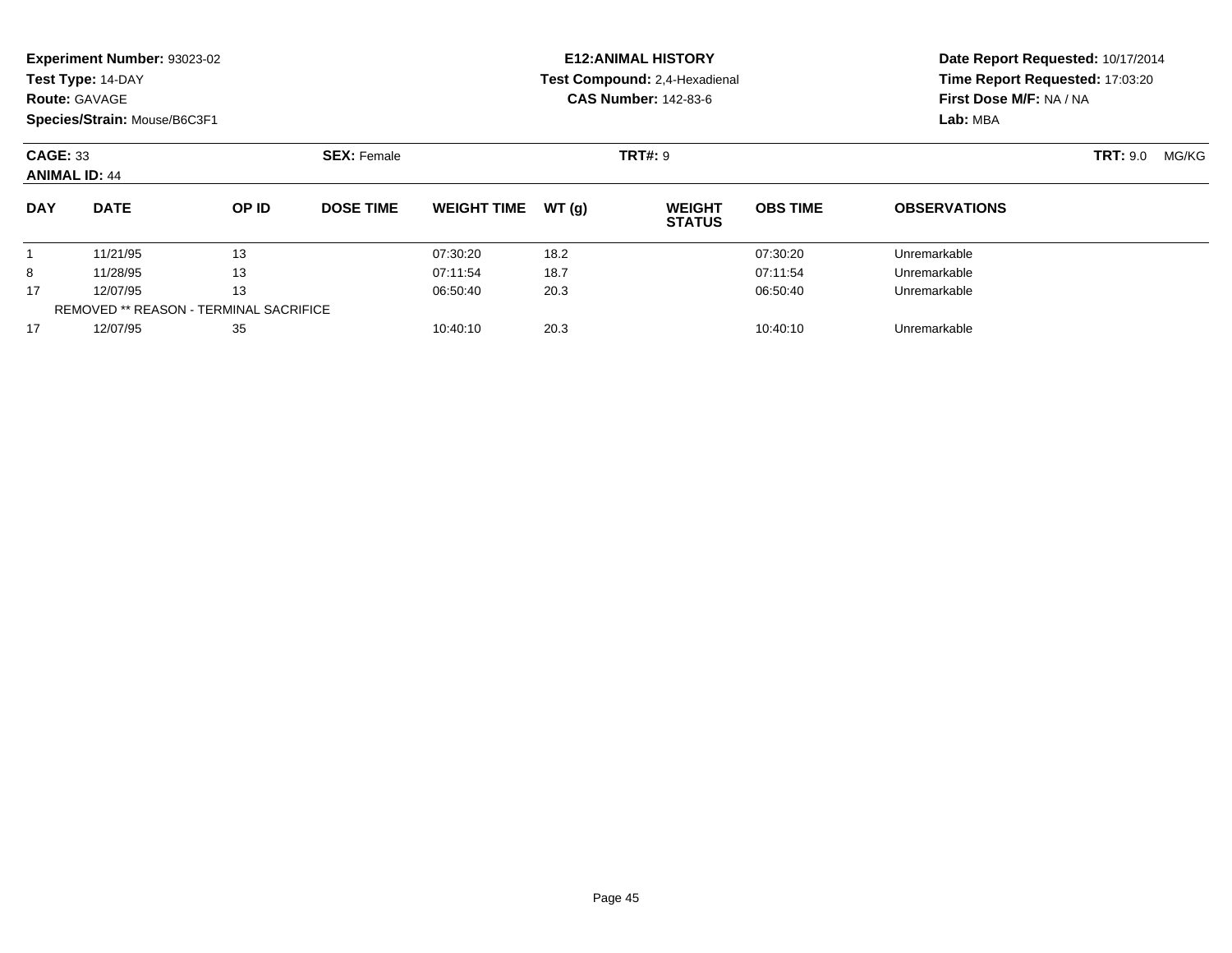|                 | Experiment Number: 93023-02                   |       |                    |                    |       | <b>E12: ANIMAL HISTORY</b>     | Date Report Requested: 10/17/2014 |                                 |                 |       |
|-----------------|-----------------------------------------------|-------|--------------------|--------------------|-------|--------------------------------|-----------------------------------|---------------------------------|-----------------|-------|
|                 | Test Type: 14-DAY                             |       |                    |                    |       | Test Compound: 2.4-Hexadienal  |                                   | Time Report Requested: 17:03:20 |                 |       |
|                 | <b>Route: GAVAGE</b>                          |       |                    |                    |       | <b>CAS Number: 142-83-6</b>    |                                   | First Dose M/F: NA / NA         |                 |       |
|                 | Species/Strain: Mouse/B6C3F1                  |       |                    |                    |       |                                |                                   | Lab: MBA                        |                 |       |
| <b>CAGE: 33</b> | <b>ANIMAL ID: 45</b>                          |       | <b>SEX: Female</b> |                    |       | <b>TRT#: 9</b>                 |                                   |                                 | <b>TRT:</b> 9.0 | MG/KG |
| <b>DAY</b>      | <b>DATE</b>                                   | OP ID | <b>DOSE TIME</b>   | <b>WEIGHT TIME</b> | WT(g) | <b>WEIGHT</b><br><b>STATUS</b> | <b>OBS TIME</b>                   | <b>OBSERVATIONS</b>             |                 |       |
|                 | 11/21/95                                      | 13    |                    | 07:30:20           | 16.2  |                                | 07:30:20                          | Unremarkable                    |                 |       |
| 8               | 11/28/95                                      | 13    |                    | 07:11:54           | 16.8  |                                | 07:11:54                          | Unremarkable                    |                 |       |
| 17              | 12/07/95                                      | 13    |                    | 06:50:40           | 17.8  |                                | 06:50:40                          | Unremarkable                    |                 |       |
|                 | <b>REMOVED ** REASON - TERMINAL SACRIFICE</b> |       |                    |                    |       |                                |                                   |                                 |                 |       |
| 17              | 12/07/95                                      | 35    |                    | 10:40:10           | 17.8  |                                | 10:40:10                          | Unremarkable                    |                 |       |

12/07/95 <sup>35</sup> 10:40:10 17.8 10:40:10 Unremarkable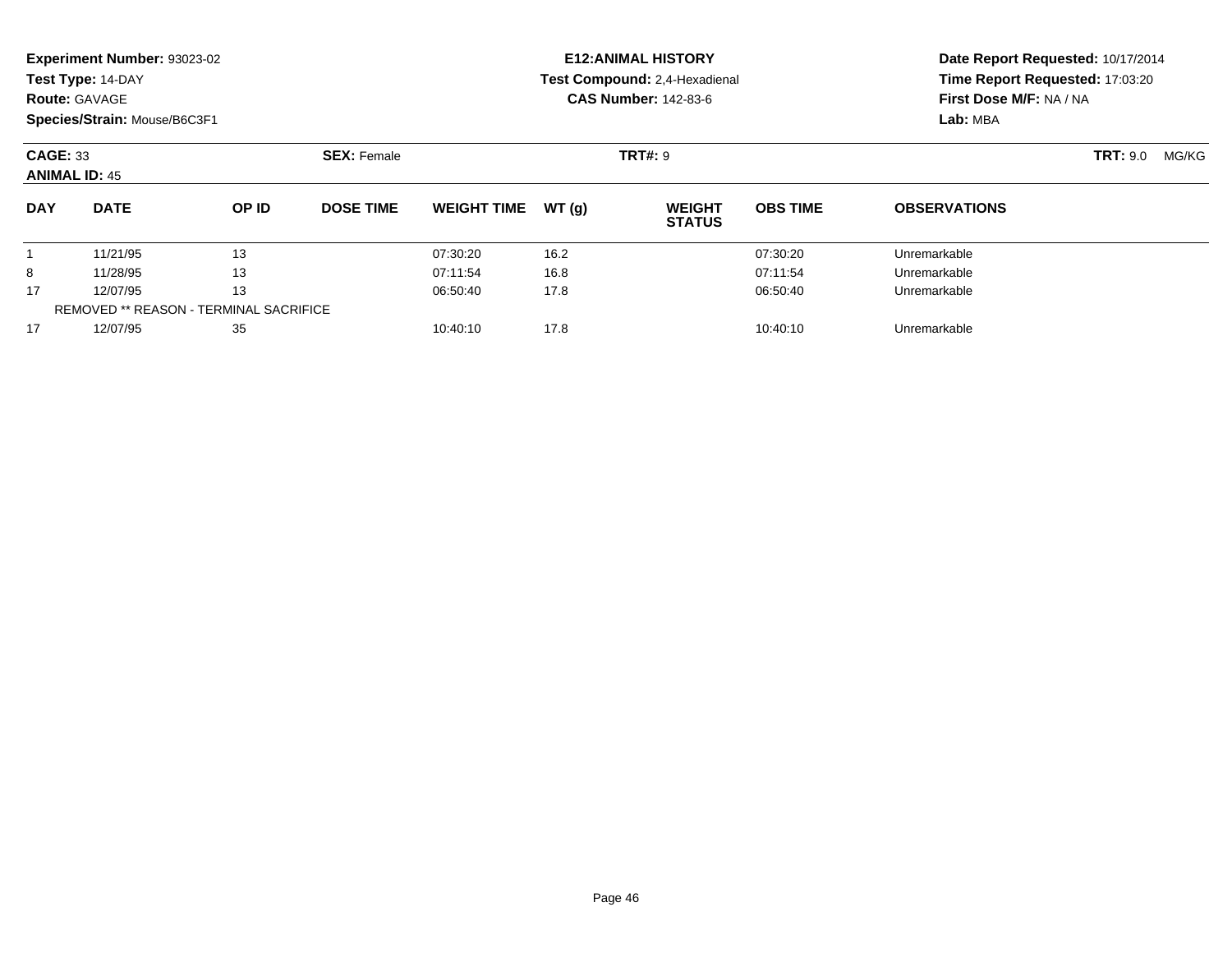|            | Experiment Number: 93023-02<br>Test Type: 14-DAY<br><b>Route: GAVAGE</b> |                                               |                    | <b>E12: ANIMAL HISTORY</b><br>Test Compound: 2,4-Hexadienal<br><b>CAS Number: 142-83-6</b> | Date Report Requested: 10/17/2014<br>Time Report Requested: 17:03:20<br>First Dose M/F: NA / NA |                                |                 |                     |                           |
|------------|--------------------------------------------------------------------------|-----------------------------------------------|--------------------|--------------------------------------------------------------------------------------------|-------------------------------------------------------------------------------------------------|--------------------------------|-----------------|---------------------|---------------------------|
|            | Species/Strain: Mouse/B6C3F1                                             |                                               |                    |                                                                                            |                                                                                                 |                                |                 | Lab: MBA            |                           |
|            | <b>CAGE: 34</b><br><b>ANIMAL ID: 46</b>                                  |                                               | <b>SEX: Female</b> | <b>TRT#: 10</b>                                                                            |                                                                                                 |                                |                 |                     | <b>TRT:</b> 27.0<br>MG/KG |
| <b>DAY</b> | <b>DATE</b>                                                              | OP ID                                         | <b>DOSE TIME</b>   | <b>WEIGHT TIME</b>                                                                         | WT(g)                                                                                           | <b>WEIGHT</b><br><b>STATUS</b> | <b>OBS TIME</b> | <b>OBSERVATIONS</b> |                           |
|            | 11/21/95                                                                 | 13                                            |                    | 07:34:36                                                                                   | 19.5                                                                                            |                                | 07:34:36        | Unremarkable        |                           |
| 8          | 11/28/95                                                                 | 13                                            |                    | 07:14:04                                                                                   | 20.0                                                                                            |                                | 07:14:04        | Unremarkable        |                           |
| 17         | 12/07/95                                                                 | 13                                            |                    | 06:54:14                                                                                   | 21.6                                                                                            |                                | 06:54:14        | Unremarkable        |                           |
|            |                                                                          | <b>REMOVED ** REASON - TERMINAL SACRIFICE</b> |                    |                                                                                            |                                                                                                 |                                |                 |                     |                           |
| 17         | 12/07/95                                                                 | 35                                            |                    | 10:40:12                                                                                   | 21.6                                                                                            |                                | 10:40:12        | Unremarkable        |                           |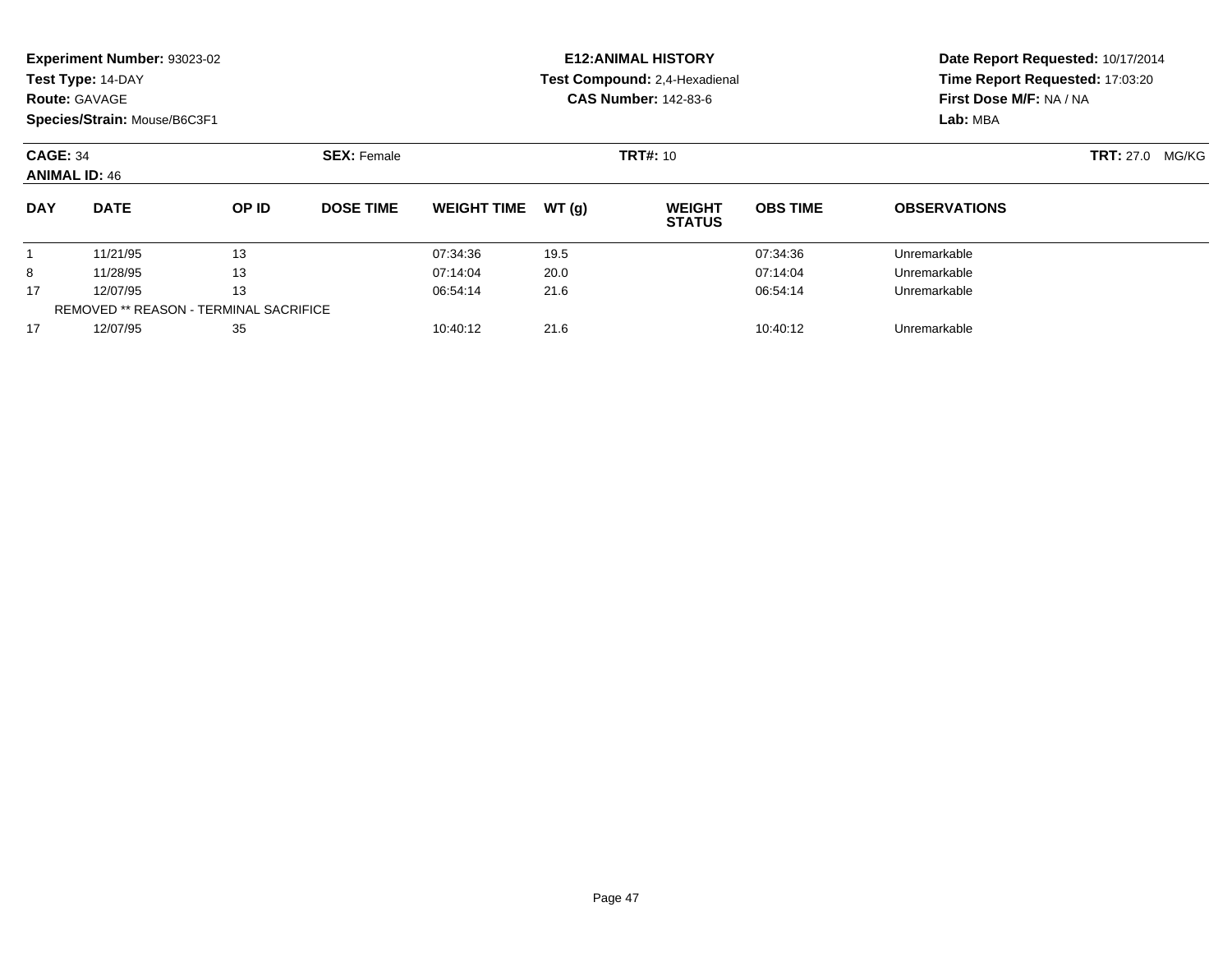|            | Experiment Number: 93023-02<br>Test Type: 14-DAY<br><b>Route: GAVAGE</b>                      |                                               |                  | <b>E12: ANIMAL HISTORY</b><br>Test Compound: 2,4-Hexadienal<br><b>CAS Number: 142-83-6</b> | Date Report Requested: 10/17/2014<br>Time Report Requested: 17:03:20<br>First Dose M/F: NA / NA<br>Lab: MBA |                                |                 |                           |  |
|------------|-----------------------------------------------------------------------------------------------|-----------------------------------------------|------------------|--------------------------------------------------------------------------------------------|-------------------------------------------------------------------------------------------------------------|--------------------------------|-----------------|---------------------------|--|
|            | Species/Strain: Mouse/B6C3F1<br><b>SEX: Female</b><br><b>CAGE: 34</b><br><b>ANIMAL ID: 47</b> |                                               |                  |                                                                                            |                                                                                                             | <b>TRT#: 10</b>                |                 | <b>TRT:</b> 27.0<br>MG/KG |  |
| <b>DAY</b> | <b>DATE</b>                                                                                   | OP ID                                         | <b>DOSE TIME</b> | <b>WEIGHT TIME</b>                                                                         | WT(g)                                                                                                       | <b>WEIGHT</b><br><b>STATUS</b> | <b>OBS TIME</b> | <b>OBSERVATIONS</b>       |  |
|            | 11/21/95                                                                                      | 13                                            |                  | 07:34:36                                                                                   | 18.9                                                                                                        |                                | 07:34:36        | Unremarkable              |  |
| 8          | 11/28/95                                                                                      | 13                                            |                  | 07:14:04                                                                                   | 19.0                                                                                                        |                                | 07:14:04        | Unremarkable              |  |
| 17         | 12/07/95                                                                                      | 13                                            |                  | 06:54:14                                                                                   | 19.9                                                                                                        |                                | 06:54:14        | Unremarkable              |  |
|            |                                                                                               | <b>REMOVED ** REASON - TERMINAL SACRIFICE</b> |                  |                                                                                            |                                                                                                             |                                |                 |                           |  |
| 17         | 12/07/95                                                                                      | 35                                            |                  | 10:40:12                                                                                   | 19.9                                                                                                        |                                | 10:40:12        | Unremarkable              |  |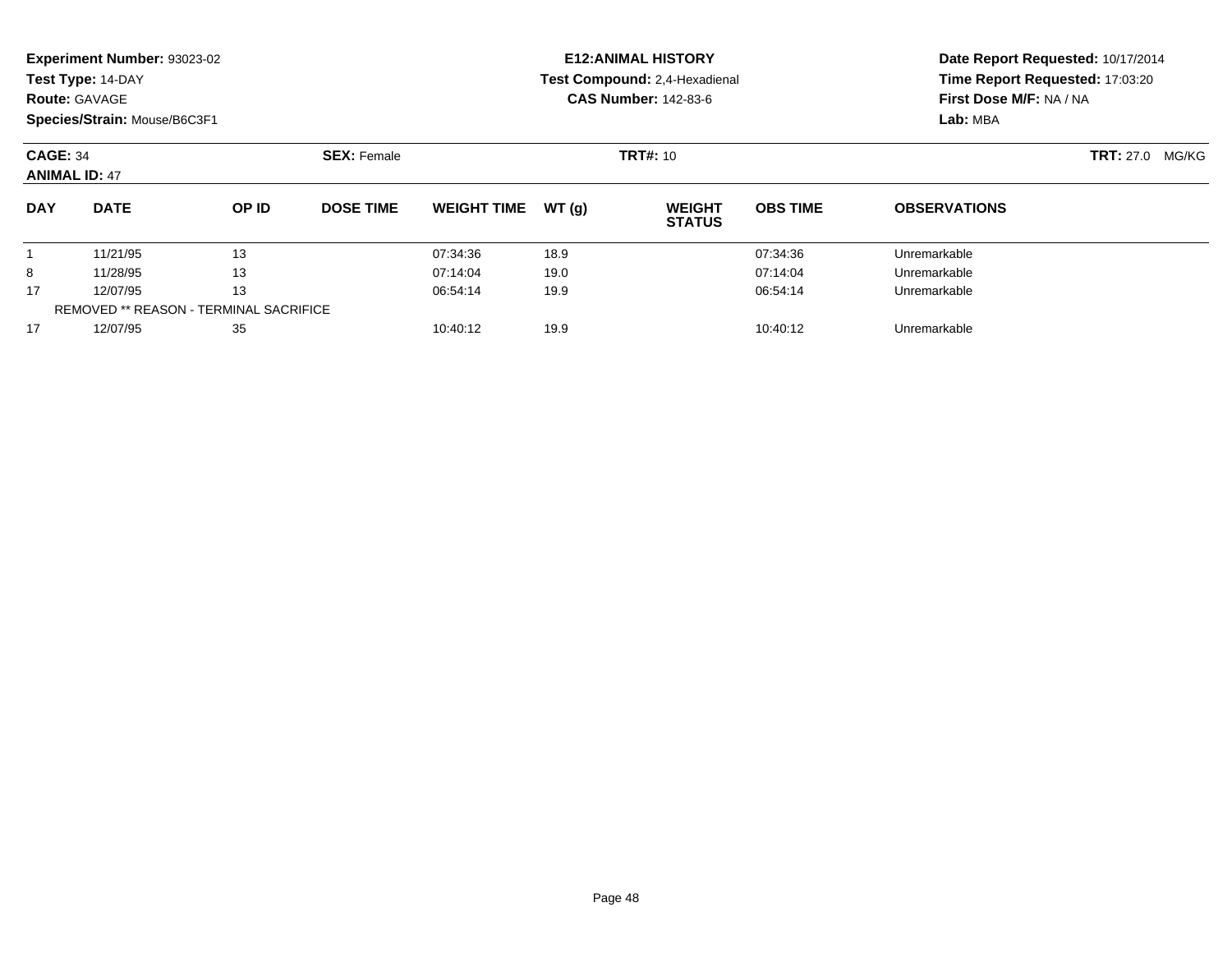|            | <b>Experiment Number: 93023-02</b>                            |                                        |                  |                    |       | <b>E12:ANIMAL HISTORY</b>      | Date Report Requested: 10/17/2014 |                                 |  |  |
|------------|---------------------------------------------------------------|----------------------------------------|------------------|--------------------|-------|--------------------------------|-----------------------------------|---------------------------------|--|--|
|            | Test Type: 14-DAY                                             |                                        |                  |                    |       | Test Compound: 2,4-Hexadienal  |                                   | Time Report Requested: 17:03:20 |  |  |
|            | <b>Route: GAVAGE</b>                                          |                                        |                  |                    |       | <b>CAS Number: 142-83-6</b>    |                                   | First Dose M/F: NA / NA         |  |  |
|            | Species/Strain: Mouse/B6C3F1                                  |                                        |                  |                    |       |                                |                                   | Lab: MBA                        |  |  |
|            | <b>CAGE: 34</b><br><b>SEX: Female</b><br><b>ANIMAL ID: 48</b> |                                        |                  |                    |       | <b>TRT#: 10</b>                |                                   | <b>TRT: 27.0</b><br>MG/KG       |  |  |
| <b>DAY</b> | <b>DATE</b>                                                   | OP ID                                  | <b>DOSE TIME</b> | <b>WEIGHT TIME</b> | WT(g) | <b>WEIGHT</b><br><b>STATUS</b> | <b>OBS TIME</b>                   | <b>OBSERVATIONS</b>             |  |  |
|            | 11/21/95                                                      | 13                                     |                  | 07:34:36           | 20.2  |                                | 07:34:36                          | Unremarkable                    |  |  |
| 8          | 11/28/95                                                      | 13                                     |                  | 07:14:04           | 21.3  |                                | 07:14:04                          | Unremarkable                    |  |  |
| 17         | 12/07/95                                                      | 13                                     |                  | 06:54:14           | 21.9  |                                | 06:54:14                          | Unremarkable                    |  |  |
|            |                                                               | REMOVED ** REASON - TERMINAL SACRIFICE |                  |                    |       |                                |                                   |                                 |  |  |
| 17         | 12/07/95                                                      | 35                                     |                  | 10:40:12           | 21.9  |                                | 10:40:12                          | Unremarkable                    |  |  |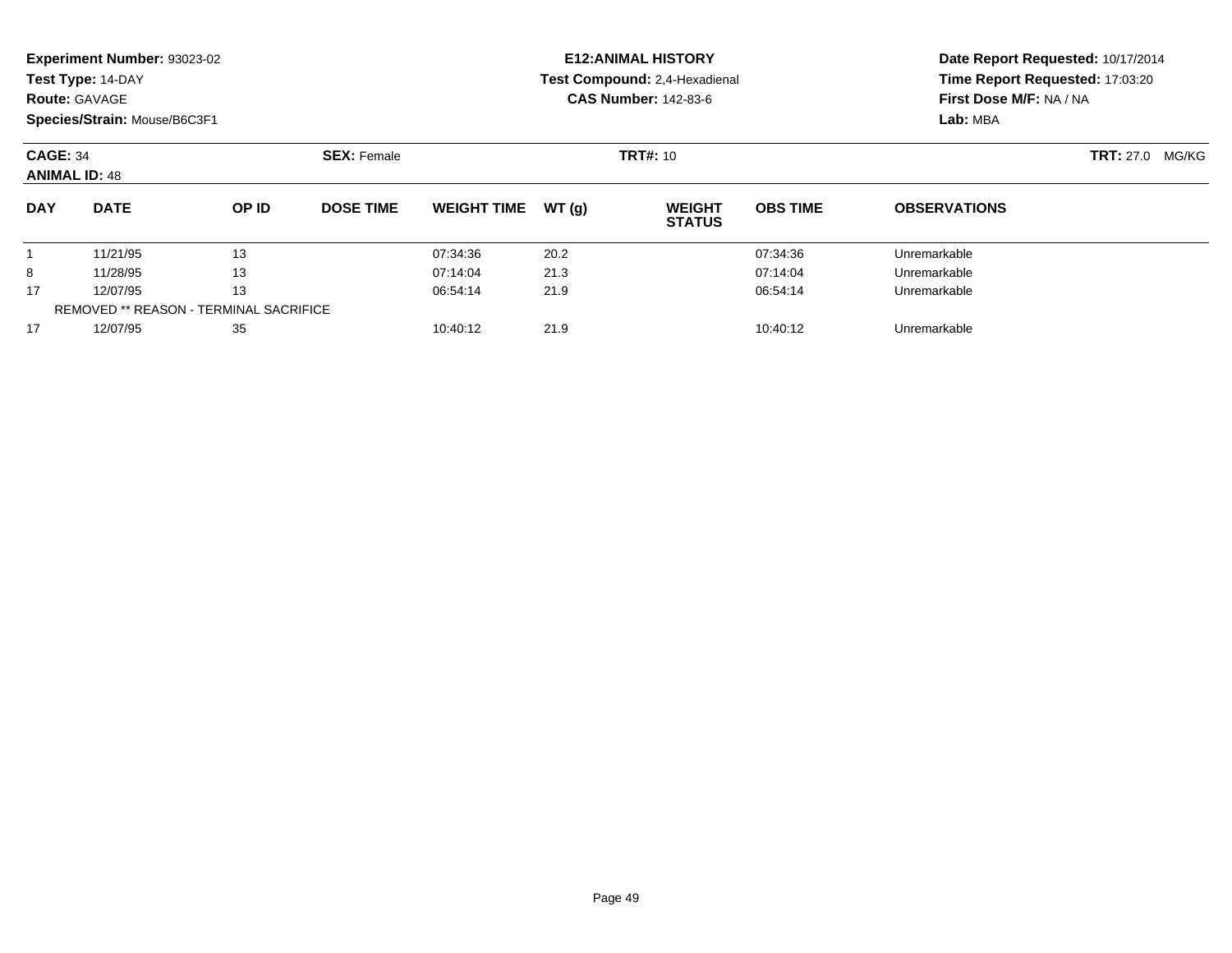|                                         | Experiment Number: 93023-02<br>Test Type: 14-DAY<br><b>Route: GAVAGE</b><br>Species/Strain: Mouse/B6C3F1 |       |                  |                              |       | <b>E12: ANIMAL HISTORY</b><br>Test Compound: 2,4-Hexadienal<br><b>CAS Number: 142-83-6</b> | Date Report Requested: 10/17/2014<br>Time Report Requested: 17:03:20<br>First Dose M/F: NA / NA<br>Lab: MBA |                     |  |
|-----------------------------------------|----------------------------------------------------------------------------------------------------------|-------|------------------|------------------------------|-------|--------------------------------------------------------------------------------------------|-------------------------------------------------------------------------------------------------------------|---------------------|--|
| <b>CAGE: 34</b><br><b>ANIMAL ID: 49</b> |                                                                                                          |       |                  | <b>TRT#: 10</b>              |       | <b>TRT: 27.0</b><br>MG/KG                                                                  |                                                                                                             |                     |  |
| <b>DAY</b>                              | <b>DATE</b>                                                                                              | OP ID | <b>DOSE TIME</b> | <b>WEIGHT TIME</b>           | WT(g) | <b>WEIGHT</b><br><b>STATUS</b>                                                             | <b>OBS TIME</b>                                                                                             | <b>OBSERVATIONS</b> |  |
|                                         | 11/21/95                                                                                                 | 13    |                  | 07:34:36                     | 19.3  |                                                                                            | 07:34:36                                                                                                    | Unremarkable        |  |
| 8                                       | 11/28/95                                                                                                 | 13    |                  | 07:14:04                     | 20.2  |                                                                                            | 07:14:04                                                                                                    | Unremarkable        |  |
| 17                                      | 13<br>12/07/95                                                                                           |       |                  | 06:54:14                     | 22.0  |                                                                                            | 06:54:14                                                                                                    | Unremarkable        |  |
|                                         | <b>REMOVED ** REASON - TERMINAL SACRIFICE</b>                                                            |       |                  |                              |       |                                                                                            |                                                                                                             |                     |  |
| 17                                      | 35<br>12/07/95                                                                                           |       |                  | 22.0<br>10:40:12<br>10:40:12 |       |                                                                                            |                                                                                                             | Unremarkable        |  |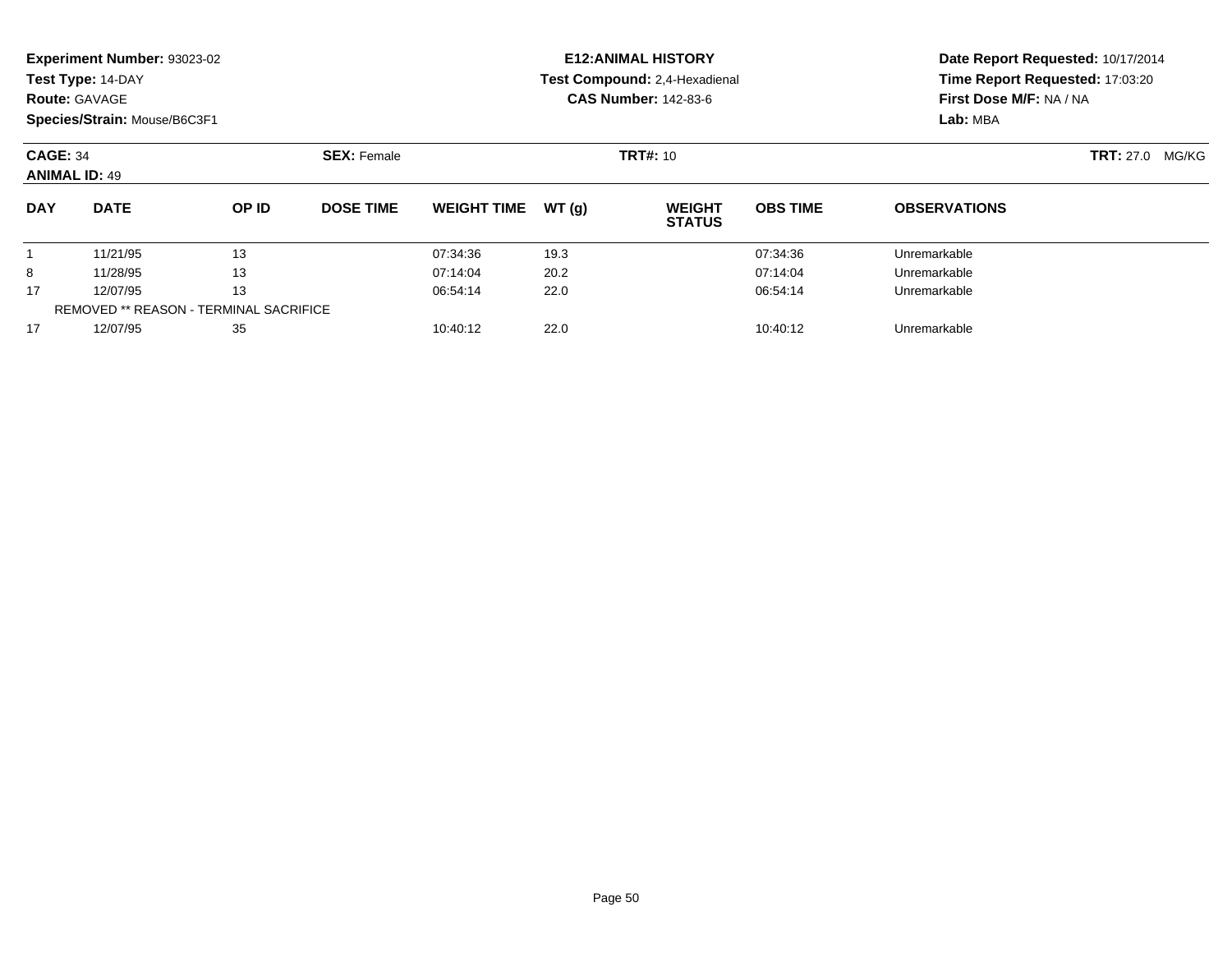|                      | <b>Experiment Number: 93023-02</b><br>Test Type: 14-DAY<br><b>Route: GAVAGE</b><br>Species/Strain: Mouse/B6C3F1 |       |                              |                    |       | <b>E12: ANIMAL HISTORY</b><br>Test Compound: 2,4-Hexadienal<br><b>CAS Number: 142-83-6</b> | Date Report Requested: 10/17/2014<br>Time Report Requested: 17:03:20<br>First Dose M/F: NA / NA<br>Lab: MBA |                           |  |
|----------------------|-----------------------------------------------------------------------------------------------------------------|-------|------------------------------|--------------------|-------|--------------------------------------------------------------------------------------------|-------------------------------------------------------------------------------------------------------------|---------------------------|--|
|                      | <b>SEX: Female</b><br><b>CAGE: 34</b><br><b>ANIMAL ID: 50</b>                                                   |       |                              |                    |       | <b>TRT#: 10</b>                                                                            |                                                                                                             | <b>TRT:</b> 27.0<br>MG/KG |  |
| <b>DAY</b>           | <b>DATE</b>                                                                                                     | OP ID | <b>DOSE TIME</b>             | <b>WEIGHT TIME</b> | WT(g) | <b>WEIGHT</b><br><b>STATUS</b>                                                             | <b>OBS TIME</b>                                                                                             | <b>OBSERVATIONS</b>       |  |
|                      | 11/21/95                                                                                                        | 13    |                              | 07:34:36           | 17.9  |                                                                                            | 07:34:36                                                                                                    | Unremarkable              |  |
| 8                    | 11/28/95                                                                                                        | 13    |                              | 07:14:04           | 18.6  |                                                                                            | 07:14:04                                                                                                    | Unremarkable              |  |
| 17                   | 13<br>12/07/95<br><b>REMOVED ** REASON - TERMINAL SACRIFICE</b>                                                 |       |                              | 06:54:14           | 20.6  |                                                                                            | 06:54:14                                                                                                    | Unremarkable              |  |
| 35<br>17<br>12/07/95 |                                                                                                                 |       | 20.6<br>10:40:12<br>10:40:12 |                    |       |                                                                                            | Unremarkable                                                                                                |                           |  |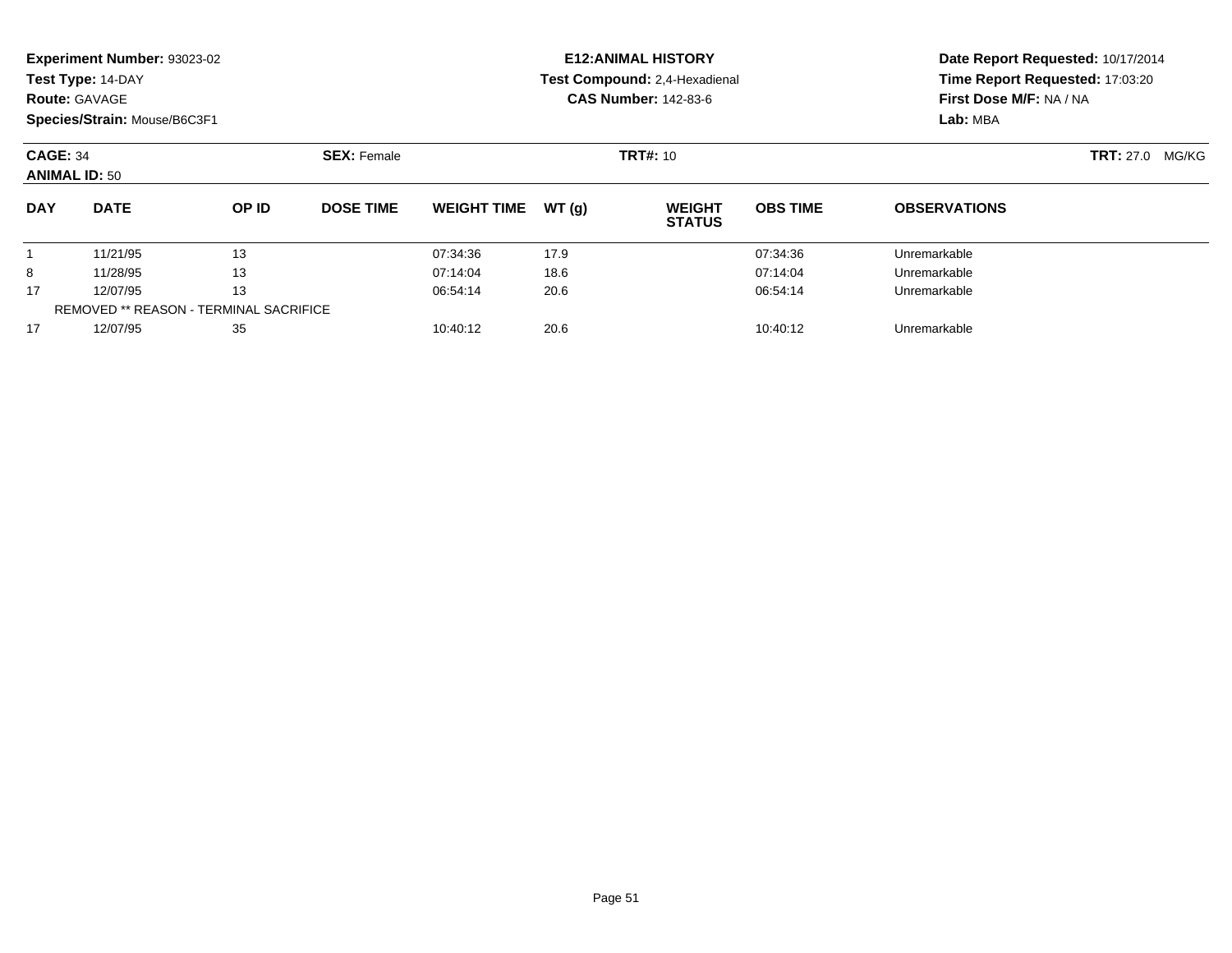|                      | <b>Experiment Number: 93023-02</b><br>Test Type: 14-DAY<br><b>Route: GAVAGE</b><br>Species/Strain: Mouse/B6C3F1 |       |                              |                    |       | <b>E12: ANIMAL HISTORY</b><br>Test Compound: 2,4-Hexadienal<br><b>CAS Number: 142-83-6</b> | Date Report Requested: 10/17/2014<br>Time Report Requested: 17:03:20<br>First Dose M/F: NA / NA<br>Lab: MBA |                           |  |
|----------------------|-----------------------------------------------------------------------------------------------------------------|-------|------------------------------|--------------------|-------|--------------------------------------------------------------------------------------------|-------------------------------------------------------------------------------------------------------------|---------------------------|--|
|                      | <b>SEX: Female</b><br><b>CAGE: 35</b><br><b>ANIMAL ID: 51</b>                                                   |       |                              |                    |       | <b>TRT#: 11</b>                                                                            |                                                                                                             | <b>TRT: 80.0</b><br>MG/KG |  |
| <b>DAY</b>           | <b>DATE</b>                                                                                                     | OP ID | <b>DOSE TIME</b>             | <b>WEIGHT TIME</b> | WT(g) | <b>WEIGHT</b><br><b>STATUS</b>                                                             | <b>OBS TIME</b>                                                                                             | <b>OBSERVATIONS</b>       |  |
|                      | 11/21/95                                                                                                        | 13    |                              | 07:36:44           | 17.8  |                                                                                            | 07:36:44                                                                                                    | Unremarkable              |  |
| 8                    | 11/28/95                                                                                                        | 13    |                              | 07:15:58           | 19.3  |                                                                                            | 07:15:58                                                                                                    | Unremarkable              |  |
| 17                   | 13<br>12/07/95<br><b>REMOVED ** REASON - TERMINAL SACRIFICE</b>                                                 |       |                              | 06:59:04           | 20.5  |                                                                                            | 06:59:04                                                                                                    | Unremarkable              |  |
| 35<br>17<br>12/07/95 |                                                                                                                 |       | 20.5<br>10:40:14<br>10:40:14 |                    |       |                                                                                            | Unremarkable                                                                                                |                           |  |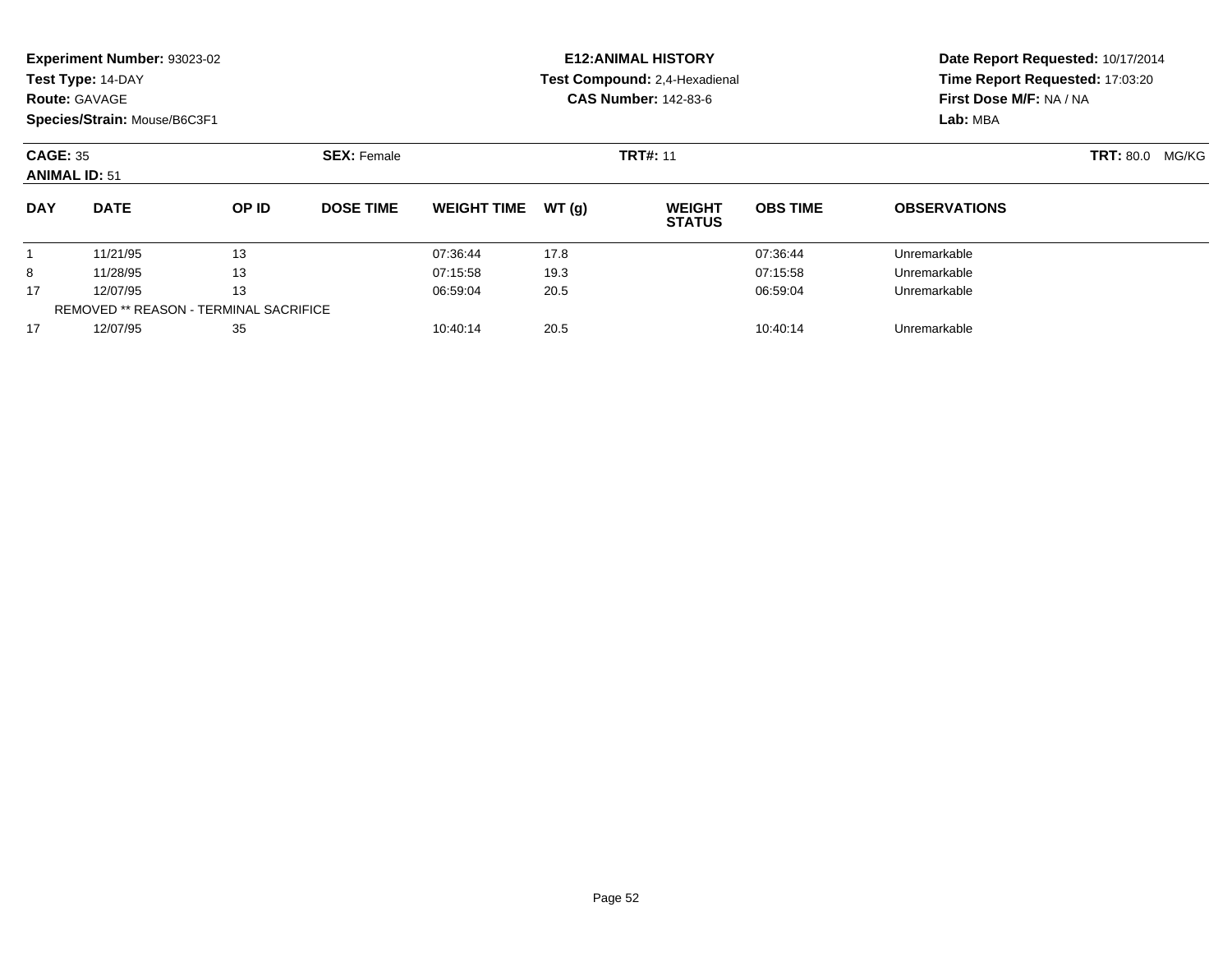| <b>Route: GAVAGE</b> | Experiment Number: 93023-02<br>Test Type: 14-DAY<br>Species/Strain: Mouse/B6C3F1 |       |                  |                    |       | <b>E12: ANIMAL HISTORY</b><br>Test Compound: 2,4-Hexadienal<br><b>CAS Number: 142-83-6</b> | Date Report Requested: 10/17/2014<br>Time Report Requested: 17:03:20<br>First Dose M/F: NA / NA<br>Lab: MBA |                        |  |
|----------------------|----------------------------------------------------------------------------------|-------|------------------|--------------------|-------|--------------------------------------------------------------------------------------------|-------------------------------------------------------------------------------------------------------------|------------------------|--|
|                      | <b>SEX: Female</b><br><b>CAGE: 35</b><br><b>ANIMAL ID: 52</b>                    |       |                  |                    |       | <b>TRT#: 11</b>                                                                            |                                                                                                             | <b>TRT: 80.0 MG/KG</b> |  |
| <b>DAY</b>           | <b>DATE</b>                                                                      | OP ID | <b>DOSE TIME</b> | <b>WEIGHT TIME</b> | WT(g) | <b>WEIGHT</b><br><b>STATUS</b>                                                             | <b>OBS TIME</b>                                                                                             | <b>OBSERVATIONS</b>    |  |
|                      | 11/21/95                                                                         | 13    |                  | 07:36:44           | 19.6  |                                                                                            | 07:36:44                                                                                                    | Unremarkable           |  |
| 8                    | 11/28/95                                                                         | 13    |                  | 07:15:58           | 19.6  |                                                                                            | 07:15:58                                                                                                    | Unremarkable           |  |
| 13<br>12/07/95<br>17 |                                                                                  |       | 06:59:04         | 21.8               |       | 06:59:04                                                                                   | Unremarkable                                                                                                |                        |  |
|                      | <b>REMOVED ** REASON - TERMINAL SACRIFICE</b>                                    |       |                  |                    |       |                                                                                            |                                                                                                             |                        |  |
| 17                   | 12/07/95<br>35                                                                   |       |                  | 10:40:14           | 21.8  |                                                                                            | Unremarkable                                                                                                |                        |  |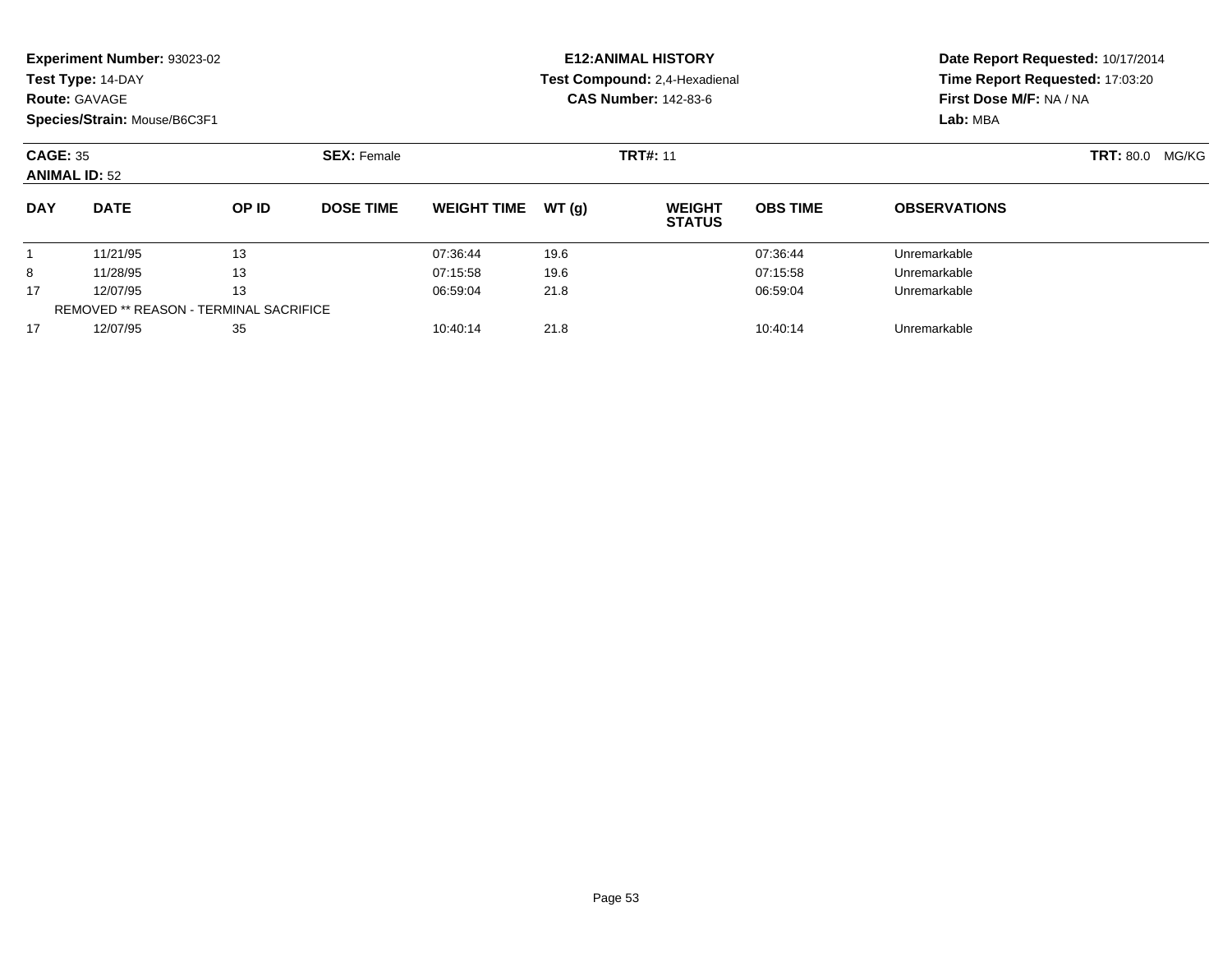| <b>Route: GAVAGE</b> | Experiment Number: 93023-02<br>Test Type: 14-DAY<br>Species/Strain: Mouse/B6C3F1 |       |                  |                              |       | <b>E12: ANIMAL HISTORY</b><br>Test Compound: 2,4-Hexadienal<br><b>CAS Number: 142-83-6</b> | Date Report Requested: 10/17/2014<br>Time Report Requested: 17:03:20<br>First Dose M/F: NA / NA<br>Lab: MBA |                        |  |  |
|----------------------|----------------------------------------------------------------------------------|-------|------------------|------------------------------|-------|--------------------------------------------------------------------------------------------|-------------------------------------------------------------------------------------------------------------|------------------------|--|--|
|                      | <b>SEX: Female</b><br><b>CAGE: 35</b><br><b>ANIMAL ID: 53</b>                    |       |                  |                              |       | <b>TRT#: 11</b>                                                                            |                                                                                                             | <b>TRT: 80.0 MG/KG</b> |  |  |
| <b>DAY</b>           | <b>DATE</b>                                                                      | OP ID | <b>DOSE TIME</b> | <b>WEIGHT TIME</b>           | WT(g) | <b>WEIGHT</b><br><b>STATUS</b>                                                             | <b>OBS TIME</b>                                                                                             | <b>OBSERVATIONS</b>    |  |  |
|                      | 11/21/95                                                                         | 13    |                  | 07:36:44                     | 17.5  |                                                                                            | 07:36:44                                                                                                    | Unremarkable           |  |  |
| 8                    | 11/28/95                                                                         | 13    |                  | 07:15:58                     | 17.5  |                                                                                            | 07:15:58                                                                                                    | Unremarkable           |  |  |
| 13<br>12/07/95<br>17 |                                                                                  |       | 06:59:04         | 19.1                         |       | 06:59:04                                                                                   | Unremarkable                                                                                                |                        |  |  |
|                      | <b>REMOVED ** REASON - TERMINAL SACRIFICE</b>                                    |       |                  |                              |       |                                                                                            |                                                                                                             |                        |  |  |
| 17                   | 12/07/95<br>35                                                                   |       |                  | 10:40:14<br>19.1<br>10:40:14 |       |                                                                                            |                                                                                                             | Unremarkable           |  |  |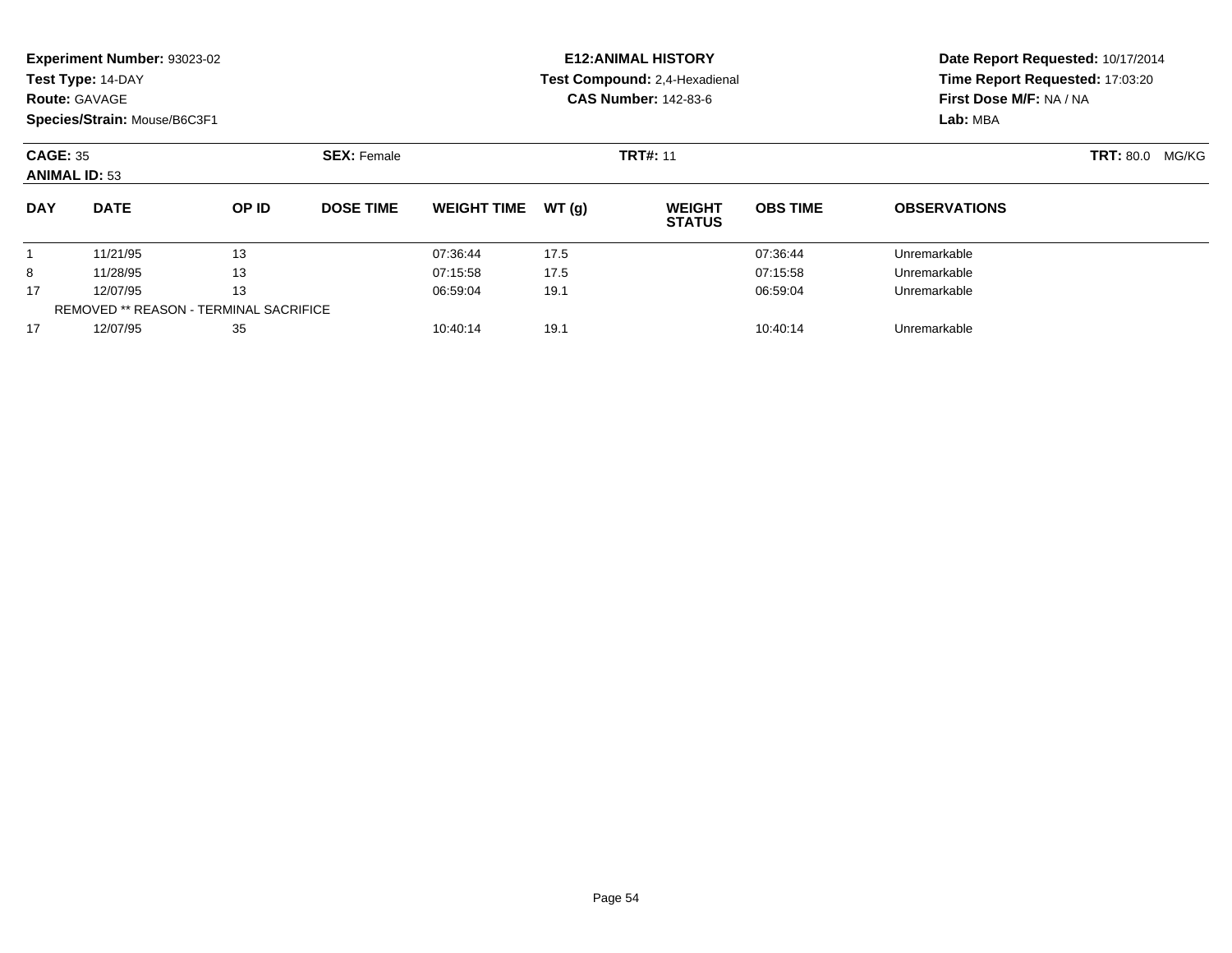| <b>Route: GAVAGE</b> | Experiment Number: 93023-02<br>Test Type: 14-DAY<br>Species/Strain: Mouse/B6C3F1 |       |                              |                    |       | <b>E12: ANIMAL HISTORY</b><br>Test Compound: 2,4-Hexadienal<br><b>CAS Number: 142-83-6</b> | Date Report Requested: 10/17/2014<br>Time Report Requested: 17:03:20<br>First Dose M/F: NA / NA<br>Lab: MBA |                        |  |
|----------------------|----------------------------------------------------------------------------------|-------|------------------------------|--------------------|-------|--------------------------------------------------------------------------------------------|-------------------------------------------------------------------------------------------------------------|------------------------|--|
|                      | <b>SEX: Female</b><br><b>CAGE: 35</b><br><b>ANIMAL ID: 54</b>                    |       |                              |                    |       | <b>TRT#: 11</b>                                                                            |                                                                                                             | <b>TRT: 80.0 MG/KG</b> |  |
| <b>DAY</b>           | <b>DATE</b>                                                                      | OP ID | <b>DOSE TIME</b>             | <b>WEIGHT TIME</b> | WT(g) | <b>WEIGHT</b><br><b>STATUS</b>                                                             | <b>OBS TIME</b>                                                                                             | <b>OBSERVATIONS</b>    |  |
|                      | 11/21/95                                                                         | 13    |                              | 07:36:44           | 16.3  |                                                                                            | 07:36:44                                                                                                    | Unremarkable           |  |
| 8                    | 11/28/95                                                                         | 13    |                              | 07:15:58           | 17.4  |                                                                                            | 07:15:58                                                                                                    | Unremarkable           |  |
| 13<br>12/07/95<br>17 |                                                                                  |       | 06:59:04                     | 18.8               |       | 06:59:04                                                                                   | Unremarkable                                                                                                |                        |  |
|                      | <b>REMOVED ** REASON - TERMINAL SACRIFICE</b>                                    |       |                              |                    |       |                                                                                            |                                                                                                             |                        |  |
| 17                   | 12/07/95<br>35                                                                   |       | 18.8<br>10:40:14<br>10:40:14 |                    |       |                                                                                            | Unremarkable                                                                                                |                        |  |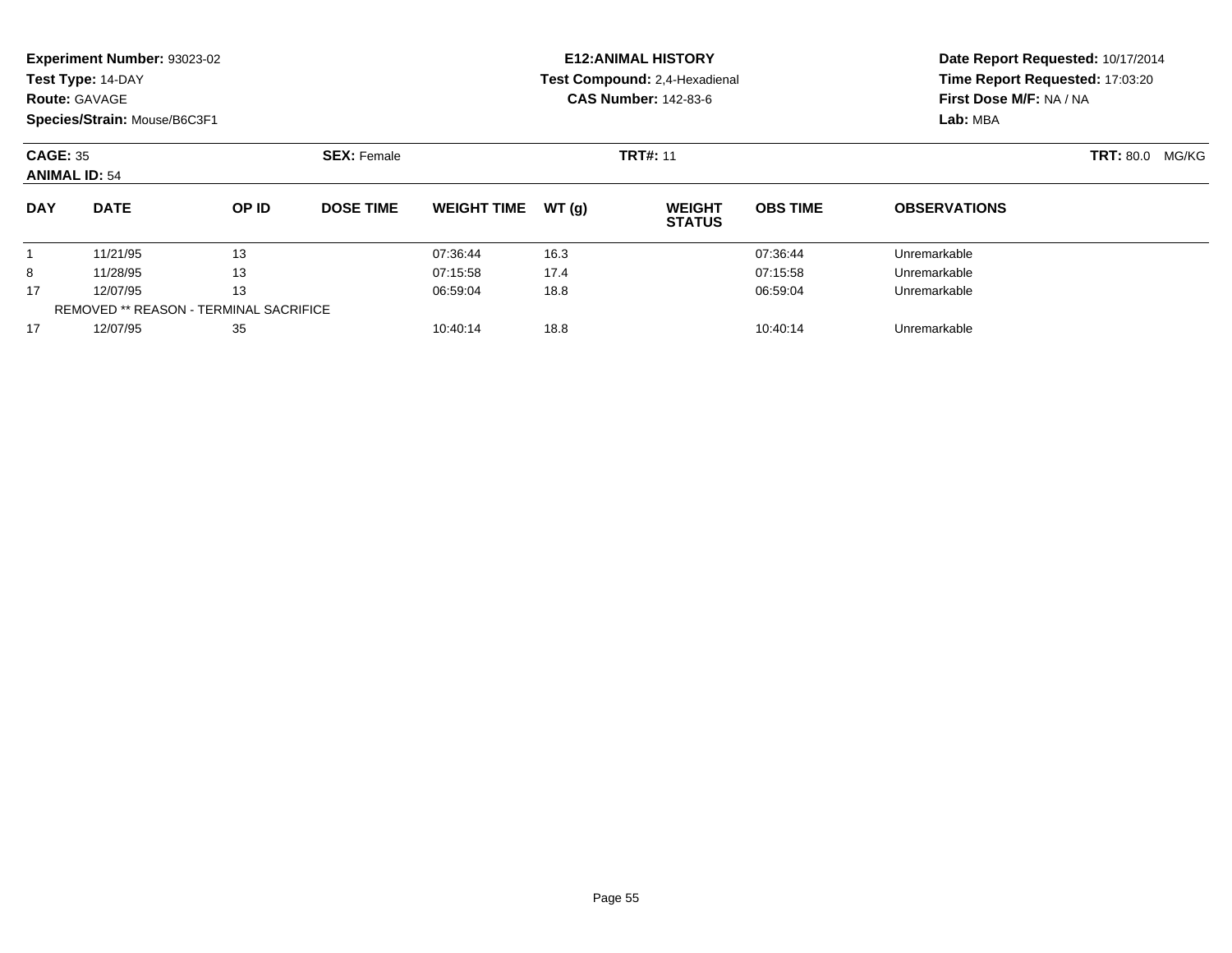|                      | Experiment Number: 93023-02<br>Test Type: 14-DAY<br><b>Route: GAVAGE</b><br>Species/Strain: Mouse/B6C3F1 |       |                  |                              |       | <b>E12: ANIMAL HISTORY</b><br>Test Compound: 2,4-Hexadienal<br><b>CAS Number: 142-83-6</b> | Date Report Requested: 10/17/2014<br>Time Report Requested: 17:03:20<br>First Dose M/F: NA / NA<br>Lab: MBA |                           |  |
|----------------------|----------------------------------------------------------------------------------------------------------|-------|------------------|------------------------------|-------|--------------------------------------------------------------------------------------------|-------------------------------------------------------------------------------------------------------------|---------------------------|--|
|                      | <b>SEX: Female</b><br><b>CAGE: 35</b><br><b>ANIMAL ID: 55</b>                                            |       |                  |                              |       | <b>TRT#: 11</b>                                                                            |                                                                                                             | <b>TRT: 80.0</b><br>MG/KG |  |
| <b>DAY</b>           | <b>DATE</b>                                                                                              | OP ID | <b>DOSE TIME</b> | <b>WEIGHT TIME</b>           | WT(g) | <b>WEIGHT</b><br><b>STATUS</b>                                                             | <b>OBS TIME</b>                                                                                             | <b>OBSERVATIONS</b>       |  |
|                      | 11/21/95                                                                                                 | 13    |                  | 07:36:44                     | 19.3  |                                                                                            | 07:36:44                                                                                                    | Unremarkable              |  |
| 8                    | 11/28/95                                                                                                 | 13    |                  | 07:15:58                     | 21.4  |                                                                                            | 07:15:58                                                                                                    | Unremarkable              |  |
| 13<br>17<br>12/07/95 |                                                                                                          |       | 06:59:04         | 21.0                         |       | 06:59:04                                                                                   | Unremarkable                                                                                                |                           |  |
|                      | <b>REMOVED ** REASON - TERMINAL SACRIFICE</b>                                                            |       |                  |                              |       |                                                                                            |                                                                                                             |                           |  |
| 17                   | 35<br>12/07/95                                                                                           |       |                  | 21.0<br>10:40:14<br>10:40:14 |       |                                                                                            |                                                                                                             | Unremarkable              |  |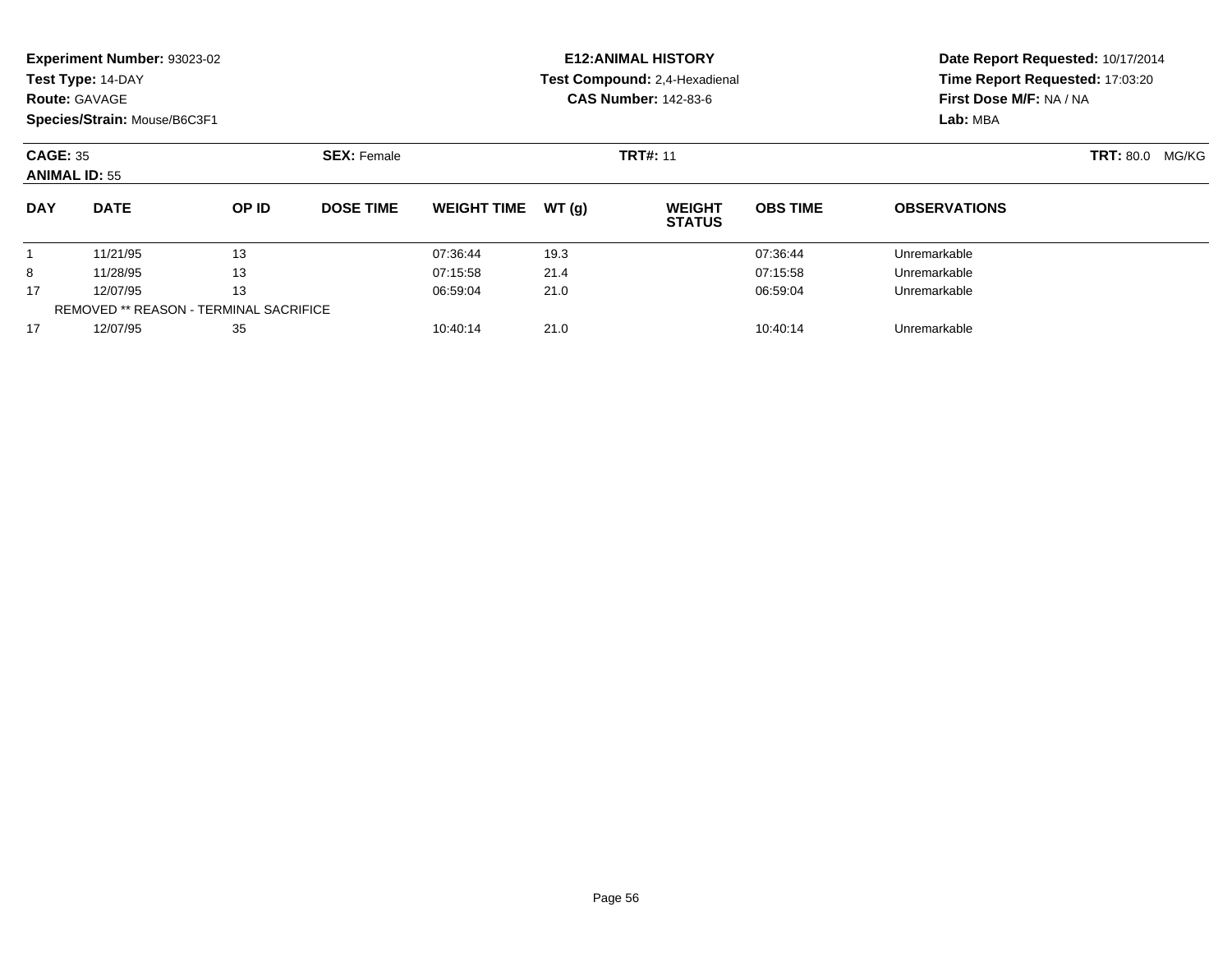|                                         | Experiment Number: 93023-02<br>Test Type: 14-DAY<br><b>Route: GAVAGE</b><br>Species/Strain: Mouse/B6C3F1 |                                          |                    |                    |        | <b>E12: ANIMAL HISTORY</b><br>Test Compound: 2,4-Hexadienal<br><b>CAS Number: 142-83-6</b> | Date Report Requested: 10/17/2014<br>Time Report Requested: 17:03:20<br>First Dose M/F: NA / NA<br>Lab: MBA |                     |
|-----------------------------------------|----------------------------------------------------------------------------------------------------------|------------------------------------------|--------------------|--------------------|--------|--------------------------------------------------------------------------------------------|-------------------------------------------------------------------------------------------------------------|---------------------|
| <b>CAGE: 36</b><br><b>ANIMAL ID: 56</b> |                                                                                                          |                                          | <b>SEX: Female</b> |                    |        | <b>TRT#: 12</b>                                                                            | <b>TRT: 240.0 MG/KG</b>                                                                                     |                     |
| <b>DAY</b>                              | <b>DATE</b>                                                                                              | OP ID                                    | <b>DOSE TIME</b>   | <b>WEIGHT TIME</b> | WT (q) | <b>WEIGHT</b><br><b>STATUS</b>                                                             | <b>OBS TIME</b>                                                                                             | <b>OBSERVATIONS</b> |
|                                         | 11/21/95                                                                                                 | 13                                       |                    | 07:39:00           | 19.3   |                                                                                            | 07:39:00                                                                                                    | Unremarkable        |
| 8                                       | 13<br>11/28/95                                                                                           |                                          |                    | 07:18:50           | 17.2   |                                                                                            | 07:18:50                                                                                                    | Unremarkable        |
|                                         |                                                                                                          | <b>REMOVED ** REASON - NATURAL DEATH</b> |                    |                    |        |                                                                                            |                                                                                                             |                     |
| 10                                      | 11/30/95                                                                                                 | 13                                       |                    | 10:37:38           | 15.9   |                                                                                            | 10:37:38                                                                                                    | Unremarkable        |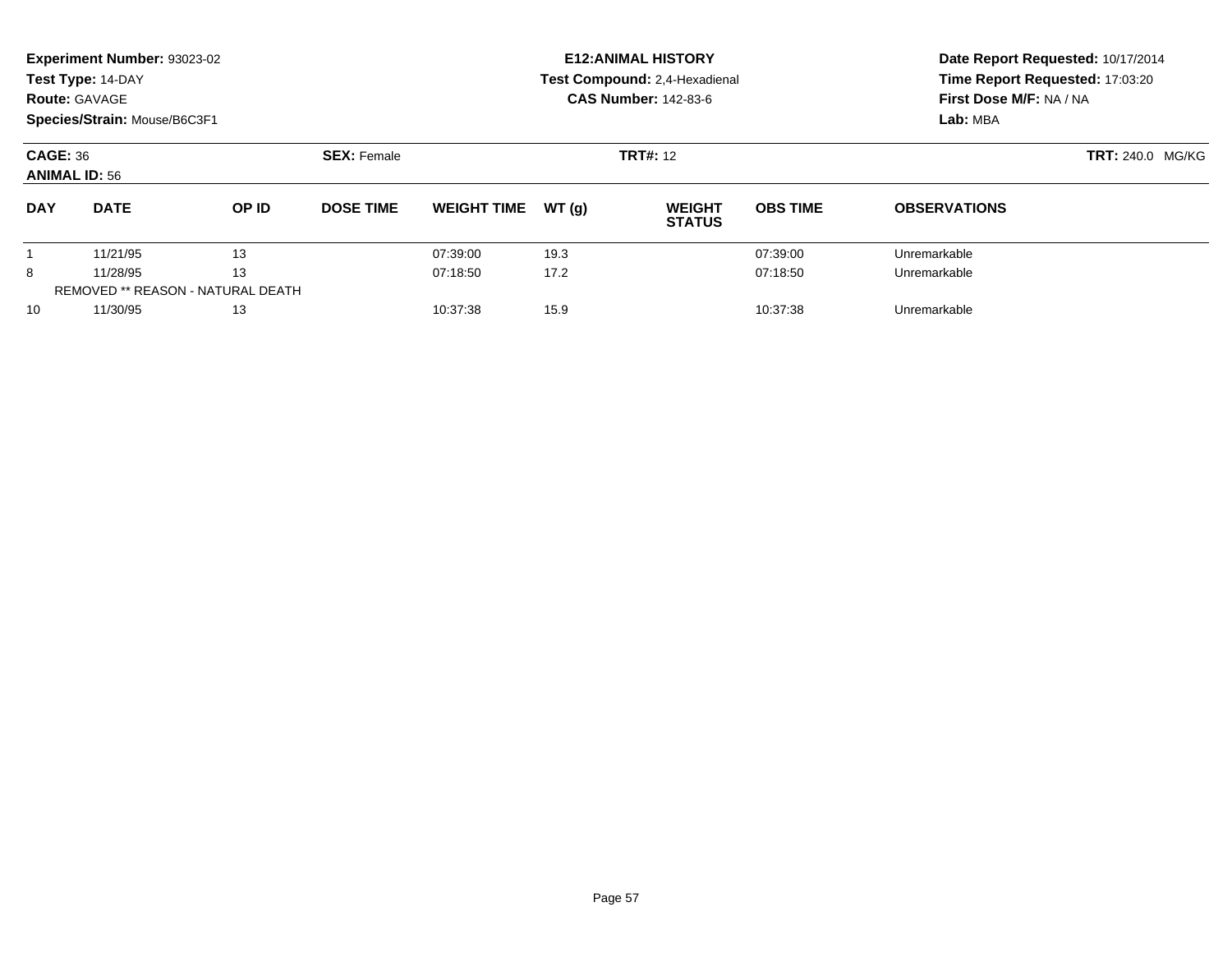| <b>Route: GAVAGE</b>                    | Experiment Number: 93023-02<br>Test Type: 14-DAY<br>Species/Strain: Mouse/B6C3F1 |       |                    |                              |       | <b>E12: ANIMAL HISTORY</b><br>Test Compound: 2,4-Hexadienal<br><b>CAS Number: 142-83-6</b> | Time Report Requested: 17:03:20<br>First Dose M/F: NA / NA<br>Lab: MBA | Date Report Requested: 10/17/2014 |  |  |
|-----------------------------------------|----------------------------------------------------------------------------------|-------|--------------------|------------------------------|-------|--------------------------------------------------------------------------------------------|------------------------------------------------------------------------|-----------------------------------|--|--|
| <b>CAGE: 36</b><br><b>ANIMAL ID: 57</b> |                                                                                  |       | <b>SEX: Female</b> |                              |       | <b>TRT#: 12</b>                                                                            |                                                                        | <b>TRT: 240.0 MG/KG</b>           |  |  |
| <b>DAY</b>                              | <b>DATE</b>                                                                      | OP ID | <b>DOSE TIME</b>   | <b>WEIGHT TIME</b>           | WT(g) | <b>WEIGHT</b><br><b>STATUS</b>                                                             | <b>OBS TIME</b>                                                        | <b>OBSERVATIONS</b>               |  |  |
|                                         | 11/21/95                                                                         | 13    |                    | 07:39:00                     | 16.6  |                                                                                            | 07:39:00                                                               | Unremarkable                      |  |  |
| 8                                       | 11/28/95                                                                         | 13    |                    | 07:18:50                     | 13.9  |                                                                                            | 07:18:50                                                               | Unremarkable                      |  |  |
| 17                                      | 13<br>12/07/95                                                                   |       |                    | 07:03:18                     | 15.5  |                                                                                            | 07:03:18                                                               | Unremarkable                      |  |  |
|                                         | <b>REMOVED ** REASON - TERMINAL SACRIFICE</b>                                    |       |                    |                              |       |                                                                                            |                                                                        |                                   |  |  |
| 17                                      | 12/07/95<br>35                                                                   |       |                    | 15.5<br>10:40:16<br>10:40:16 |       |                                                                                            |                                                                        | Unremarkable                      |  |  |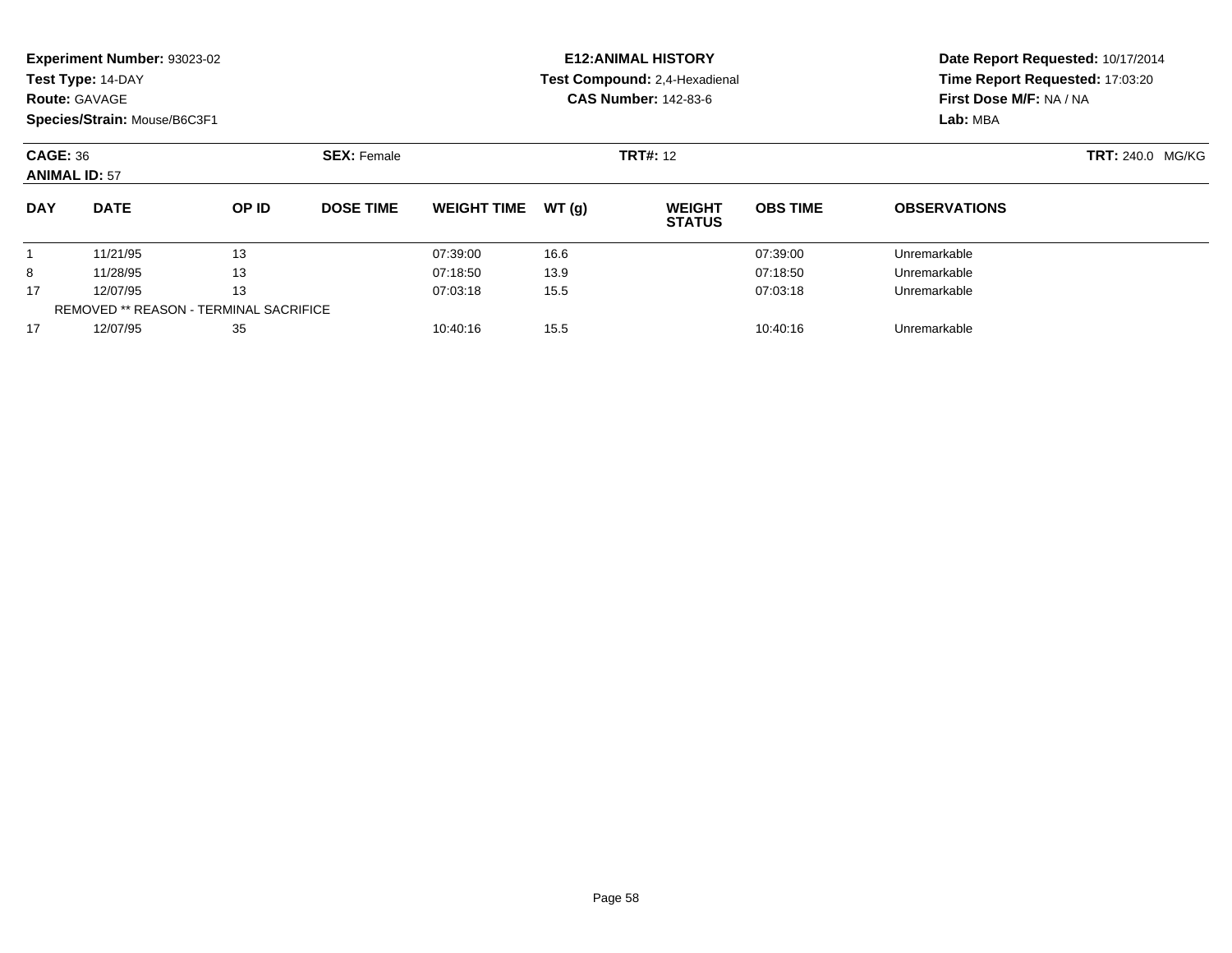| <b>Route: GAVAGE</b>                    | Experiment Number: 93023-02<br>Test Type: 14-DAY<br>Species/Strain: Mouse/B6C3F1 |          |                    |                              |          | <b>E12: ANIMAL HISTORY</b><br>Test Compound: 2,4-Hexadienal<br><b>CAS Number: 142-83-6</b> | Date Report Requested: 10/17/2014<br>Time Report Requested: 17:03:20<br>First Dose M/F: NA / NA<br>Lab: MBA |                     |
|-----------------------------------------|----------------------------------------------------------------------------------|----------|--------------------|------------------------------|----------|--------------------------------------------------------------------------------------------|-------------------------------------------------------------------------------------------------------------|---------------------|
| <b>CAGE: 36</b><br><b>ANIMAL ID: 58</b> |                                                                                  |          | <b>SEX: Female</b> |                              |          | <b>TRT#: 12</b>                                                                            | <b>TRT: 240.0 MG/KG</b>                                                                                     |                     |
| <b>DAY</b>                              | <b>DATE</b>                                                                      | OP ID    | <b>DOSE TIME</b>   | <b>WEIGHT TIME</b>           | WT(q)    | <b>WEIGHT</b><br><b>STATUS</b>                                                             | <b>OBS TIME</b>                                                                                             | <b>OBSERVATIONS</b> |
|                                         | 11/21/95                                                                         | 13       |                    | 07:39:00                     | 18.1     |                                                                                            | 07:39:00                                                                                                    | Unremarkable        |
| 8                                       | 11/28/95                                                                         | 13       |                    | 07:18:50                     | 17.4     |                                                                                            | 07:18:50                                                                                                    | Unremarkable        |
| 13<br>17<br>12/07/95                    |                                                                                  | 07:03:18 | 19.9               |                              | 07:03:18 | Unremarkable                                                                               |                                                                                                             |                     |
|                                         | <b>REMOVED ** REASON - TERMINAL SACRIFICE</b>                                    |          |                    |                              |          |                                                                                            |                                                                                                             |                     |
| 17                                      | 12/07/95<br>35                                                                   |          |                    | 19.9<br>10:40:16<br>10:40:16 |          |                                                                                            | Unremarkable                                                                                                |                     |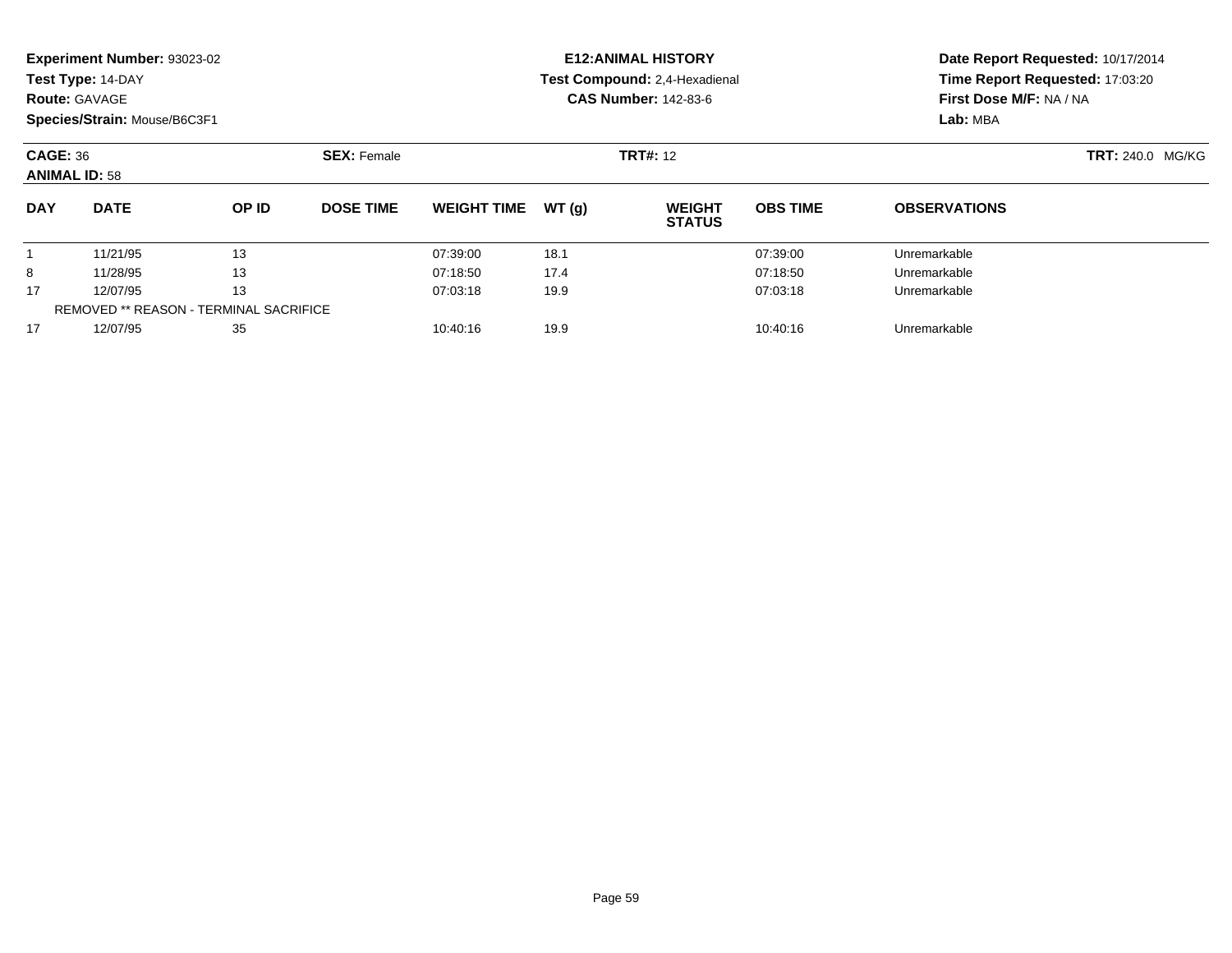|                                         | Experiment Number: 93023-02                   |       |                    |                              |       | <b>E12: ANIMAL HISTORY</b>     |                 | Date Report Requested: 10/17/2014 |  |  |
|-----------------------------------------|-----------------------------------------------|-------|--------------------|------------------------------|-------|--------------------------------|-----------------|-----------------------------------|--|--|
|                                         | Test Type: 14-DAY                             |       |                    |                              |       | Test Compound: 2.4-Hexadienal  |                 | Time Report Requested: 17:03:20   |  |  |
| <b>Route: GAVAGE</b>                    |                                               |       |                    |                              |       | <b>CAS Number: 142-83-6</b>    |                 | First Dose M/F: NA / NA           |  |  |
|                                         | Species/Strain: Mouse/B6C3F1                  |       |                    |                              |       |                                |                 | Lab: MBA                          |  |  |
| <b>CAGE: 36</b><br><b>ANIMAL ID: 59</b> |                                               |       | <b>SEX: Female</b> |                              |       | <b>TRT#: 12</b>                |                 | <b>TRT: 240.0 MG/KG</b>           |  |  |
| <b>DAY</b>                              | <b>DATE</b>                                   | OP ID | <b>DOSE TIME</b>   | <b>WEIGHT TIME</b>           | WT(q) | <b>WEIGHT</b><br><b>STATUS</b> | <b>OBS TIME</b> | <b>OBSERVATIONS</b>               |  |  |
|                                         | 11/21/95                                      | 13    |                    | 07:39:00                     | 18.5  |                                | 07:39:00        | Unremarkable                      |  |  |
| 8                                       | 11/28/95                                      | 13    |                    | 07:18:50                     | 17.1  |                                | 07:18:50        | Unremarkable                      |  |  |
| 13<br>12/07/95<br>17                    |                                               |       | 07:03:18           | 18.5                         |       | 07:03:18                       | Unremarkable    |                                   |  |  |
|                                         | <b>REMOVED ** REASON - TERMINAL SACRIFICE</b> |       |                    |                              |       |                                |                 |                                   |  |  |
| 17                                      | 12/07/95<br>35                                |       |                    | 18.5<br>10:40:16<br>10:40:16 |       |                                |                 | Unremarkable                      |  |  |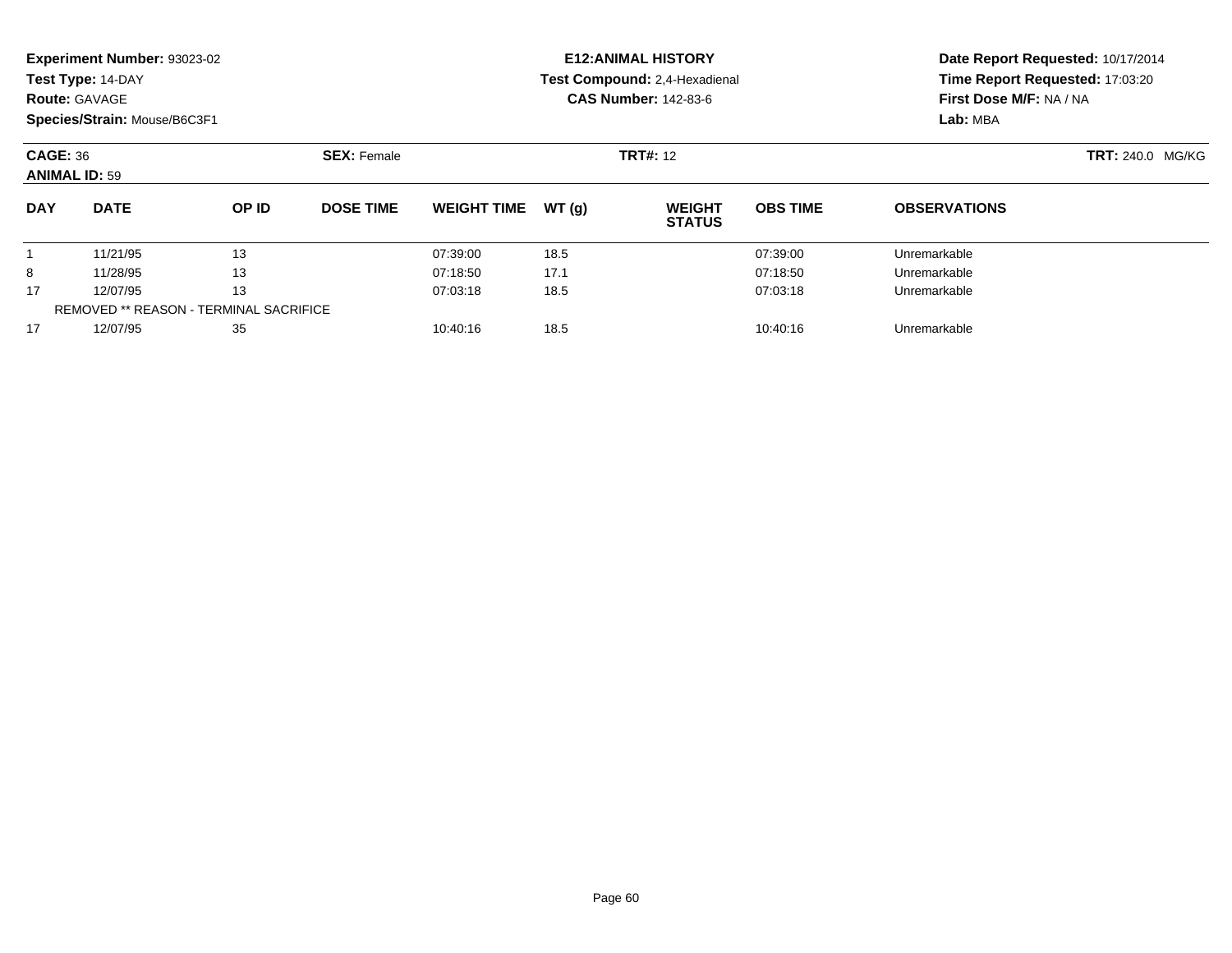| Experiment Number: 93023-02<br>Test Type: 14-DAY<br><b>Route: GAVAGE</b><br>Species/Strain: Mouse/B6C3F1 |          |                                               |  | <b>E12: ANIMAL HISTORY</b><br>Test Compound: 2.4-Hexadienal<br><b>CAS Number: 142-83-6</b> |             |       |                  | Date Report Requested: 10/17/2014<br>Time Report Requested: 17:03:20<br>First Dose M/F: NA / NA |       |                                         |                 |                     |                    |                 |  |
|----------------------------------------------------------------------------------------------------------|----------|-----------------------------------------------|--|--------------------------------------------------------------------------------------------|-------------|-------|------------------|-------------------------------------------------------------------------------------------------|-------|-----------------------------------------|-----------------|---------------------|--------------------|-----------------|--|
|                                                                                                          |          |                                               |  |                                                                                            |             |       |                  |                                                                                                 |       |                                         |                 |                     |                    | Lab: MBA        |  |
|                                                                                                          |          |                                               |  |                                                                                            |             |       |                  |                                                                                                 |       | <b>CAGE: 36</b><br><b>ANIMAL ID: 60</b> |                 |                     | <b>SEX: Female</b> | <b>TRT#: 12</b> |  |
|                                                                                                          |          |                                               |  | <b>DAY</b>                                                                                 | <b>DATE</b> | OP ID | <b>DOSE TIME</b> | <b>WEIGHT TIME</b>                                                                              | WT(q) | <b>WEIGHT</b><br><b>STATUS</b>          | <b>OBS TIME</b> | <b>OBSERVATIONS</b> |                    |                 |  |
|                                                                                                          | 11/21/95 | 13                                            |  | 07:39:00                                                                                   | 18.4        |       | 07:39:00         | Unremarkable                                                                                    |       |                                         |                 |                     |                    |                 |  |
| 8                                                                                                        | 11/28/95 | 13                                            |  | 07:18:50                                                                                   | 16.0        |       | 07:18:50         | Unremarkable                                                                                    |       |                                         |                 |                     |                    |                 |  |
| 17                                                                                                       | 12/07/95 | 13                                            |  | 07:03:18                                                                                   | 17.5        |       | 07:03:18         | Unremarkable                                                                                    |       |                                         |                 |                     |                    |                 |  |
|                                                                                                          |          | <b>REMOVED ** REASON - TERMINAL SACRIFICE</b> |  |                                                                                            |             |       |                  |                                                                                                 |       |                                         |                 |                     |                    |                 |  |
| 17                                                                                                       | 12/07/95 | 35                                            |  | 10:40:16                                                                                   | 17.5        |       | 10:40:16         | Unremarkable                                                                                    |       |                                         |                 |                     |                    |                 |  |